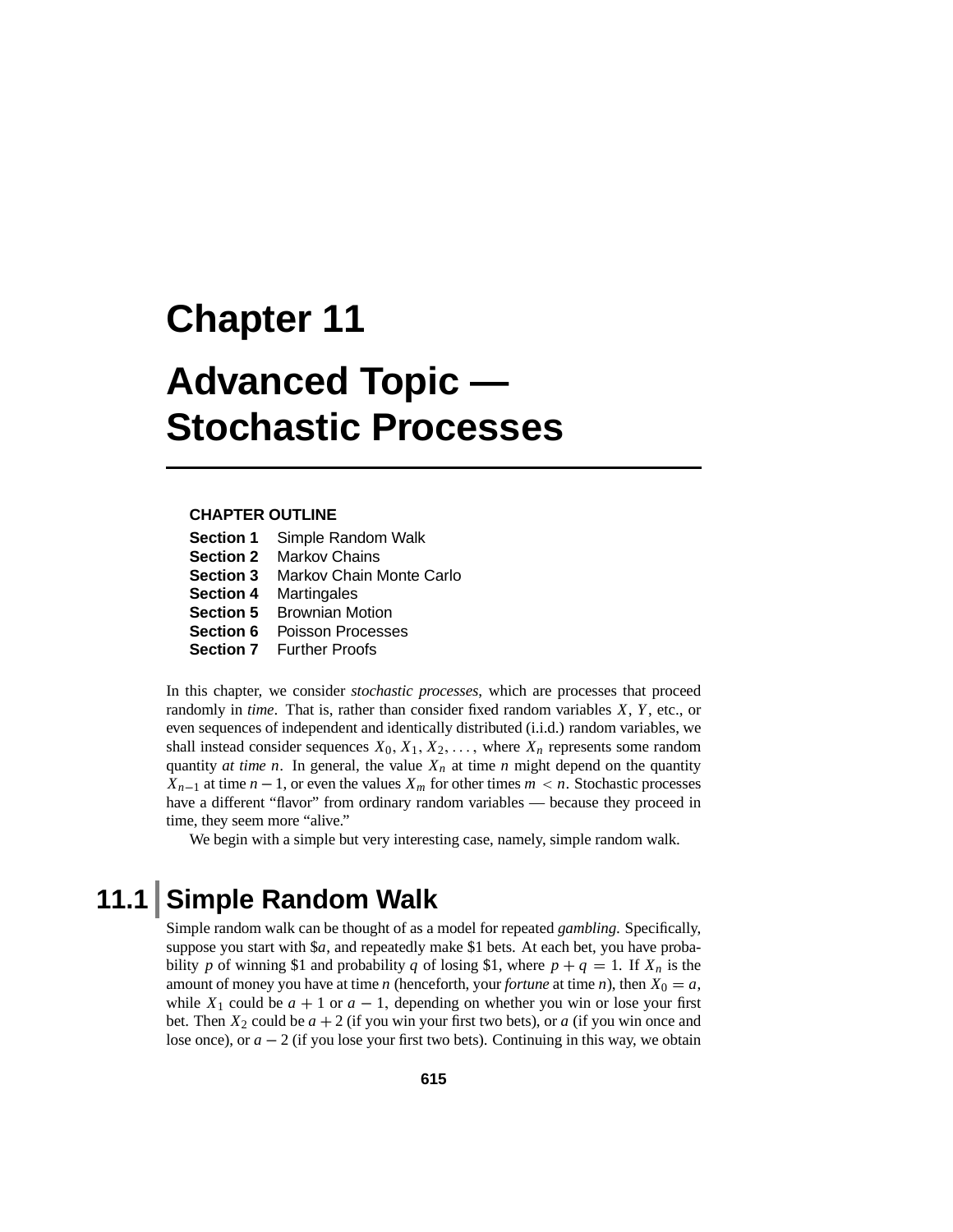a whole sequence  $X_0, X_1, X_2, \ldots$  of random values, corresponding to your fortune at times  $0, 1, 2, \ldots$ .

We shall refer to the stochastic process  $\{X_n\}$  as *simple random walk*. Another way to define this model is to start with random variables  $\{Z_i\}$  that are i.i.d. with  $P(Z_i =$ 1) = *p* and  $P(Z_i = -1) = 1 - p \equiv q$ , where  $0 < p < 1$ . (Here,  $Z_i = 1$  if you win the *i*th bet, while  $Z_i = -1$  if you lose the *i*th bet.) We then set  $X_0 = a$ , and for  $n \ge 1$ we set

$$
X_n = a + Z_1 + Z_2 + \cdots + Z_n.
$$

The following is a specific example of this.

#### **EXAMPLE 11.1.1**

Consider simple random walk with  $a = 8$  and  $p = 1/3$ , so you start with \$8 and have probability 1/3 of winning each bet. Then the probability that you have \$9 after one bet is given by

$$
P(X_1 = 9) = P(8 + Z_1 = 9) = P(Z_1 = 1) = 1/3,
$$

as it should be. Also, the probability that you have \$7 after one bet is given by

$$
P(X_1 = 7) = P(8 + Z_1 = 7) = P(Z_1 = -1) = 2/3.
$$

On the other hand, the probability that you have \$10 after two bets is given by

$$
P(X_2 = 10) = P(8 + Z_1 + Z_2 = 10) = P(Z_1 = Z_2 = 1) = (1/3)(1/3) = 1/9.
$$

#### **EXAMPLE 11.1.2**

Consider again simple random walk with  $a = 8$  and  $p = 1/3$ . Then the probability that you have \$7 after three bets is given by

$$
P(X_3 = 7) = P(8 + Z_1 + Z_2 + Z_3 = 7) = P(Z_1 + Z_2 + Z_3 = -1).
$$

Now, there are three different ways we could have  $Z_1 + Z_2 + Z_3 = -1$ , namely: (a)  $Z_1 = 1$ , while  $Z_2 = Z_3 = -1$ ; (b)  $Z_2 = 1$ , while  $Z_1 = Z_3 = -1$ ; or (c)  $Z_3 = 1$ , while  $Z_1 = Z_2 = -1$ . Each of these three options has probability  $(1/3)(2/3)(2/3)$ . Hence,

$$
P(X_3 = 7) = (1/3)(2/3)(2/3) + (1/3)(2/3)(2/3) + (1/3)(2/3)(2/3) = 4/9.
$$

If the number of bets is much larger than three, then it becomes less and less convenient to compute probabilities in the above manner. A more systematic approach is required. We turn to that next.

# **11.1.1 The Distribution of the Fortune**

We first compute the distribution of  $X_n$ , i.e., the probability that your fortune  $X_n$  after *n* bets takes on various values.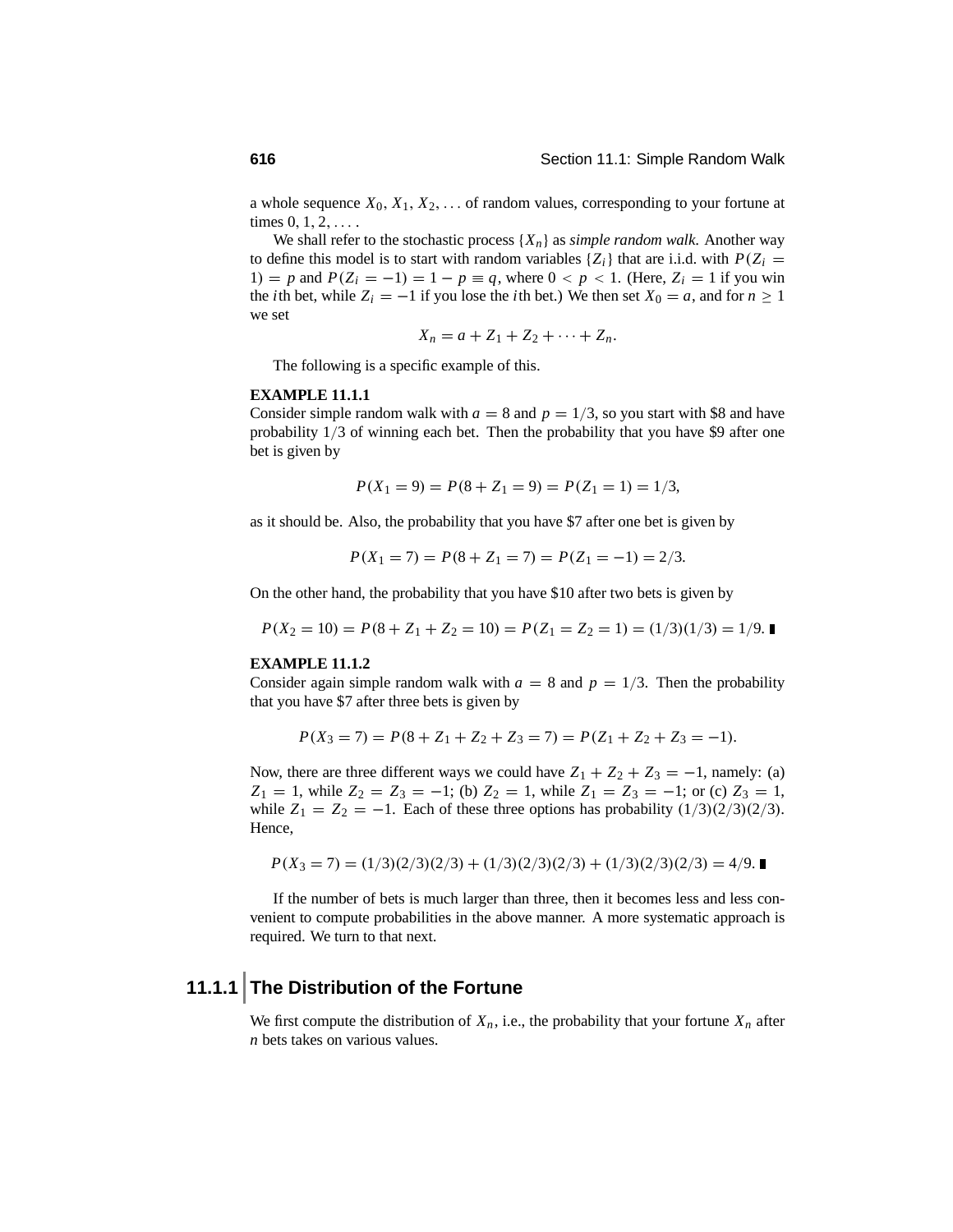**Theorem 11.1.1** Let  $\{X_n\}$  be simple random walk as before, and let *n* be a positive integer. If *<sup>k</sup>* is an integer such that <sup>−</sup>*<sup>n</sup>* <sup>≤</sup> *<sup>k</sup>* <sup>≤</sup> *<sup>n</sup>* and *<sup>n</sup>* <sup>+</sup> *<sup>k</sup>* is even, then

$$
P(X_n = a + k) = {n \choose \frac{n+k}{2}} p^{(n+k)/2} q^{(n-k)/2}.
$$

For all other values of *k*, we have  $P(X_n = a + k) = 0$ . Furthermore,  $E(X_n) =$  $a + n(2p - 1).$ 

#### **PROOF** See Section 11.7.

This theorem tells us the entire distribution, and expected value, of the fortune  $X_n$ at time *n*.

#### **EXAMPLE 11.1.3**

Suppose  $p = 1/3$ ,  $n = 8$ , and  $a = 1$ . Then  $P(X_n = 6) = 0$  because  $6 = 1 + 5$ , and  $n + 5 = 13$  is not even. Also,  $P(X_n = 13) = 0$  because  $13 = 1 + 12$  and  $12 > n$ . On the other hand,

$$
P(X_n = 5) = P(X_n = 1 + 4) = {n \choose \frac{n+4}{2}} p^{(n+4)/2} q^{(n-4)/2} = {8 \choose 6} (1/3)^6 (2/3)
$$

$$
= \frac{8 \cdot 7}{2} (1/3)^6 (2/3)^1 = 0.0256.
$$

Also,  $E(X_n) = a + n(2p - 1) = 1 + 8(2/3 - 1) = -5/3$ .

Regarding  $E(X_n)$ , we immediately obtain the following corollary.

**Corollary 11.1.1** If  $p = 1/2$ , then  $E(X_n) = a$  for all  $n \ge 0$ . If  $p < 1/2$ , then  $E(X_n) < a$  for all  $n \ge 1$ . If  $p > 1/2$ , then  $E(X_n) > a$  for all  $n \ge 1$ .

This corollary has the following interpretation. If  $p = 1/2$ , then the game is *fair*, i.e., both you and your opponent have equal chance of winning each bet. Thus, the corollary says that for fair games, your expected fortune  $E(X_n)$  will never change from its initial value, *a*.

On the other hand, if  $p < 1/2$ , then the game is *subfair*, i.e., your opponent's chances are better than yours. In this case, the corollary says your expected fortune will *decrease*, i.e., be less than its initial value of *a*. Similarly, if  $p > 1/2$ , then the game is *superfair*, and the corollary says your expected fortune will *increase*, i.e., be more than its initial value of *a*.

Of course, in a real gambling casino, the game is always subfair (which is how the casino makes its profit). Hence, in a real casino, the average amount of money with which you leave will always be less than the amount with which you entered!

#### **EXAMPLE 11.1.4**

Suppose  $a = 10$  and  $p = 1/4$ . Then  $E(X_n) = 10 + n(2p - 1) = 10 - 3n/4$ . Hence, we always have  $E(X_n) \le 10$ , and indeed  $E(X_n) < 0$  if  $n \ge 14$ . That is, your expected fortune is never more than your initial value of \$10 and in fact is *negative* after 14 or more bets.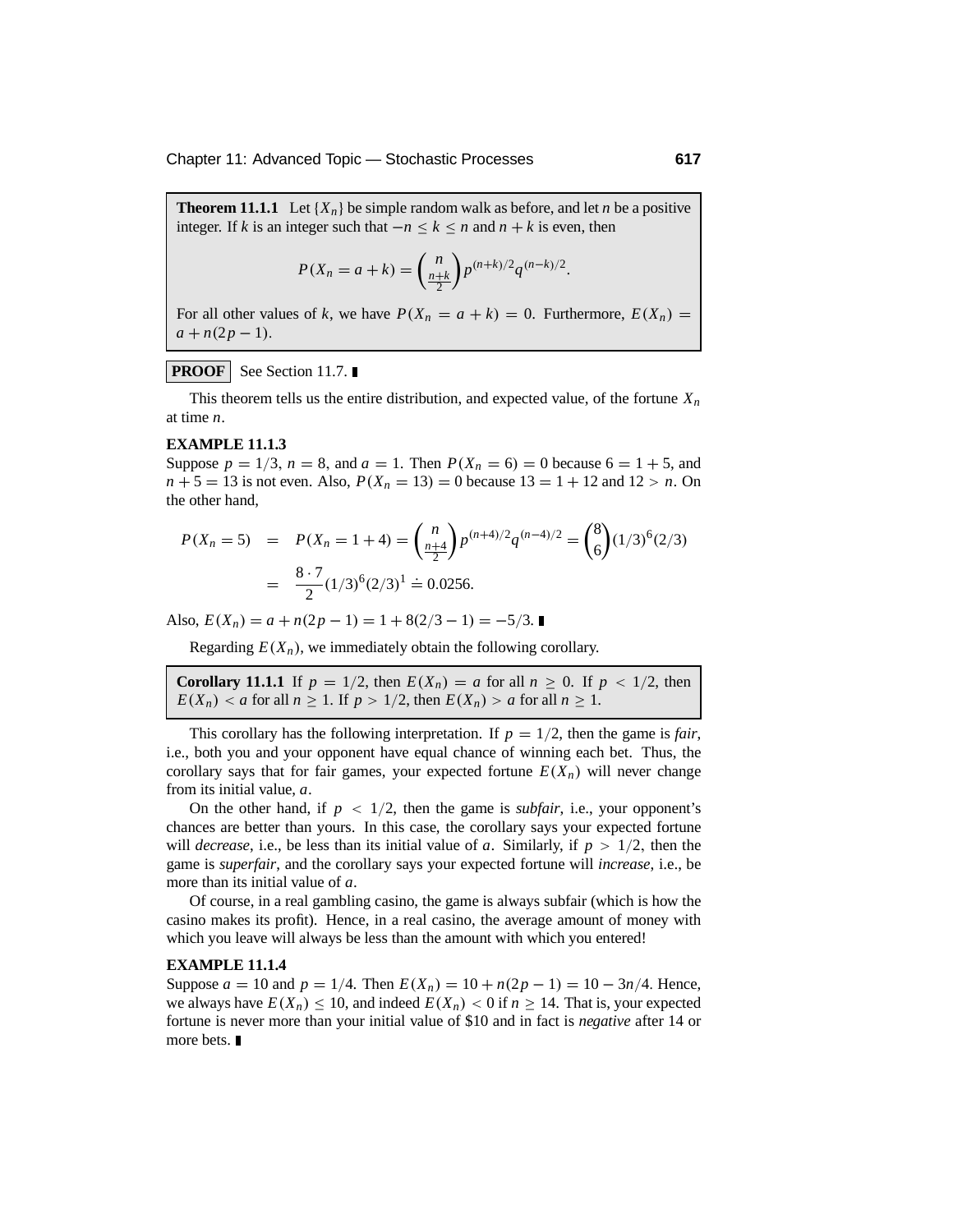Finally, we note as an aside that it is possible to change your probabilities by changing your gambling *strategy*, as in the following example. Hence, the preceding analysis applies only to the strategy of betting just \$1 each time.

#### **EXAMPLE 11.1.5**

Consider the "double 'til you win" gambling strategy, defined as follows. We first bet \$1. Each time we lose, we *double* our bet on the succeeding turn. As soon as we win once, we stop playing (i.e., bet zero from then on).

It is easily seen that, with this gambling strategy, we will be up \$1 as soon as we win a bet (which must happen eventually because  $p > 0$ ). Hence, with probability 1 we will gain \$1 with this gambling strategy for *any* positive value of *p*.

This is rather surprising, because if  $0 < p < 1/2$ , then the odds in this game are against us. So it seems that we have "cheated fate," and indeed we have. On the other hand, we may need to lose an arbitrarily large amount of money before we win our \$1, so "infinite capital" is required to follow this gambling strategy. If only finite capital is available, then it is impossible to cheat fate in this manner. For a proof of this, see more advanced probability books, e.g., page 64 of *A First Look at Rigorous Probability Theory*, 2nd ed., by J. S. Rosenthal (World Scientific Publishing, Singapore, 2006).

# **11.1.2 The Gambler's Ruin Problem**

The previous subsection considered the distribution and expected value of the fortune *Xn* at a fixed time *n*. Here, we consider the *gambler's ruin* problem, which requires the consideration of many different *n* at once, i.e., considers the *time evolution* of the process.

Let  ${X_n}$  be simple random walk as before, for some initial fortune *a* and some probability *p* of winning each bet. Assume *a* is a positive integer. Furthermore, let  $c > a$  be some other integer. The gambler's ruin question is: If you repeatedly bet \$1, then what is the probability that you will reach a fortune of \$*c before* you lose all your money by reaching a fortune \$0? In other words, will the random walk hit *c* before hitting 0? Informally, what is the probability that the gambler gets rich (i.e., has \$*c*) before going broke?

More formally, let

$$
\tau_0 = \min\{n \ge 0 : X_n = 0\},
$$
  

$$
\tau_c = \min\{n \ge 0 : X_n = c\}
$$

be the *first hitting times* of 0 and *c*, respectively. That is,  $\tau_0$  is the first time your fortune reaches 0, while  $\tau_c$  is the first time your fortune reaches  $c$ .

The gambler's ruin question is: What is

$$
P(\tau_c < \tau_0),
$$

the probability of hitting *c* before hitting 0? This question is not so easy to answer, because there is no limit to how long it might take until either *c* or 0 is hit. Hence, it is not sufficient to just compute the probabilities after 10 bets, or 20 bets, or 100 bets, or even 1,000,000 bets. Fortunately, it is possible to answer this question, as follows.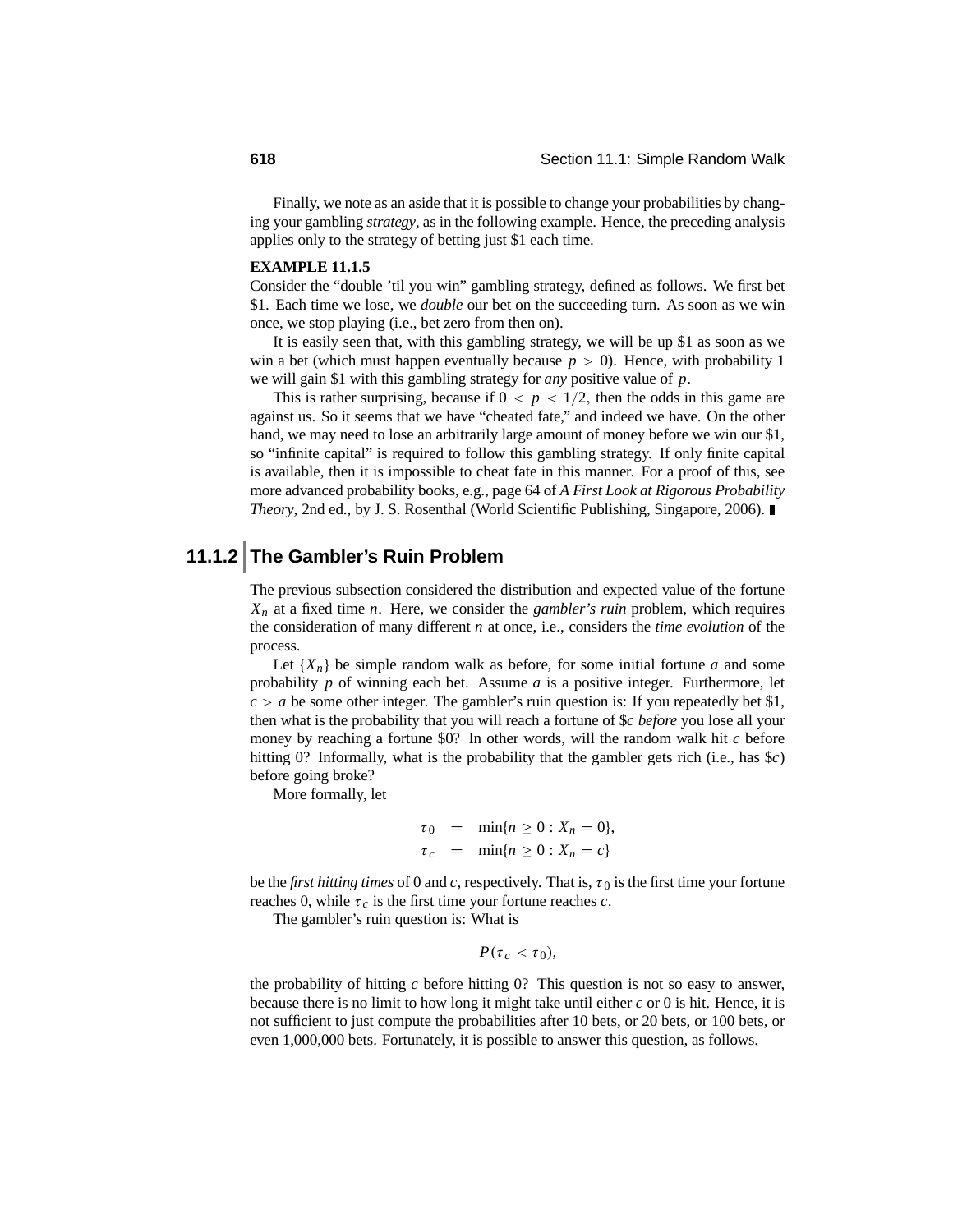**Theorem 11.1.2** Let  ${X_n}$  be simple random walk, with some initial fortune *a* and probability *p* of winning each bet. Assume  $0 < a < c$ . Then the probability  $P(\tau_c < \tau_0)$  of hitting *c* before 0 is given by

$$
P(\tau_c < \tau_0) = \begin{cases} a/c & p = \frac{1}{2} \\ \frac{1 - \left(\frac{a}{p}\right)^a}{1 - \left(\frac{a}{p}\right)^c} & p \neq \frac{1}{2} \end{cases}
$$

**PROOF** See Section 11.7 for the proof.

Consider some applications of this result.

#### **EXAMPLE 11.1.6**

Suppose you start with \$5 (i.e.,  $a = 5$ ) and your goal is to win \$10 before going broke (i.e.,  $c = 10$ ). If  $p = 0.500$ , then your probability of success is  $a/c = 0.500$ . If  $p = 0.499$ , then your probability of success is given by

$$
\left(1 - \left(\frac{0.501}{0.499}\right)^5\right) \left(1 - \left(\frac{0.501}{0.499}\right)^{10}\right)^{-1},
$$

which is approximately 0.495. If  $p = 0.501$ , then your probability of success is given by

$$
\left(1 - \left(\frac{0.499}{0.501}\right)^5\right) \left(1 - \left(\frac{0.499}{0.501}\right)^{10}\right)^{-1},
$$

which is approximately 0.505. We thus see that in this case, small changes in *p* lead to small changes in the probability of winning at gambler's ruin.

#### **EXAMPLE 11.1.7**

Suppose now that you start with  $$5000$  (i.e.,  $a = 5000$ ) and your goal is to win \$10,000 before going broke (i.e.,  $c = 10,000$ ). If  $p = 0.500$ , then your probability of success is  $a/c = 0.500$ , same as before. On the other hand, if  $p = 0.499$ , then your probability of success is given by

$$
\left(1 - \left(\frac{0.501}{0.499}\right)^{5000}\right) \left(1 - \left(\frac{0.501}{0.499}\right)^{10,000}\right)^{-1},
$$

which is approximately 2 ×  $10^{-9}$ , i.e., two parts in a billion! Finally, if  $p = 0.501$ , then your probability of success is given by

$$
\left(1 - \left(\frac{0.499}{0.501}\right)^{5000}\right) \left(1 - \left(\frac{0.499}{0.501}\right)^{10,000}\right)^{-1},
$$

which is extremely close to 1. We thus see that in this case, small changes in *p* lead to extremely large changes in the probability of winning at gambler's ruin. For example, even a tiny disadvantage on each bet can lead to a very large disadvantage in the long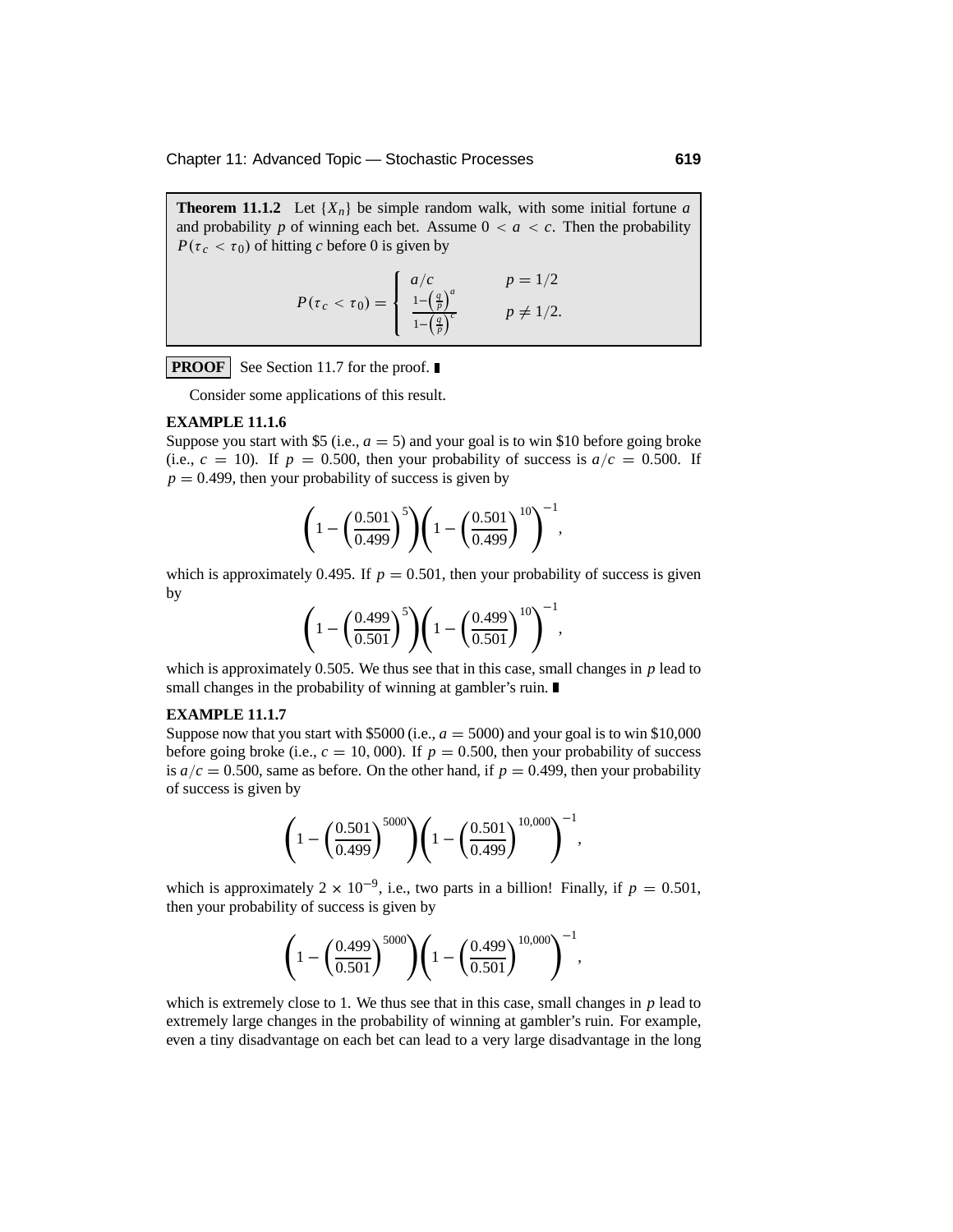run! The reason for this is that, to get from 5000 to 10,000, many bets must be made, so small changes in *p* have a huge effect overall.

Finally, we note that it is also possible to use the gambler's ruin result to compute  $P(\tau_0 < \infty)$ , the probability that the walk will *ever* hit 0 (equivalently, that you will *ever* lose all your money), as follows.

**Theorem 11.1.3** Let  ${X_n}$  be simple random walk, with initial fortune  $a > 0$  and probability *p* of winning each bet. Then the probability  $P(\tau_0 < \infty)$  that the walk will *ever* hit 0 is given by

$$
P(\tau_0 < \infty) = \begin{cases} 1 & p \le 1/2 \\ (q/p)^a & p > 1/2. \end{cases}
$$

**PROOF** See Section 11.7 for the proof.

#### **EXAMPLE 11.1.8**

Suppose  $a = 2$  and  $p = 2/3$ . Then the probability that you will *eventually* lose all your money is given by  $(q/p)^a = ((1/3)/(2/3))^2 = 1/4$ . Thus, starting with just \$2, we see that 3/4 of the time, you will be able to bet forever without ever losing all your money.

On the other hand, if  $p \leq 1/2$ , then no matter how large *a* is, it is certain that you will eventually lose all your money.

#### **Summary of Section 11.1**

- A simple random walk is a sequence  $\{X_n\}$  of random variables, with  $X_0 = 1$  and  $P(X_{n+1} = X_n + 1) = p = 1 - P(X_{n+1} = X_n - 1).$
- It follows that  $P(X_n = a + k) = {n \choose \frac{n+k}{2}} p^{(n+k)/2} q^{(n-k)/2}$  for  $k = -n, -n + 1$ 2,  $-n+4, \ldots, n$ , and  $E(X_n) = a + n(2p - 1)$ .
- If  $0 < a < c$ , then the gambler's ruin probability of reaching *c* before 0 is equal to *a*/*c* if  $p = 1/2$ , otherwise to  $(1 - ((1 - p)/p)^{a})/(1 - ((1 - p)/p)^{c})$ .

#### **EXERCISES**

**11.1.1** Let  $\{X_n\}$  be simple random walk, with initial fortune  $a = 12$  and probability  $p = 1/3$  of winning each bet. Compute  $P(X_n = x)$  for the following values of *n* and *x*.

 $(a) n = 0, x = 13$ (b)  $n = 1, x = 12$ (c)  $n = 1, x = 13$ (d)  $n = 1, x = 11$ (e)  $n = 1, x = 14$ (f)  $n = 2, x = 12$  $(g) n = 2, x = 13$ (h)  $n = 2, x = 14$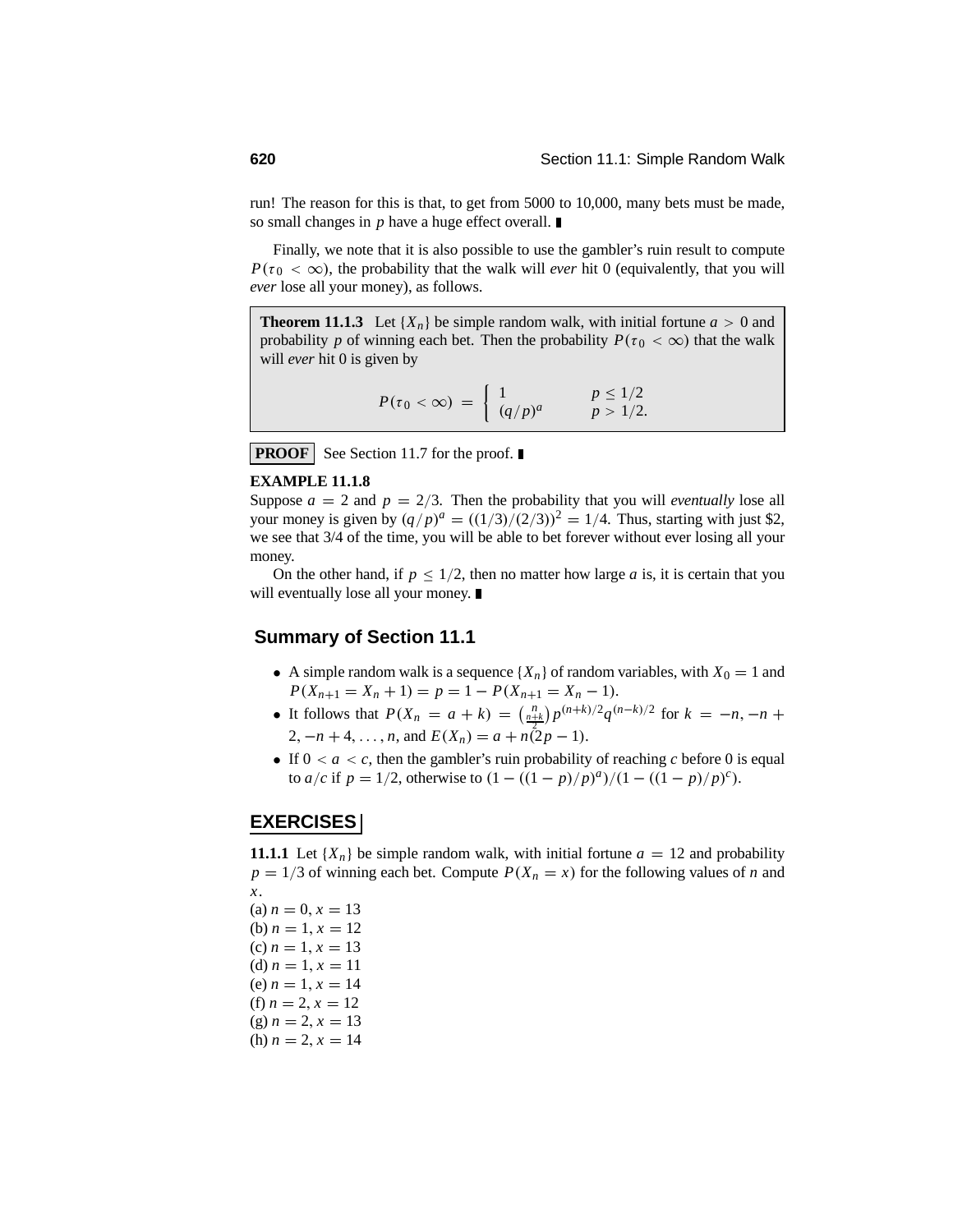$(i)$  *n* = 2, *x* = 15  $(i)$  *n* = 20, *x* = 15  $(k) n = 20, x = 16$ (1)  $n = 20$ ,  $x = -18$  $(m) n = 20, x = 10$ 

**11.1.2** Let  $\{X_n\}$  be simple random walk, with initial fortune  $a = 5$  and probability  $p = 2/5$  of winning each bet.

(a) Compute  $P(X_1 = 6, X_2 = 5)$ .

(b) Compute  $P(X_1 = 4, X_2 = 5)$ .

(c) Compute  $P(X_2 = 5)$ .

(d) What is the relationship between the quantities in parts (a), (b), and (c)? Why is this so?

**11.1.3** Let  $\{X_n\}$  be simple random walk, with initial fortune  $a = 7$  and probability  $p = 1/6$  of winning each bet.

(a) Compute  $P(X_1 = X_3 = 8)$ .

(b) Compute  $P(X_1 = 6, X_3 = 8)$ .

(c) Compute  $P(X_3 = 8)$ .

(d) What is the relationship between the quantities in parts (a), (b), and (c)? Why is this so?

**11.1.4** Suppose  $a = 1000$  and  $p = 0.49$ .

(a) Compute  $E(X_n)$  for  $n = 0, 1, 2, 10, 20, 100$ , and 1000.

(b) How large does *n* need to be before  $E(X_n) < 0$ ?

**11.1.5** Let  $\{X_n\}$  be simple random walk, with initial fortune *a* and probability  $p =$ 0.499 of winning each bet. Compute the gambler's ruin probability  $P(\tau_c < \tau_0)$  for the following values of *a* and *c*. Interpret your results in words.

 $(a) a = 9, c = 10$ 

(b)  $a = 90, c = 100$ 

 $(c) a = 900, c = 1000$ 

(d)  $a = 9000$ ,  $c = 10,000$ 

(e)  $a = 90,000$ ,  $c = 100,000$ 

(f)  $a = 900,000, c = 1,000,000$ 

**11.1.6** Let  $\{X_n\}$  be simple random walk, with initial fortune  $a = 10$  and probability *p* of winning each bet. Compute  $P(\tau_0 < \infty)$ , where  $p = 0.4$  and also where  $p = 0.6$ . Interpret your results in words.

**11.1.7** Let  $\{X_n\}$  be simple random walk, with initial fortune  $a = 5$ , and probability  $p = 1/4$  of winning each bet.

(a) Compute  $P(X_1 = 6)$ .

(b) Compute  $P(X_1 = 4)$ .

(c) Compute  $P(X_2 = 7)$ .

(d) Compute  $P(X_2 = 7 | X_1 = 6)$ .

(e) Compute  $P(X_2 = 7 | X_1 = 4)$ .

(f) Compute  $P(X_1 = 6 | X_2 = 7)$ .

(g) Explain why the answer to part (f) equals what it equals.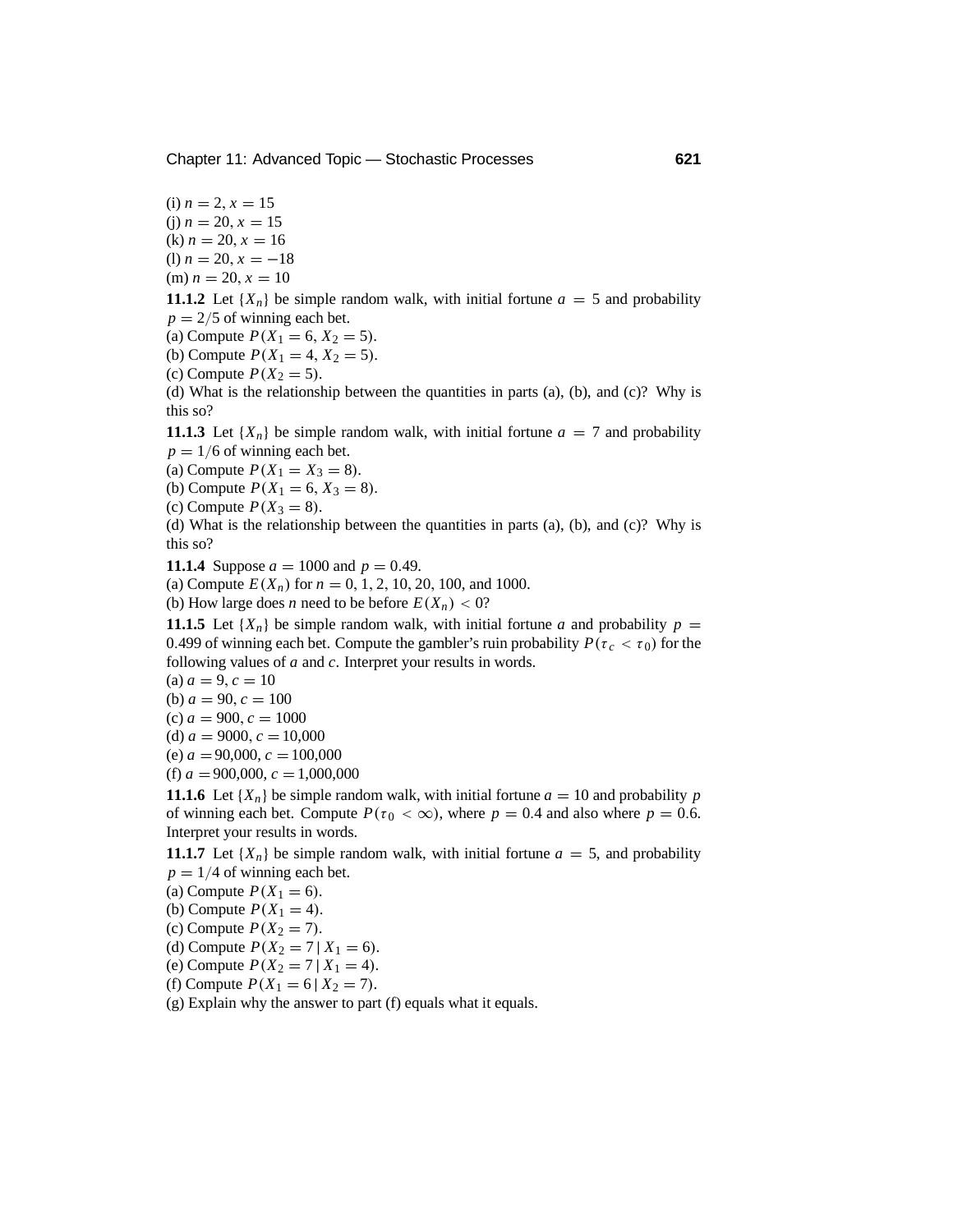**11.1.8** Let  $\{X_n\}$  be simple random walk, with initial fortune  $a = 1000$  and probability  $p = 2/5$  of winning each bet.

- (a) Compute  $E(X_1)$ .
- (b) Compute  $E(X_{10})$ .
- (c) Compute  $E(X_{100})$ .
- (d) Compute  $E(X_{1000})$ .
- (e) Find the smallest value of *n* such that  $E(X_n) \leq 0$ .

**11.1.9** Let  $\{X_n\}$  be simple random walk, with initial fortune  $a = 100$  and probability  $p = 18/38$  of winning each bet (as when betting on Red in roulette).

- (a) Compute  $P(X_1 \ge a)$ .
- (b) Compute  $P(X_2 \ge a)$ .
- (c) Compute  $P(X_3 \ge a)$ .
- (d) Guess the value of  $\lim_{n\to\infty} P(X_n \ge a)$ .
- (e) Interpret part (d) in plain English.

### **PROBLEMS**

**11.1.10** Suppose you start with \$10 and repeatedly bet \$2 (instead of \$1), having probability *p* of winning each time. Suppose your goal is \$100, i.e., you keep on betting until you either lose all your money, or reach \$100.

(a) As a function of *p*, what is the probability that you will reach \$100 before losing all your money? Be sure to justify your solution. (Hint: You may find yourself dividing both 10 and 100 by 2.)

(b) Suppose  $p = 0.4$ . Compute a numerical value for the solution in part (a).

(c) Compare the probabilities in part (b) with the corresponding probabilities if you bet just \$1 each time. Which is larger?

(d) Repeat part (b) for the case where you bet \$10 each time. Does the probability of success increase or decrease?

#### **CHALLENGES**

**11.1.11** Prove that the formula for the gambler's ruin probability  $P(\tau_c < \tau_0)$  is a continuous function of *p*, by proving that it is continuous at  $p = 1/2$ . That is, prove that

$$
\lim_{p \to 1/2} \frac{1 - ((1 - p)/p)^a}{1 - ((1 - p)/p)^c} = \frac{a}{c}.
$$

#### **DISCUSSION TOPICS**

**11.1.12** Suppose you repeatedly play roulette in a real casino, betting the same amount each time, continuing forever as long as you have money to bet. Is it certain that you will eventually lose all your money? Why or why not?

**11.1.13** In Problem 11.1.7, parts (c) and (d), can you explain intuitively why the probabilities change as they do, as we increase the amount we bet each time?

**11.1.14** Suppose you start at *a* and need to reach *c*, where  $c > a > 0$ . You must keep gambling until you reach either *c* or 0. Suppose you are playing a subfair game (i.e.,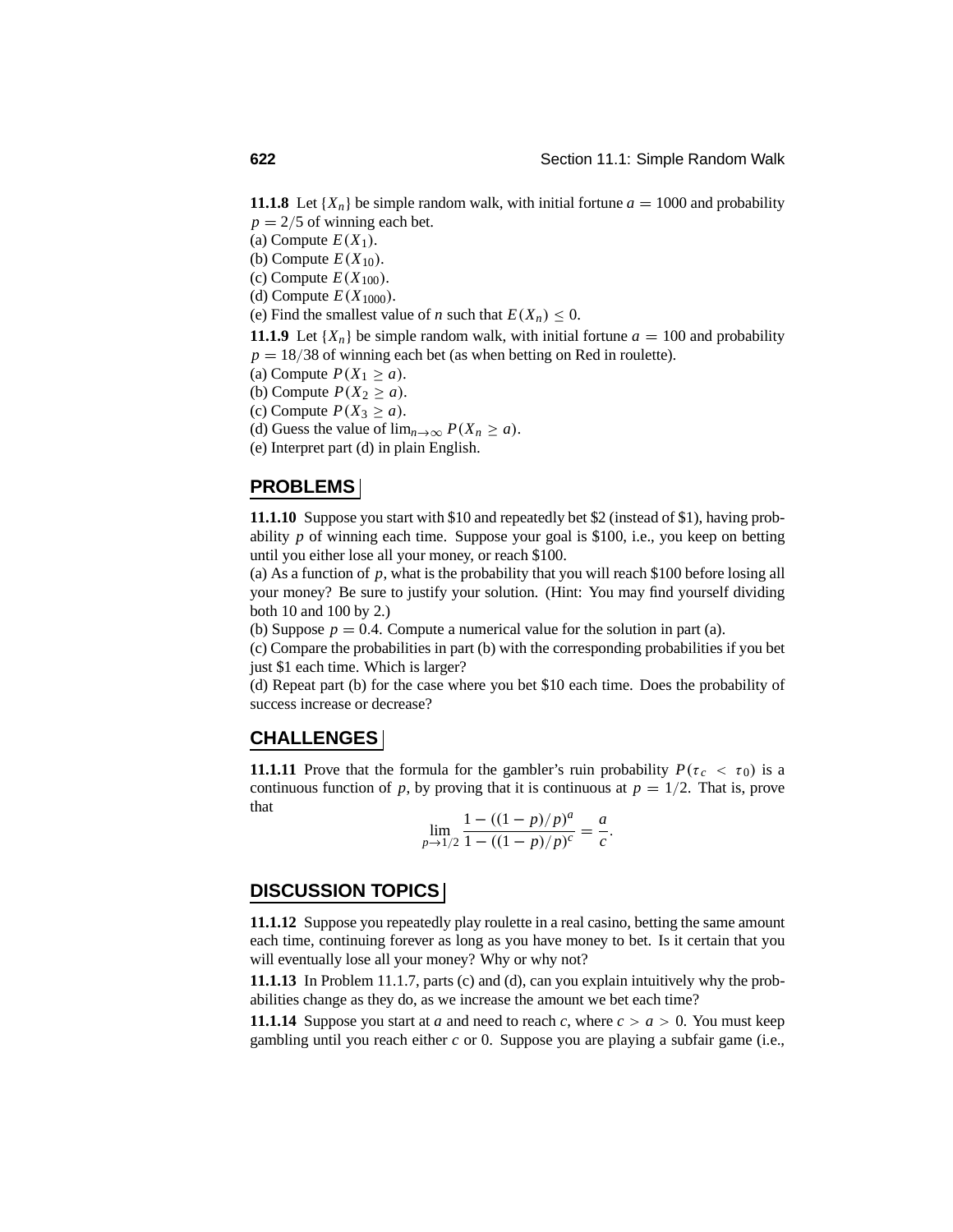$p < 1/2$ ), but you can choose how much to bet each time (i.e., you can bet \$1, or \$2, or more, though of course you cannot bet more than you have). What betting amounts do you think<sup>1</sup> will maximize your probability of success, i.e., maximize  $P(\tau_c < \tau_0)$ ? (Hint: The results of Problem 11.1.7 may provide a clue.)

# **11.2 Markov Chains**

Intuitively, a *Markov chain* represents the random motion of some object. We shall write  $X_n$  for the position (or value) of the object at time *n*. There are then rules that give the *probabilities* for where the object will jump next.

A Markov chain requires a *state space S*, which is the set of all places the object can go. (For example, perhaps  $S = \{1, 2, 3\}$ , or  $S = \{top, bottom\}$ , or *S* is the set of all positive integers.)

A Markov chain also requires *transition probabilities*, which give the probabilities for where the object will jump next. Specifically, for  $i, j \in S$ , the number  $p_{ij}$  is the probability that, if the object is at  $i$ , it will next jump to  $j$ . Thus, the collection  ${p_i, j : i, j \in S}$  of transition probabilities satisfies  $p_{ij} \geq 0$  for all  $i, j \in S$ , and

$$
\sum_{j\in S}p_{ij}=1
$$

for each  $i \in S$ .

We also need to consider where the Markov chain *starts*. Often, we will simply set  $X_0 = s$  for some particular state  $s \in S$ . More generally, we could have an *initial distribution* { $\mu_i : i \in S$ }, where  $\mu_i = P(X_0 = i)$ . In this case, we need  $\mu_i \geq 0$  for each  $i \in S$ , and

$$
\sum_{i\in S}\mu_i=1.
$$

To summarize, here S is the state space of all places the object can go;  $\mu_i$  represents the probability that the object starts at the point  $i$ ; and  $p_{ij}$  represents the probability that, *if* the object is at the point *i*, it will then jump to the point *j* on the next step. In terms of the sequence of random values  $X_0, X_1, X_2, \ldots$ , we then have that

$$
P(X_{n+1}=j\mid X_n=i)=p_{ij}
$$

for any positive integer *n* and any  $i, j \in S$ . Note that we also require that this jump probability does not depend on the chain's previous history. That is, we require

$$
P(X_{n+1}=j | X_n=i, X_{n-1}=x_{n-1},..., X_0=x_0)=p_{ij}
$$

for all *n* and all *i*, *j*,  $x_0$ , ...,  $x_{n-1} \in S$ .

<sup>1</sup>For more advanced results about this, see, e.g., Theorem 7.3 of *Probability and Measure*, 3rd ed., by P. Billingsley (John Wiley & Sons, New York, 1995).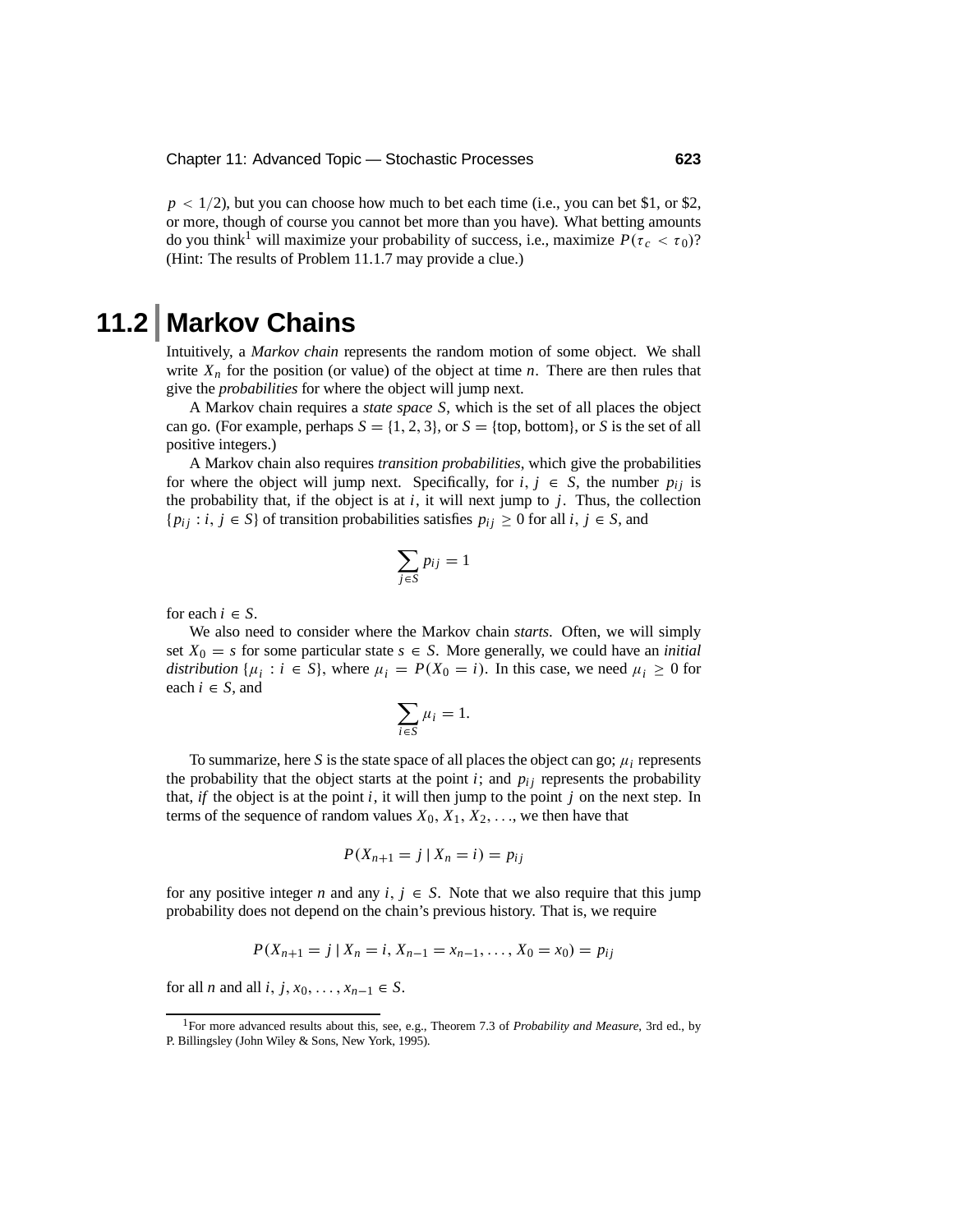# **11.2.1 Examples of Markov Chains**

We present some examples of Markov chains here.

#### **EXAMPLE 11.2.1**

Let  $S = \{1, 2, 3\}$  consist of just three elements, and define the transition probabilities by  $p_{11} = 0$ ,  $p_{12} = 1/2$ ,  $p_{13} = 1/2$ ,  $p_{21} = 1/3$ ,  $p_{22} = 1/3$ ,  $p_{23} = 1/3$ ,  $p_{31} = 1/4$ ,  $p_{32} = 1/4$ , and  $p_{33} = 1/2$ . This means that, for example, if the chain is at the state 3, then it has probability  $1/4$  of jumping to state 1 on the next jump, probability  $1/4$  of jumping to state 2 on the next jump, and probability 1/2 of remaining at state 3 on the next jump.

This Markov chain jumps around on the three points  $\{1, 2, 3\}$  in a random and interesting way. For example, if it starts at the point 1, then it might jump to 2 or to 3 (with probability 1/2 each). If it jumps to (say) 3, then on the next step it might jump to 1 or 2 (probability 1/4 each) or 3 (probability 1/2). It continues making such random jumps forever.

Note that we can also write the transition probabilities  $p_{ij}$  in matrix form, as

$$
(p_{ij}) = \left(\begin{array}{rrr} 0 & 1/2 & 1/2 \\ 1/3 & 1/3 & 1/3 \\ 1/4 & 1/4 & 1/2 \end{array}\right)
$$

(so that  $p_{31} = 1/4$ , etc.). The matrix  $(p_{ij})$  is then called a *stochastic matrix*. This matrix representation is convenient sometimes.

#### **EXAMPLE 11.2.2**

Again, let  $S = \{1, 2, 3\}$ . This time define the transition probabilities  $\{p_{ij}\}\$ in matrix form, as

$$
(p_{ij}) = \left(\begin{array}{ccc} 1/4 & 1/4 & 1/2 \\ 1/3 & 1/3 & 1/3 \\ 0.01 & 0.01 & 0.98 \end{array}\right).
$$

This also defines a Markov chain on *S*. For example, from the state 3, there is probability 0.01 of jumping to state 1, probability 0.01 of jumping to state 2, and probability 0.98 of staying in state 3. ■

#### **EXAMPLE 11.2.3**

Let  $S = \{\text{bedroom}, \text{ kitchen}, \text{den}\}.$  Define the transition probabilities  $\{p_{ij}\}\$ in matrix form by

$$
(p_{ij}) = \left(\begin{array}{ccc} 1/4 & 1/4 & 1/2 \\ 0 & 0 & 1 \\ 0.01 & 0.01 & 0.98 \end{array}\right).
$$

This defines a Markov chain on *S*. For example, from the bedroom, the chain has probability 1/4 of staying in the bedroom, probability 1/4 of jumping to the kitchen, and probability  $1/2$  of jumping to the den.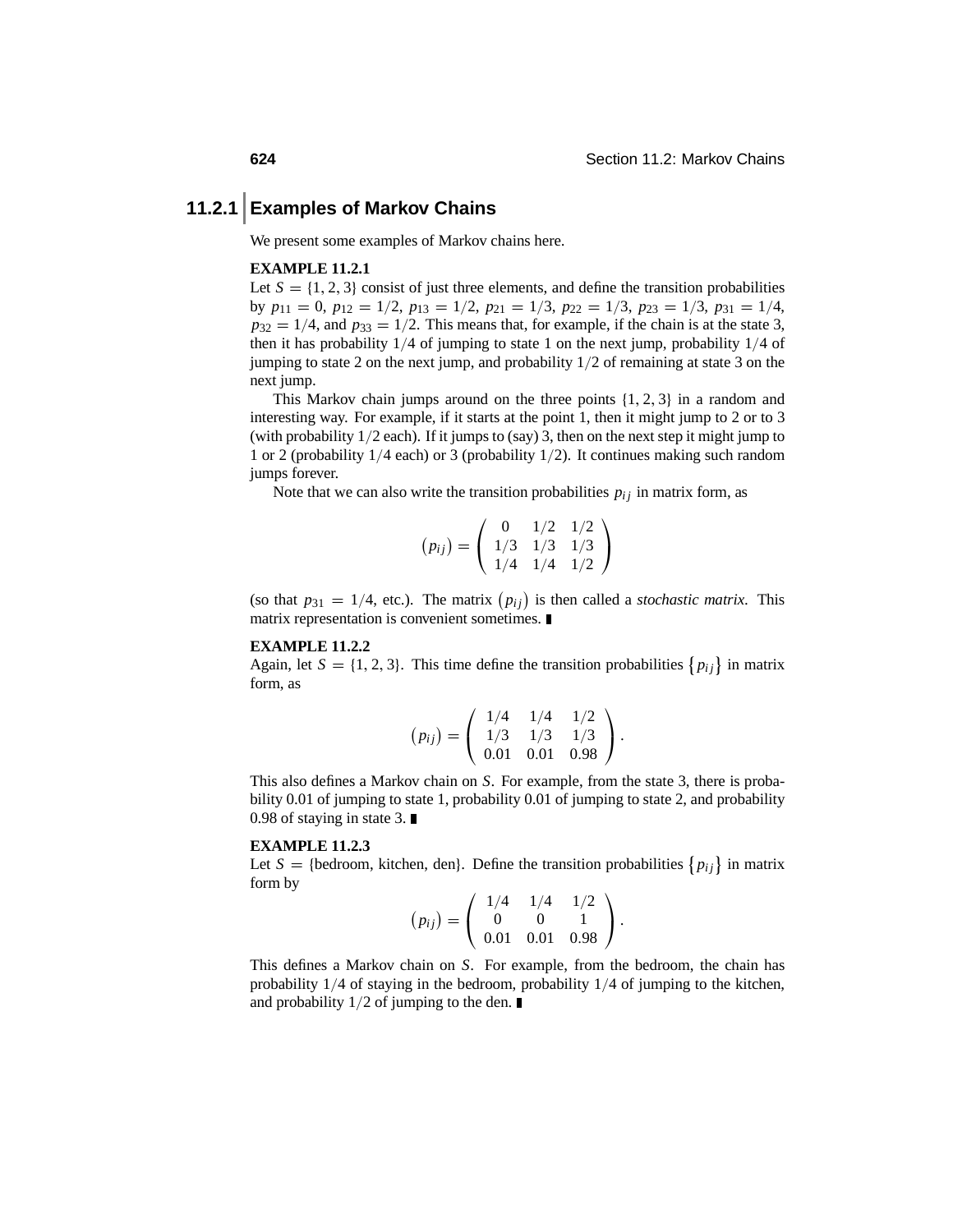#### **EXAMPLE 11.2.4**

This time let  $S = \{1, 2, 3, 4\}$ , and define the transition probabilities  $\{p_{ij}\}\$ in matrix form, as

$$
(p_{ij}) = \left(\begin{array}{cccc} 0.2 & 0.4 & 0 & 0.4 \\ 0.4 & 0.2 & 0.4 & 0 \\ 0 & 0.4 & 0.2 & 0.4 \\ 0.4 & 0 & 0.4 & 0.2 \end{array}\right).
$$

This defines a Markov chain on *S*. For example, from the state 4, it has probability 0.4 of jumping to the state 1, but probability 0 of jumping to the state 2.  $\blacksquare$ 

#### **EXAMPLE 11.2.5**

This time, let  $S = \{1, 2, 3, 4, 5, 6, 7\}$ , and define the transition probabilities  $\{p_{ij}\}\$  in matrix form, as

$$
(p_{ij}) = \left(\begin{array}{cccccc} 1 & 0 & 0 & 0 & 0 & 0 & 0 \\ 1/2 & 0 & 1/2 & 0 & 0 & 0 & 0 \\ 0 & 1/5 & 4/5 & 0 & 0 & 0 & 0 \\ 0 & 0 & 1/3 & 1/3 & 1/3 & 0 & 0 \\ 1/10 & 0 & 0 & 0 & 7/10 & 0 & 1/5 \\ 0 & 0 & 0 & 0 & 0 & 0 & 1 \\ 0 & 0 & 0 & 0 & 0 & 1 & 0 \end{array}\right).
$$

This defines a (complicated!) Markov chain on *S*.

#### **EXAMPLE 11.2.6** *Random Walk on the Circle*

Let  $S = \{0, 1, 2, \ldots, d - 1\}$ , and define the transition probabilities by saying that  $p_{ii} = 1/3$  for all  $i \in S$ , and also  $p_{ij} = 1/3$  whenever *i* and *j* are "next to" each other around the circle. That is,  $p_{ij} = 1/3$  whenever  $j = i$ , or  $j = i + 1$ , or  $j = i - 1$ . Also,  $p_{0,d-1} = p_{d-1,0} = 1/3$ . Otherwise,  $p_{ij} = 0$ .

If we think of the *d* elements of *S* as arranged in a circle, then our object, at each step, either stays where it is, or moves one step clockwise, or moves one step counterclockwise — each with probability 1/3. (Note in particular that it can go around the "corner" by jumping from  $d - 1$  to 0, or from 0 to  $d - 1$ , with probability 1/3.)

#### **EXAMPLE 11.2.7** *Ehrenfest's Urn*

Consider two urns, urn #1 and urn #2, where *d* balls are divided between the two urns. Suppose at each step, we choose one ball uniformly at random from among the *d* balls and switch it to the opposite urn. We let  $X_n$  be the number of balls in urn #1 at time *n*. Thus, there are  $d - X_n$  balls in urn #2 at time *n*.

Here, the state space is  $S = \{0, 1, 2, \ldots, d\}$  because these are all the possible numbers of balls in urn #1 at any time *n*.

Also, if there are *i* balls in urn #1 at some time, then there is probability  $i/n$  that we next choose one of those *i* balls, in which case the number of balls in urn #1 goes down to  $i - 1$ . Hence,

 $p_{i,i-1} = i/d$ .

Similarly,

$$
p_{i,i+1} = (d-i)/d
$$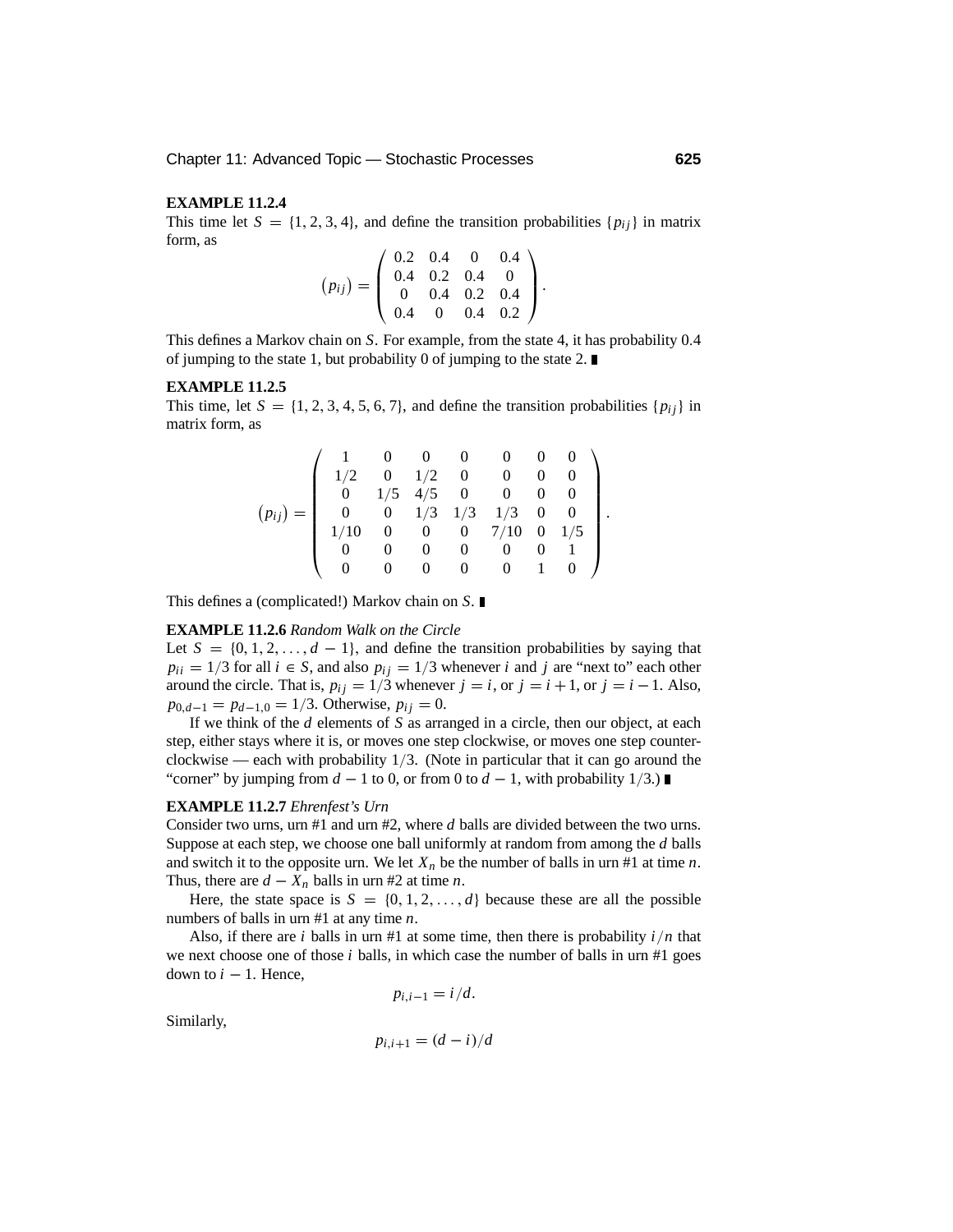because there is probability  $(d - i)/d$  that we will instead choose one of the  $d - i$ balls in urn #2. Thus, this Markov chain moves randomly among the possible numbers  $\{0, 1, \ldots, d\}$  of balls in urn #1 at each time.

One might expect that, if *d* is large and the Markov chain is run for a long time, there would most likely be approximately *d*/2 balls in urn #1. (We shall consider such questions in Section 11.2.4.) ■

The above examples should convince you that Markov chains on finite state spaces come in all shapes and sizes. Markov chains on *infinite* state spaces are also important. Indeed, we have already seen one such class of Markov chains.

#### **EXAMPLE 11.2.8** *Simple Random Walk*

Let  $S = \{..., -2, -1, 0, 1, 2, ...\}$  be the set of all integers. Then *S* is infinite, so we cannot write the transition probabilities  $\{p_{ij}\}\$ in matrix form.

Fix  $a \in S$ , and let  $X_0 = a$ . Fix a real number p with  $0 < p < 1$ , and let  $p_{i,i+1} = p$ and  $p_{i,i-1} = 1 - p$  for each  $i \in \mathbb{Z}$ , with  $p_{ij} = 0$  if  $j \neq i \pm 1$ . Thus, this Markov chain begins at the point *a* (with probability 1) and at each step either increases by 1 (with probability *p*) or decreases by 1 (with probability  $1 - p$ ). It is easily seen that this Markov chain corresponds precisely to the random walk (i.e., repeated gambling) model of Section 11.1.2.

Finally, we note that in a group, you can create your own Markov chain, as follows  $(try it — it's fun!).$ 

#### **EXAMPLE 11.2.9**

Form a group of between 5 and 50 people. Each group member should secretly pick out two other people from the group, an "A person" and "B person." Also, each group member should have a coin.

Take any object, such as a ball, or a pen, or a stuffed frog. Give the object to one group member to start. This person should then immediately flip the coin. If the coin comes up heads, the group member gives (or throws!) the object to his or her A person. If it comes up tails, the object goes to his or her B person. The person receiving the object should then immediately flip the coin and continue the process. (Saying your name when you receive the object is a great way for everyone to meet each other!)

Continue this process for a large number of turns. What patterns do you observe? Does everyone eventually receive the object? With what frequency? How long does it take the object to return to where it started? Make as many interesting observations as you can; some of them will be related to the topics that follow.

# **11.2.2 Computing with Markov Chains**

Suppose a Markov chain  $\{X_n\}$  has transition probabilities  $\{p_{ij}\}\$  and initial distribution  $\{\mu_i\}$ . Then  $P(X_0 = i) = \mu_i$  for all states *i*. What about  $P(X_1 = i)$ ? We have the following result.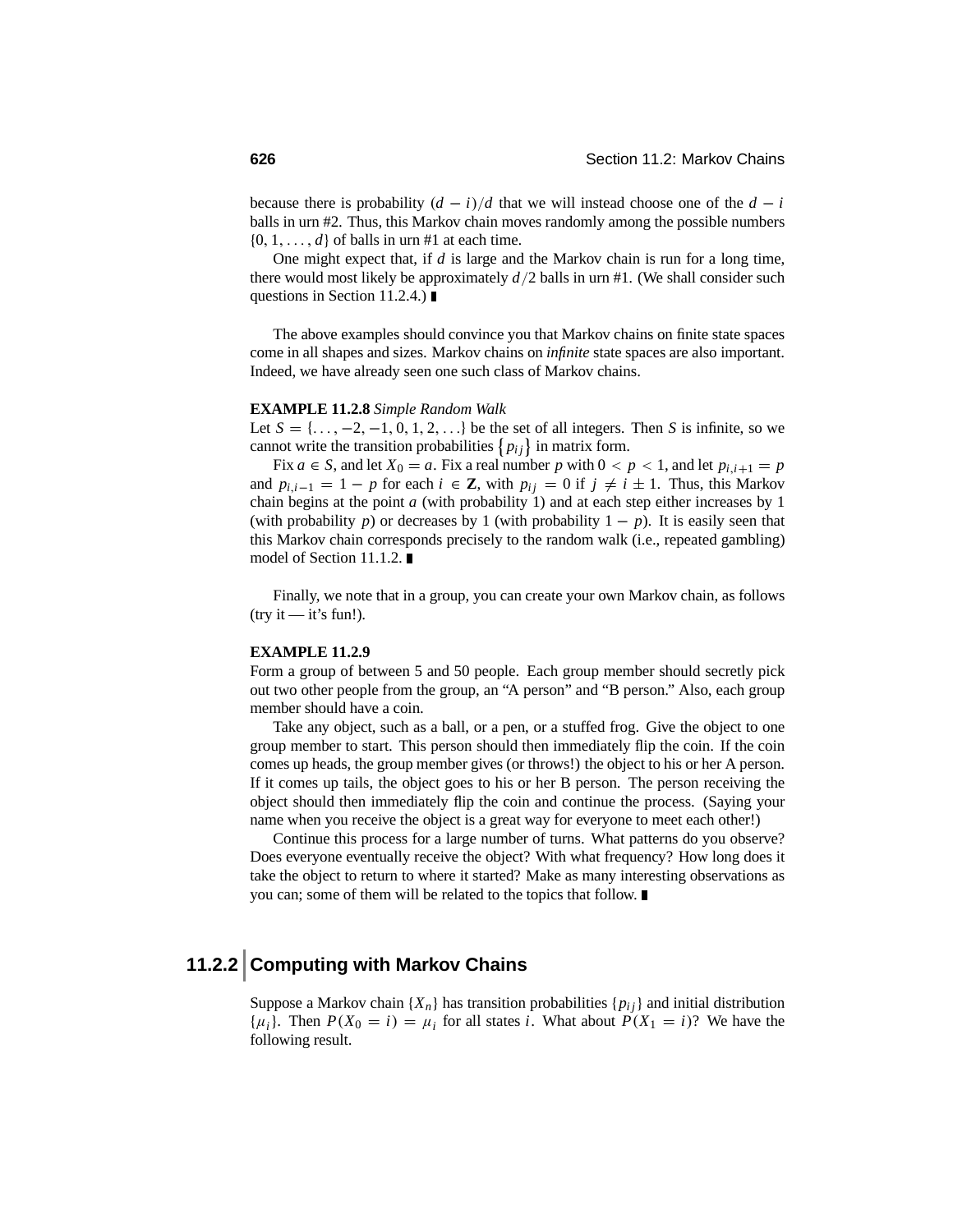Chapter 11: Advanced Topic — Stochastic Processes **627**

**Theorem 11.2.1** Consider a Markov chain  $\{X_n\}$  with state space *S*, transition probabilities  $\{p_{ij}\}\$ , and initial distribution  $\{\mu_i\}\$ . Then for any  $i \in S$ ,

$$
P(X_1 = i) = \sum_{k \in S} \mu_k p_{ki}.
$$

**PROOF** From the law of total probability,

$$
P(X_1 = i) = \sum_{k \in S} P(X_0 = k, X_1 = i).
$$

But  $P(X_0 = k, X_1 = i) = P(X_0 = k) P(X_1 = i | X_0 = k) = \mu_k p_{ki}$  and the result follows.  $\blacksquare$ 

Consider an example of this.

#### **EXAMPLE 11.2.10**

Again, let *<sup>S</sup>* = {1, <sup>2</sup>, <sup>3</sup>}, and

$$
(p_{ij}) = \left(\begin{array}{ccc} 1/4 & 1/4 & 1/2 \\ 1/3 & 1/3 & 1/3 \\ 0.01 & 0.01 & 0.98 \end{array}\right).
$$

Suppose that  $P(X_0 = 1) = 1/7$ ,  $P(X_0 = 2) = 2/7$ , and  $P(X_0 = 3) = 4/7$ . Then

$$
P(X_1 = 3) = \sum_{k \in S} \mu_k p_{k3} = (1/7)(1/2) + (2/7)(1/3) + (4/7)(0.98) \doteq 0.73.
$$

Thus, about 73% of the time, this chain will be in state 3 after one step.

To proceed, let us write

$$
P_i(A) = P(A \mid X_0 = i)
$$

for the probability of the event *A*, *assuming* that the chain starts in the state *i*, that is, assuming that  $\mu_i = 1$  and  $\mu_j = 0$  for  $j \neq i$ . We then see that  $P_i(X_n = j)$  is the probability that, if the chain starts in state *i* and is run for *n* steps, it will end up in state *j*. Can we compute this?

For  $n = 0$ , we must have  $X_0 = i$ . Hence,  $P_i(X_0 = j) = 1$  if  $i = j$ , while  $P_i(X_0 = j) = 0$  if  $i \neq j$ .

For  $n = 1$ , we see that  $P_i(X_1 = j) = p_{ij}$ . That is, the probability that we will be at the state *j* after one step is given by the transition probability  $p_{ij}$ .

What about for  $n = 2$ ? If we start at *i* and end up at *j* after 2 steps, then we have to be at *some* state after 1 step. Let *k* be this state. Then we see the following.

#### **Theorem 11.2.2** We have  $P_i(X_1 = k, X_2 = j) = p_{ik} p_{kj}$ .

**PROOF** If we start at *i*, then the probability of jumping first to *k* is equal to  $p_{ik}$ . Given that we have jumped first to *k*, the probability of *then* jumping to *j* is given by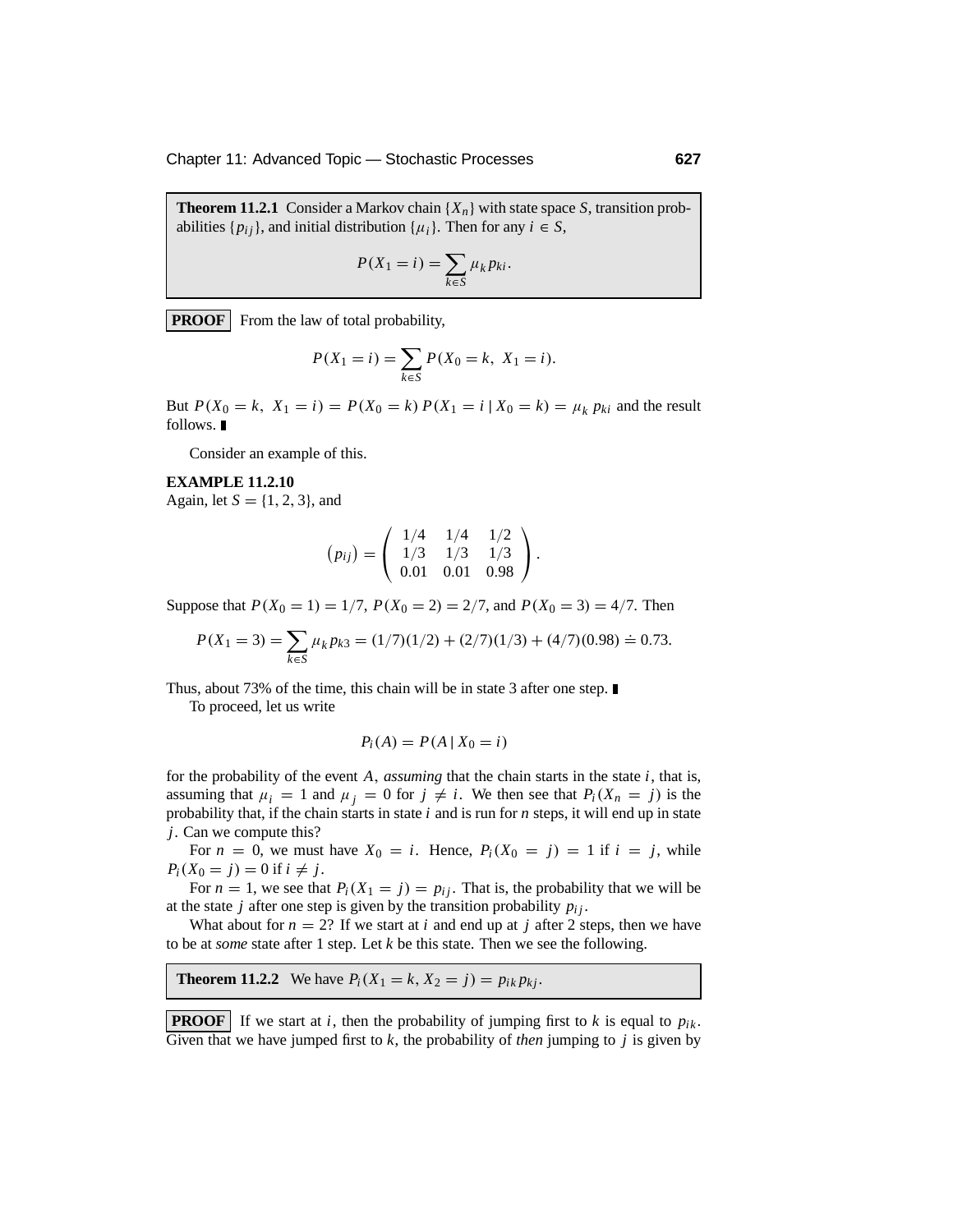$p_{kj}$ . Hence,

$$
P_i(X_1 = k, X_2 = j) = P(X_1 = k, X_2 = j | X_0 = i)
$$
  
= 
$$
P(X_1 = k | X_0 = i) P(X_2 = k | X_1 = j, X_0 = i)
$$
  
= 
$$
p_{ik} p_{kj}.
$$

Using this, we obtain the following.

**Theorem 11.2.3** We have 
$$
P_i(X_2 = j) = \sum_{k \in S} p_{ik} p_{kj}
$$
.

**PROOF** By the law of total probability,

$$
P_i(X_2 = j) = \sum_{k \in S} P_i(X_1 = k, X_2 = j),
$$

so the result follows from Theorem 11.2.2.

#### **EXAMPLE 11.2.11**

Consider again the chain of Example 11.2.1, with  $S = \{1, 2, 3\}$  and

$$
(p_{ij}) = \left(\begin{array}{rrr} 0 & 1/2 & 1/2 \\ 1/3 & 1/3 & 1/3 \\ 1/4 & 1/4 & 1/2 \end{array}\right).
$$

Then

$$
P_1(X_2 = 3) = \sum_{k \in S} p_{1k} p_{k3} = p_{11} p_{13} + p_{12} p_{23} + p_{13} p_{33}
$$
  
= (0)(1/2) + (1/2)(1/3) + (1/2)(1/2) = 1/6 + 1/4 = 5/12.

By induction (see Problem 11.2.18), we obtain the following.

**Theorem 11.2.4** We have  

$$
P_i(X_n = j) = \sum_{i_1, i_2, \dots, i_{n-1} \in S} p_{i i_1} p_{i_1 i_2} p_{i_2 i_3} \dots p_{i_{n-2} i_{n-1}} p_{i_{n-1} j}.
$$

#### **PROOF** See Problem 11.2.18.

Theorem 11.2.4 thus gives a complete formula for the probability, starting at a state *i* at time 0, that the chain will be at some other state *j* at time *n*. We see from Theorem 11.2.4 that, once we know the transition probabilities  $p_{ij}$  for all  $i, j \in S$ , then we can compute the values of  $P_i(X_n = j)$  for all  $i, j \in S$ , and all positive integers *n*. (The computations get pretty messy, though!) The quantities  $P_i(X_n = j)$ are sometimes called the *higher-order transition probabilities*.

Consider an application of this.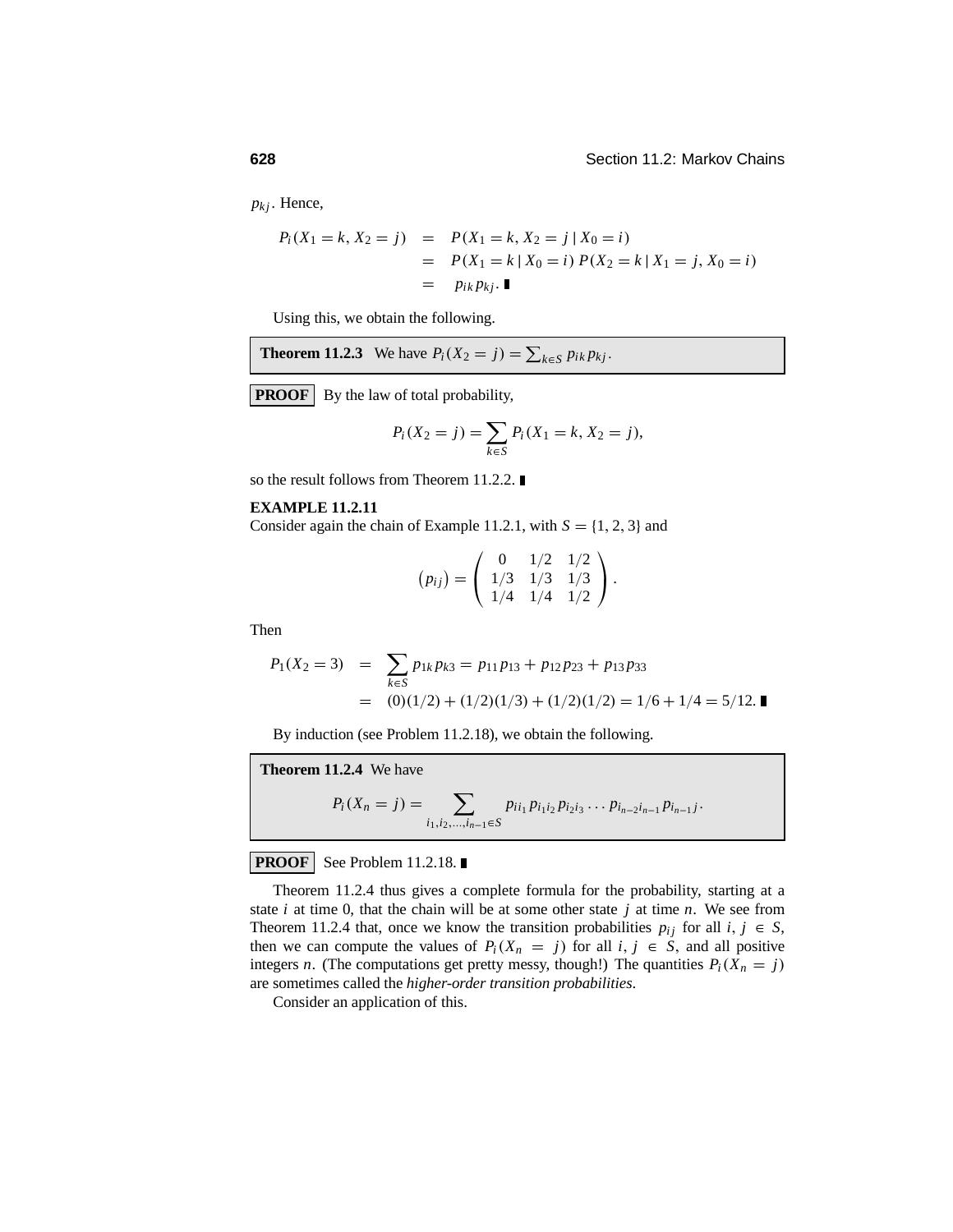#### **EXAMPLE 11.2.12**

Consider once again the chain with  $S = \{1, 2, 3\}$  and

$$
(p_{ij}) = \left(\begin{array}{rrr} 0 & 1/2 & 1/2 \\ 1/3 & 1/3 & 1/3 \\ 1/4 & 1/4 & 1/2 \end{array}\right).
$$

Then

$$
P_1(X_3 = 2) = \sum_{k \in S} \sum_{\ell \in S} p_{1k} p_{k\ell} p_{\ell 3}
$$
  
=  $p_{11}p_{11}p_{13} + p_{11}p_{12}p_{23} + p_{11}p_{13}p_{33} + p_{12}p_{21}p_{13} + p_{12}p_{22}p_{23} + p_{12}p_{23}p_{33}$   
+  $p_{13}p_{31}p_{13} + p_{13}p_{32}p_{23} + p_{13}p_{33}p_{33}$   
= (0)(0)(1/2) + (0)(1/2)(1/3) + (0)(1/2)(1/2) + (1/2)(1/3)(1/2)  
+ (1/2)(1/3)(1/3) + (1/2)(1/4)(1/2) + (1/2)(1/4)(1/2)  
+ (1/2)(1/4)(1/3) + (1/2)(1/2)(1/2)  
= 31/72.

Finally, we note that if we write A for the matrix  $(p_{ij})$ , write  $v_0$  for the row vector  $(\mu_i) = (P(X_0 = i))$ , and write  $v_1$  for the row vector  $(P(X_1 = i))$ , then Theorem 11.2.1 can be written succinctly using matrix multiplication as  $v_1 = v_0 A$ . That is, the (row) vector of probabilities for the chain after one step  $v_1$  is equal to the (row) vector of probabilities for the chain after zero steps  $v_0$ , *multiplied* by the matrix *A* of transition probabilities. In fact, if we write  $v_n$  for the row vector  $(P(X_n = i))$ , then proceeding by induction, we see that  $v_{n+1} = v_n A$  for each *n*. Therefore,  $v_n = v_0 A^n$ , where  $A^n$  is the *n*th *power* of the matrix *A*. In this context, Theorem 11.2.4 has a particularly nice interpretation. It says that  $P_i(X_n = j)$  is equal to the  $(i, j)$  entry of the matrix *An*, i.e., the *n*th power of the matrix *A*.

## **11.2.3 Stationary Distributions**

Suppose we have Markov chain transition probabilities  $\{p_{ij}\}$  on a state space *S*. Let  $\{\pi_i : i \in S\}$  be a probability distribution on *S*, so that  $\pi_i \ge 0$  for all *i*, and  $\sum_{i \in S} \pi_i =$ 1. We have the following definition.

**Definition 11.2.1** The distribution  $\{\pi_i : i \in S\}$  is *stationary* for a Markov chain with transition probabilities  $\{p_{ij}\}\$  on a state space *S*, if  $\sum_{i \in S} \pi_i p_{ij} = \pi_j$  for all  $j \in S$ .

The reason for the terminology "stationary" is that, if the chain begins with those probabilities, then it will *always* have those same probabilities, as the following theorem and corollary show.

**Theorem 11.2.5** Suppose  $\{\pi_i : i \in S\}$  is a stationary distribution for a Markov chain with transition probabilities  $\{p_{ij}\}$  on a state space *S*. Suppose that for some integer *n*, we have  $P(X_n = i) = \pi_i$  for all  $i \in S$ . Then we also have  $P(X_{n+1} =$  $i) = \pi_i$  for all  $i \in S$ .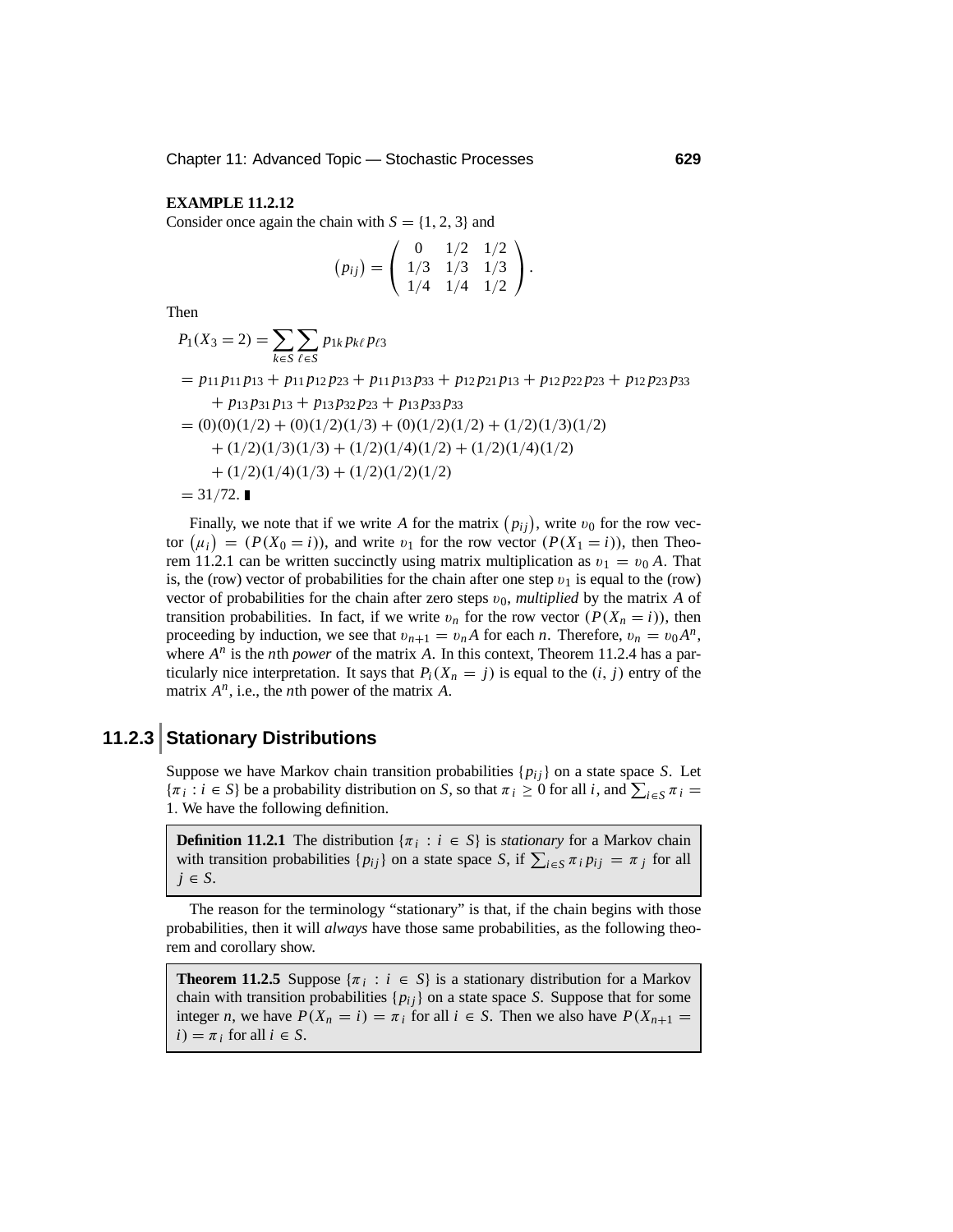**PROOF** If  $\{\pi_i\}$  is stationary, then we compute that

$$
P(X_{n+1} = j) = \sum_{i \in S} P(X_n = i, X_{n+1} = j)
$$
  
= 
$$
\sum_{i \in S} P(X_n = i) P(X_{n+1} = j | X_n = i) = \sum_{i \in S} \pi_i p_{ij} = \pi_j.
$$

By induction, we obtain the following corollary.

**Corollary 11.2.1** Suppose  $\{\pi_i : i \in S\}$  is a stationary distribution for a Markov chain with transition probabilities  $\{p_{ij}\}$  on a state space *S*. Suppose that for some integer *n*, we have  $P(X_n = i) = \pi_i$  for all  $i \in S$ . Then we also have  $P(X_m = i) =$  $\pi_i$  for all  $i \in S$  and all integers  $m > n$ .

The above theorem and corollary say that, once a Markov chain is in its stationary distribution, it will remain in its stationary distribution forevermore.

#### **EXAMPLE 11.2.13**

Consider the Markov chain with  $S = \{1, 2, 3\}$ , and

$$
(p_{ij}) = \left(\begin{array}{ccc} 1/2 & 1/4 & 1/4 \\ 1/2 & 1/4 & 1/4 \\ 1/2 & 1/4 & 1/4 \end{array}\right).
$$

No matter where this Markov chain is, it always jumps with the same probabilities, i.e., to state 1 with probability  $1/2$ , to state 2 with probability  $1/4$ , or to state 3 with probability 1/4.

Indeed, if we set  $\pi_1 = 1/2$ ,  $\pi_2 = 1/4$ , and  $\pi_3 = 1/4$ , then we see that  $p_{ij} = \pi_j$ for all  $i, j \in S$ . Hence,

$$
\sum_{i \in S} \pi_i p_{ij} = \sum_{i \in S} \pi_i \pi_j = \pi_j \sum_{i \in S} \pi_i = \pi_j(1) = \pi_j.
$$

Thus,  $\{\pi_i\}$  is a stationary distribution. Hence, once in the distribution  $\{\pi_i\}$ , the chain will stay in the distribution  $\{\pi_i\}$  forever.

#### **EXAMPLE 11.2.14**

Consider a Markov chain with  $S = \{0, 1\}$  and

$$
(p_{ij})=\left(\begin{array}{cc}0.1 & 0.9\\0.6 & 0.4\end{array}\right).
$$

If this chain had a stationary distribution  $\{\pi_i\}$ , then we must have that

$$
\pi_0(0.1) + \pi_1(0.6) = \pi_0,
$$
  
\n
$$
\pi_0(0.9) + \pi_1(0.4) = \pi_1.
$$

The first equation gives  $\pi_1(0.6) = \pi_0(0.9)$ , so  $\pi_1 = (3/2)(\pi_0)$ . This is also consistent with the second equation. In addition, we require that  $\pi_0 + \pi_1 = 1$ , i.e., that  $\pi_0 +$  $(3/2)\pi_0 = 1$ , so that  $\pi_0 = 2/5$ . Then  $\pi_1 = (3/2)(2/5) = 3/5$ .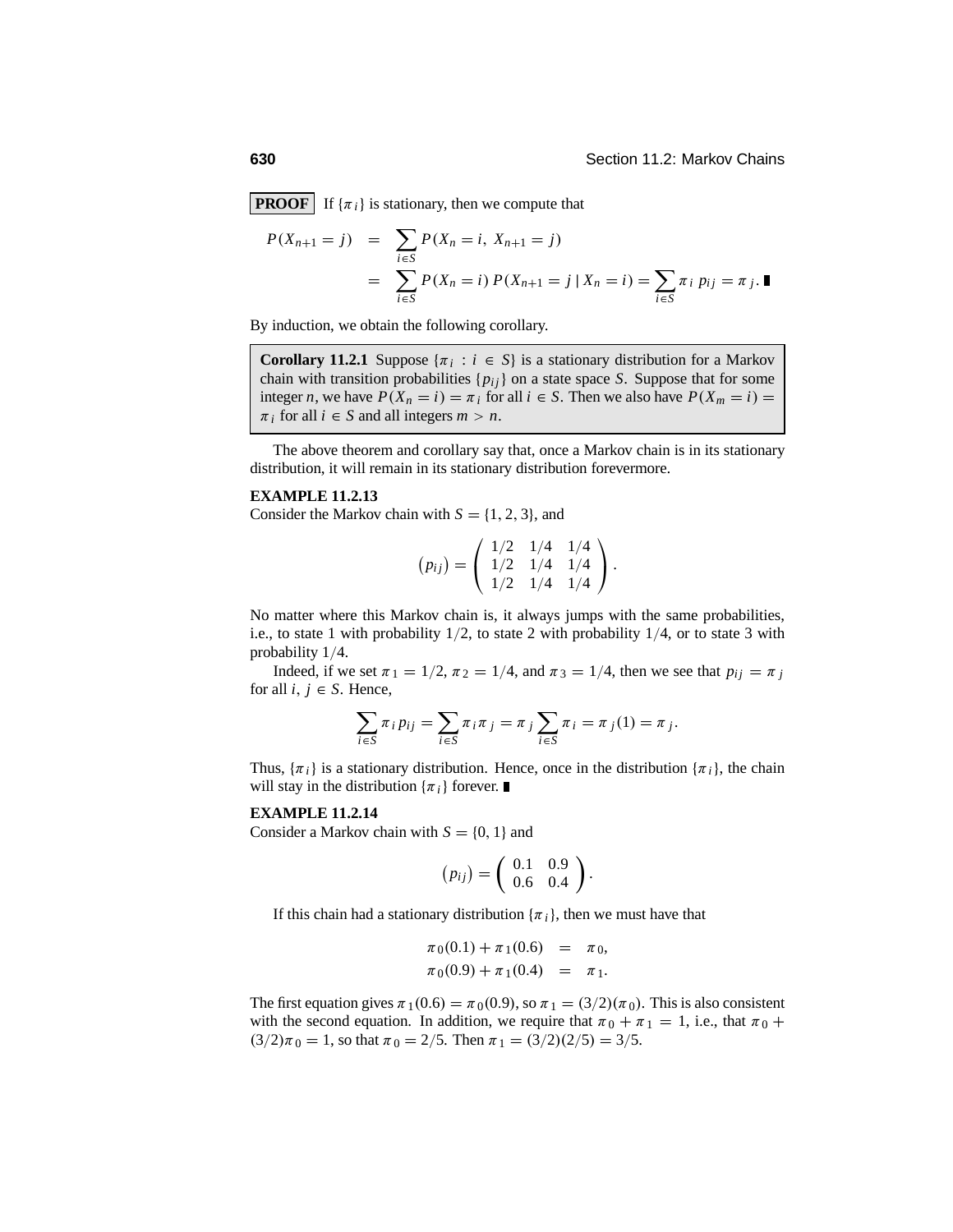We then check that the settings  $\pi_0 = 2/5$  and  $\pi_1 = 3/5$  satisfy the above equations. Hence,  $\{\pi_i\}$  is indeed a stationary distribution for this Markov chain.

#### **EXAMPLE 11.2.15**

Consider next the Markov chain with  $S = \{1, 2, 3\}$ , and

$$
(p_{ij}) = \left(\begin{array}{ccc} 0 & 1/2 & 1/2 \\ 1/2 & 0 & 1/2 \\ 1/2 & 1/2 & 0 \end{array}\right).
$$

We see that this Markov chain has the property that, in addition to having  $\sum_{j \in S} p_{ij} =$ <br>1. for all *j* it also has  $\sum_{j \in S} p_{ij} = 1$ , for all *j*. That is not salve do the man of the 1, for all *i*, it also has  $\sum_{i \in S} p_{ij} = 1$ , for all *j*. That is, not only do the *rows* of the *metrin* (*n*) and the 1 little or de the *relations* (Such a metrin is constitued selled matrix  $(p_{ij})$  sum to 1, but so do the *columns*. (Such a matrix is sometimes called *doubly stochastic*.)

Let  $\pi_1 = \pi_2 = \pi_3 = 1/3$ , so that  $\{\pi_i\}$  is the uniform distribution on *S*. Then we compute that

$$
\sum_{i \in S} \pi_i p_{ij} = \sum_{i \in S} (1/3) p_{ij} = (1/3) \sum_{i \in S} p_{ij} = (1/3)(1) = \pi_j.
$$

Because this is true for all *j*, we see that  $\{\pi_i\}$  is a stationary distribution for this Markov chain.

#### **EXAMPLE 11.2.16**

Consider the Markov chain with  $S = \{1, 2, 3\}$ , and

$$
(p_{ij}) = \left(\begin{array}{ccc} 1/2 & 1/4 & 1/4 \\ 1/3 & 1/3 & 1/3 \\ 0 & 1/4 & 3/4 \end{array}\right).
$$

Does this Markov chain have a stationary distribution?

Well, if it had a stationary distribution  $\{\pi_i\}$ , then the following equations would have to be satisfied:

$$
\pi_1 = (1/2)\pi_1 + (1/3)\pi_2 + (0)\pi_3,
$$
  
\n
$$
\pi_2 = (1/4)\pi_1 + (1/3)\pi_2 + (1/4)\pi_3,
$$
  
\n
$$
\pi_3 = (1/4)\pi_1 + (1/3)\pi_2 + (3/4)\pi_3.
$$

The first equation gives  $\pi_1 = (2/3)\pi_2$ . The second equation then gives

$$
(1/4)\pi_3 = \pi_2 - (1/4)\pi_1 - (1/3)\pi_2 = \pi_2 - (1/4)(2/3)\pi_2 - (1/3)\pi_2 = (1/2)\pi_2,
$$

so that  $\pi_3 = 2\pi_2$ .

But we also require  $\pi_1 + \pi_2 + \pi_3 = 1$ , i.e.,  $(2/3)\pi_2 + \pi_2 + 2\pi_2 = 1$ , so that  $\pi_2 = 3/11$ . Then  $\pi_1 = 2/11$ , and  $\pi_3 = 6/11$ .

It is then easily checked that the distribution given by  $\pi_1 = 2/11$ ,  $\pi_2 = 3/11$ , and  $\pi$ <sub>3</sub> = 6/11 satisfies the preceding equations, so it is indeed a stationary distribution for this Markov chain.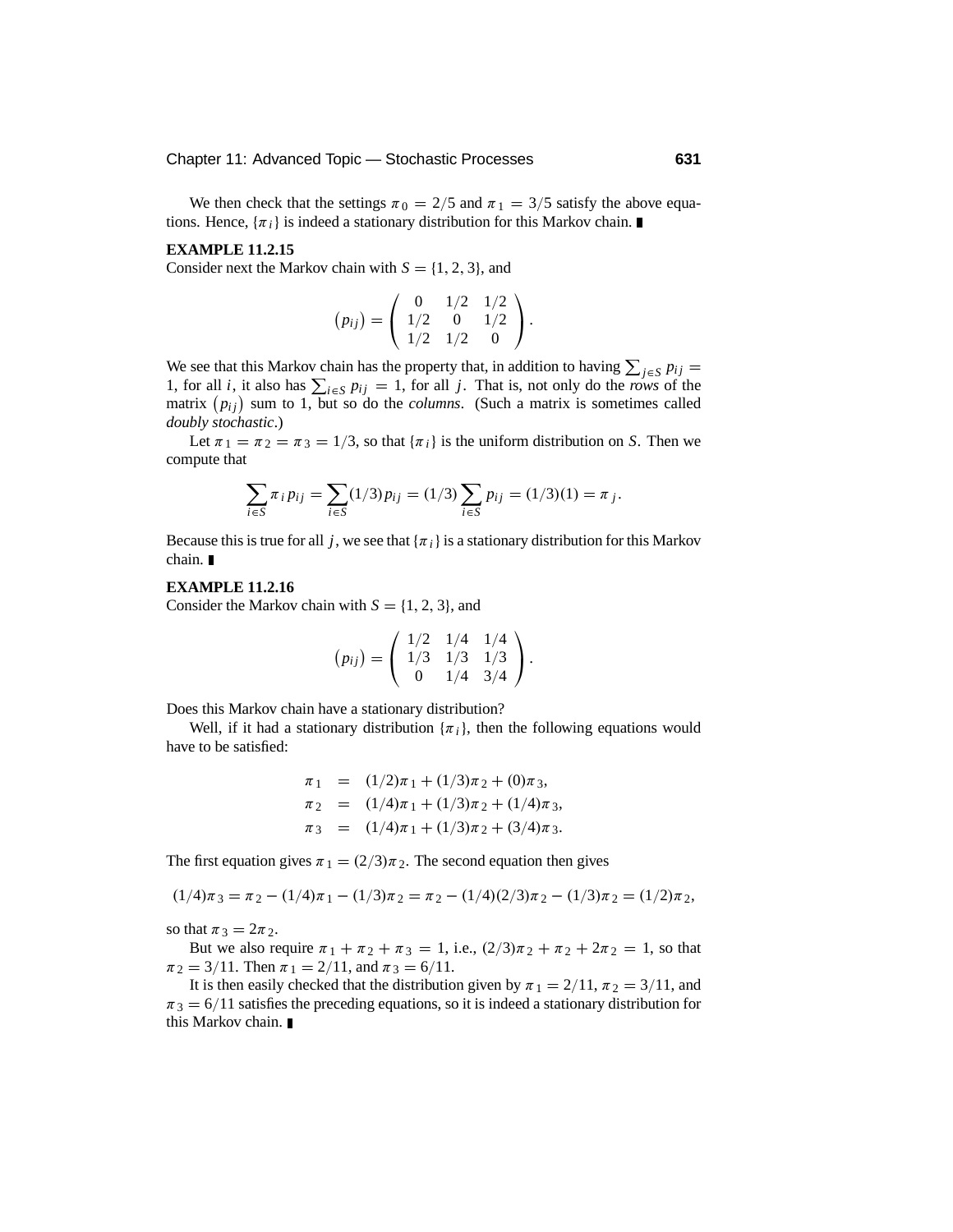#### **EXAMPLE 11.2.17**

Consider again random walk on the circle, as in Example 11.2.6. We observe that for any state *j*, there are precisely three states *i* (namely, the state  $i = j$ , the state one clockwise from *j*, and the state one counterclockwise from *j*) with  $p_{ij} = 1/3$ . Hence,  $\sum_{i \in S} p_{ij} = 1$ . That is, the transition matrix  $(p_{ij})$  is again doubly stochastic.

It then follows, just as in Example 11.2.15, that the uniform distribution, given by  $\pi_i = 1/d$  for  $i = 0, 1, \ldots, d - 1$ , is a stationary distribution for this Markov chain.

#### **EXAMPLE 11.2.18**

For Ehrenfest's urn (see Example 11.2.7), it is not obvious what might be a stationary distribution. However, a possible solution emerges by thinking about each ball *individually*. Indeed, any given ball usually stays still but occasionally gets flipped from one urn to the other. So it seems reasonable that in stationarity, it should be equally likely to be in either urn, i.e., have probability 1/2 of being in urn #1.

If this is so, then the total number of balls in urn #1 would have the distribution Binomial $(n, 1/2)$ , since there would be *n* balls, each having probability  $1/2$  of being in urn #1.

To test this, we set  $\pi_i = \binom{d}{i}/2^d$ , for  $i = 0, 1, ..., d$ . We then compute that if  $1 \leq j \leq d-1$ , then

$$
\sum_{i \in S} \pi_i p_{ij} = \pi_{j-1} p_{j-1,j} + \pi_{j+1} p_{j+1,j}
$$
  
=  $\binom{d}{j-1} \frac{1}{2^d} \frac{d - (j-1)}{d} + \binom{d}{j+1} \frac{1}{2^d} \frac{j+1}{d}$   
=  $\binom{d-1}{j-1} \frac{1}{2^d} + \binom{d-1}{j} \frac{1}{2^d}.$ 

Next, we use the identity known as *Pascal's triangle*, which says that

$$
\binom{d-1}{j-1} + \binom{d-1}{j} = \binom{d}{j}.
$$

Hence, we conclude that

$$
\sum_{i\in S}\pi_i p_{ij} = \binom{d}{j}\frac{1}{2^d} = \pi_j.
$$

With minor modifications (see Problem 11.2.15), the preceding argument works for  $j = 0$  and  $j = d$  as well. We therefore conclude that  $\sum_{i \in S} \pi_i p_{ij} = \pi_j$ , for all  $j \in S$ . Hence,  $\{\pi_i\}$  is a stationary distribution.

One easy way to check for stationarity is the following.

**Definition 11.2.2** A Markov chain is said to be *reversible* with respect to a distribution  $\{\pi_i\}$  if, for all  $i, j \in S$ , we have  $\pi_i p_{ij} = \pi_j p_{ji}$ .

**Theorem 11.2.6** If a Markov chain is reversible with respect to  $\{\pi_i\}$ , then  $\{\pi_i\}$  is a stationary distribution for the chain.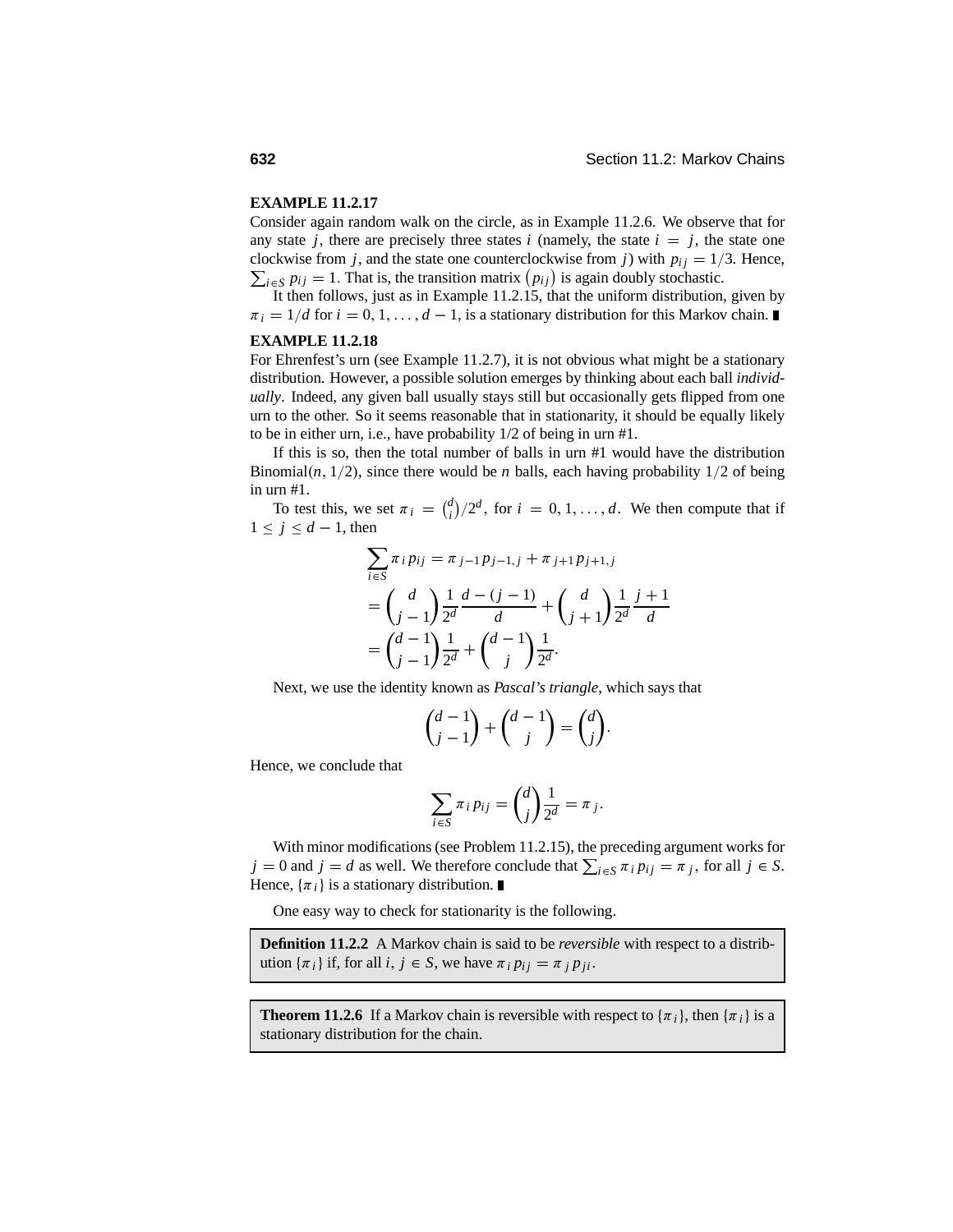Chapter 11: Advanced Topic — Stochastic Processes **633**

**PROOF** We compute, using reversibility, that for any  $j \in S$ ,

$$
\sum_{i \in S} \pi_i p_{ij} = \sum_{i \in S} \pi_j p_{ji} = \pi_j \sum_{i \in S} p_{ji} = \pi_j(1) = \pi_j.
$$

Hence,  $\{\pi_i\}$  is a stationarity distribution.

#### **EXAMPLE 11.2.19**

Suppose  $S = \{1, 2, 3, 4, 5\}$ , and the transition probabilities are given by

$$
(p_{ij}) = \left(\begin{array}{cccc} 1/3 & 2/3 & 0 & 0 & 0 \\ 1/3 & 0 & 2/3 & 0 & 0 \\ 0 & 1/3 & 0 & 2/3 & 0 \\ 0 & 0 & 1/3 & 0 & 2/3 \\ 0 & 0 & 0 & 1/3 & 2/3 \end{array}\right).
$$

It is not immediately clear what stationary distribution this chain may possess. Furthermore, to compute directly as in Example 11.2.16 would be quite messy.

On the other hand, we observe that for  $1 \le i \le 4$ , we always have  $p_{i,i+1} =$ 2  $p_{i+1,i}$ . Hence, if we set  $\pi_i = C2^i$  for some  $C > 0$ , then we will have

$$
\pi_i p_{i,i+1} = C2^i p_{i,i+1} = C2^i 2 p_{i+1,i},
$$

while

$$
\pi_{i+1}p_{i+1,i}=C2^{i+1}p_{i+1,i}.
$$

Hence,  $\pi_i p_{i,i+1} = \pi_{i+1} p_{i+1,i}$  for each *i*.

Furthermore,  $p_{ij} = 0$  if *i* and *j* differ by at least 2. It follows that  $\pi_i p_{ij} = \pi_j p_{ji}$ for each *i*,  $j \in S$ . Hence, the chain is reversible with respect to  $\{\pi_i\}$ , and so  $\{\pi_i\}$  is a stationary distribution for the chain.

Finally, we solve for *C*. We need  $\sum_{i \in S} \pi_i = 1$ . Hence, we must have  $C = \pi$  $1/\sum_{i \in S} 2^i = 1/\sum_{i=1}^5 2^i = 1/63$ . Thus,  $\pi_i = 2^i/63$ , for  $i \in S$ .

# **11.2.4 Markov Chain Limit Theorem**

Suppose now that  ${X_n}$  is a Markov chain, which has a stationary distribution  ${\pi_i}$ . We have already seen that, if  $P(X_n = i) = \pi_i$  for all *i* for some *n*, then also  $P(X_m = i) =$  $\pi_i$  for all *i* for all  $m > n$ .

Suppose now that it is *not* the case that  $P(X_n = i) = \pi_i$  for all *i*. One might still expect that, if the chain is run for a long time (i.e.,  $n \to \infty$ ), then the probability of being at a particular state  $i \in S$  might converge to  $\pi_i$ , regardless of the initial state chosen. That is, one might expect that

$$
\lim_{n \to \infty} P(X_n = i) = \pi_i,\tag{11.2.1}
$$

for each  $i \in S$ , regardless of the initial distribution  $\{\mu_i\}$ .

This is not true in complete generality, as the following two examples show. However, we shall see in Theorem 11.2.8 that this is indeed true for most Markov chains.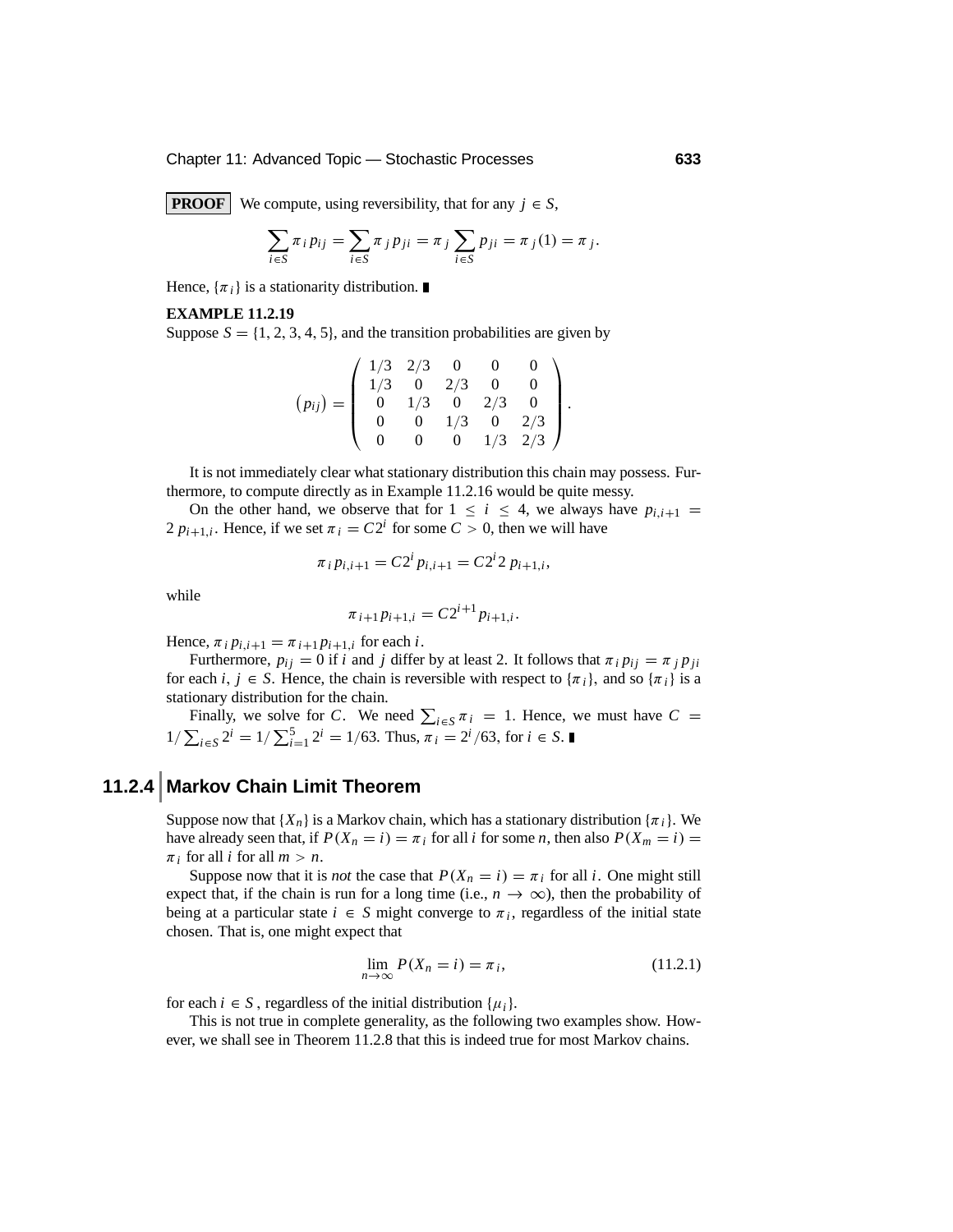#### **EXAMPLE 11.2.20**

Suppose that  $S = \{1, 2\}$  and that the transition probabilities are given by

$$
(p_{ij})=\left(\begin{array}{cc}1&0\\0&1\end{array}\right).
$$

That is, this Markov chain never moves at all! Suppose also that  $\mu_1 = 1$ , i.e., that we always have  $X_0 = 1$ .

In this case, *any* distribution is stationary for this chain. In particular, we can take  $\pi_1 = \pi_2 = 1/2$  as a stationary distribution. On the other hand, we clearly have  $P_1(X_n = 1) = 1$  for all *n*. Because  $\pi_1 = 1/2$ , and  $1 \neq 1/2$ , we do *not* have  $\lim_{n\to\infty} P(X_n = i) = \pi_i$  in this case.

We shall see later that this Markov chain is not "irreducible," which is the obstacle to convergence.

#### **EXAMPLE 11.2.21**

Suppose again that  $S = \{1, 2\}$ , but that this time the transition probabilities are given by

$$
(p_{ij})=\left(\begin{array}{cc}0&1\\1&0\end{array}\right).
$$

That is, this Markov chain always moves from 1 to 2, and from 2 to 1. Suppose again that  $\mu_1 = 1$ , i.e., that we always have  $X_0 = 1$ .

We may again take  $\pi_1 = \pi_2 = 1/2$  as a stationary distribution (in fact, this time the stationary distribution is unique). On the other hand, this time we clearly have  $P_1(X_n = 1) = 1$  for *n* even, and  $P_1(X_n = 1) = 0$  for *n* odd. Hence, again we do *not* have  $\lim_{n\to\infty} P_1(X_n = 1) \to \pi_1 = 1/2$ .

We shall see that here the obstacle to convergence is that the Markov chain is "periodic," with period  $2$ .

In light of these examples, we make some definitions.

**Definition 11.2.3** A Markov chain is *irreducible* if it is possible for the chain to move from any state to any other state. Equivalently, the Markov chain is irreducible if for any  $i, j \in S$ , there is a positive integer *n* with  $P_i(X_n = j) > 0$ .

Thus, the Markov chain of Example 11.2.20 is not irreducible because it is not possible to get from state 1 to state 2. Indeed, in that case,  $P_1(X_n = 2) = 0$  for all *n*.

#### **EXAMPLE 11.2.22**

Consider the Markov chain with  $S = \{1, 2, 3\}$ , and

$$
(p_{ij}) = \left(\begin{array}{ccc} 1/2 & 1/2 & 0 \\ 1/2 & 1/4 & 1/4 \\ 1/2 & 1/4 & 1/4 \end{array}\right).
$$

For this chain, it is not possible to get from state 1 to state 3 in one step. On the other hand, it is possible to get from state 1 to state 2, and then from state 2 to state 3. Hence, this chain is still irreducible.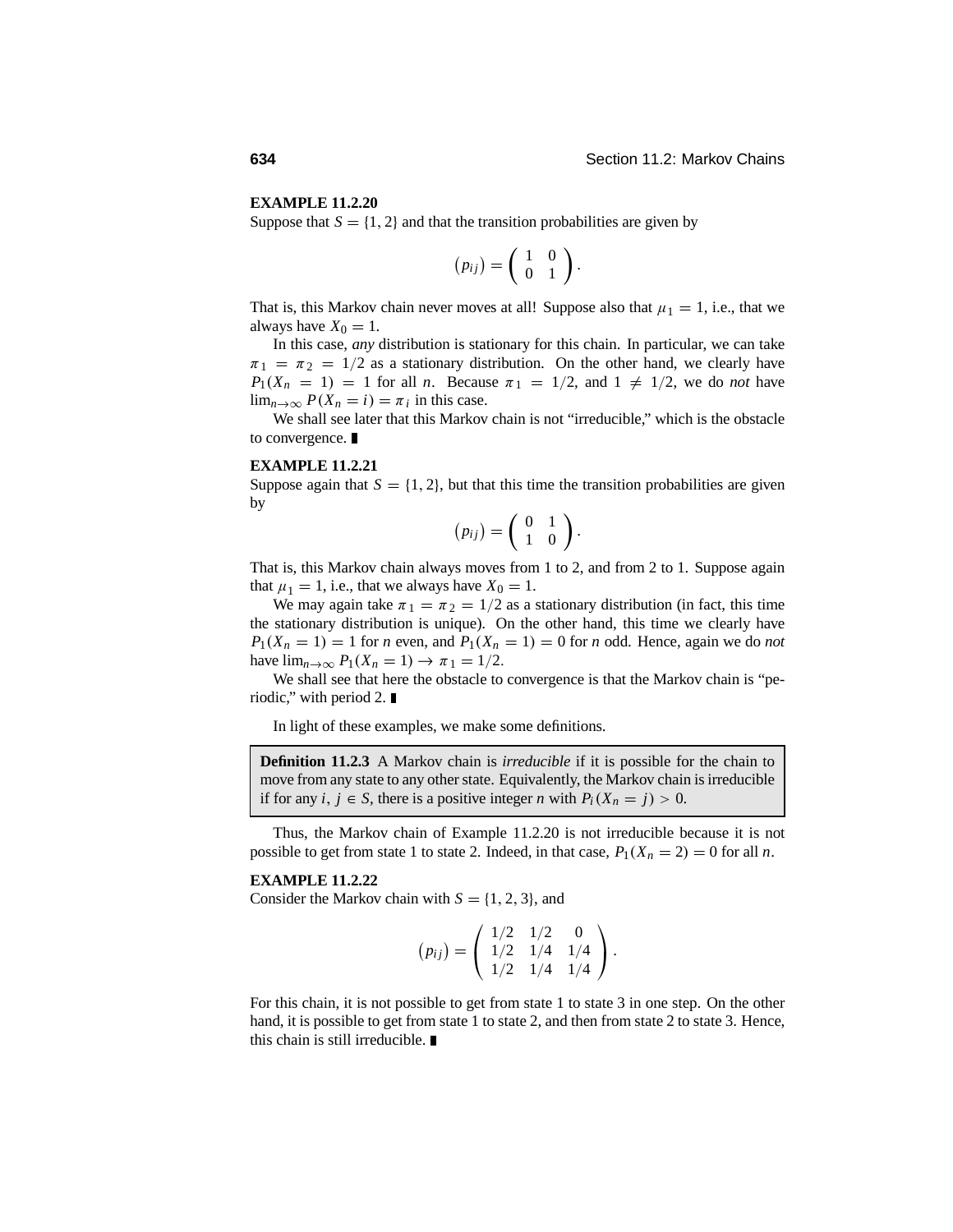#### **EXAMPLE 11.2.23**

Consider the Markov chain with  $S = \{1, 2, 3\}$ , and

$$
(p_{ij}) = \left(\begin{array}{ccc} 1/2 & 1/2 & 0 \\ 3/4 & 1/4 & 0 \\ 1/2 & 1/4 & 1/4 \end{array}\right).
$$

For this chain, it is not possible to get from state 1 to state 3 in one step. Furthermore, it is not possible to get from state 2 to state 3, either. In fact, there is no way to *ever* get from state 1 to state 3, in any number of steps. Hence, this chain is *not* irreducible.

Clearly, if a Markov chain is not irreducible, then the Markov chain convergence (11.2.1) will not always hold, because it will be impossible to ever get to certain states of the chain.

We also need the following definition.

**Definition 11.2.4** Given Markov chain transitions  $\{p_{ij}\}\$  on a state space *S*, and a state  $i \in S$ , the *period* of *i* is the greatest common divisor (g.c.d.) of the set  ${n \geq 1 : p_{ii}^{(n)} > 0}$ , where  $p_{ii}^{(n)} = P(X_n = i | X_0 = i)$ .

That is, the period of *i* is the g.c.d. of the times at which it is possible to travel from *i* to *i*. For example, the period of *i* is 2 if it is only possible to travel from *i* to *i* in an even number of steps. (Such was the case for Example 11.2.21.) On the other hand, if  $p_{ii} > 0$ , then clearly the period of *i* is 1.

Clearly, if the period of some state is greater than 1, then again (11.2.1) will not always hold, because the chain will be able to reach certain states at certain times only. This prompts the following definition.

**Definition 11.2.5** A Markov chain is *aperiodic* if the period of each state is equal to 1.

#### **EXAMPLE 11.2.24**

Consider the Markov chain with  $S = \{1, 2, 3\}$ , and

$$
(p_{ij}) = \left(\begin{array}{rrr} 0 & 1 & 0 \\ 0 & 0 & 1 \\ 1 & 0 & 0 \end{array}\right).
$$

For this chain, from state 1 it is possible only to get to state 2. And from state 2 it is possible only to get to state 3. Then from state 3 it is possible only to get to state 1. Hence, it is possible only to return to state 1 after an integer multiple of 3 steps. Hence, state 1 (and, indeed, all three states) has period equal to 3, and the chain is *not* aperiodic.

#### **EXAMPLE 11.2.25**

Consider the Markov chain with  $S = \{1, 2, 3\}$ , and

$$
(p_{ij}) = \left(\begin{array}{rrr} 0 & 1 & 0 \\ 0 & 0 & 1 \\ 1/2 & 0 & 1/2 \end{array}\right).
$$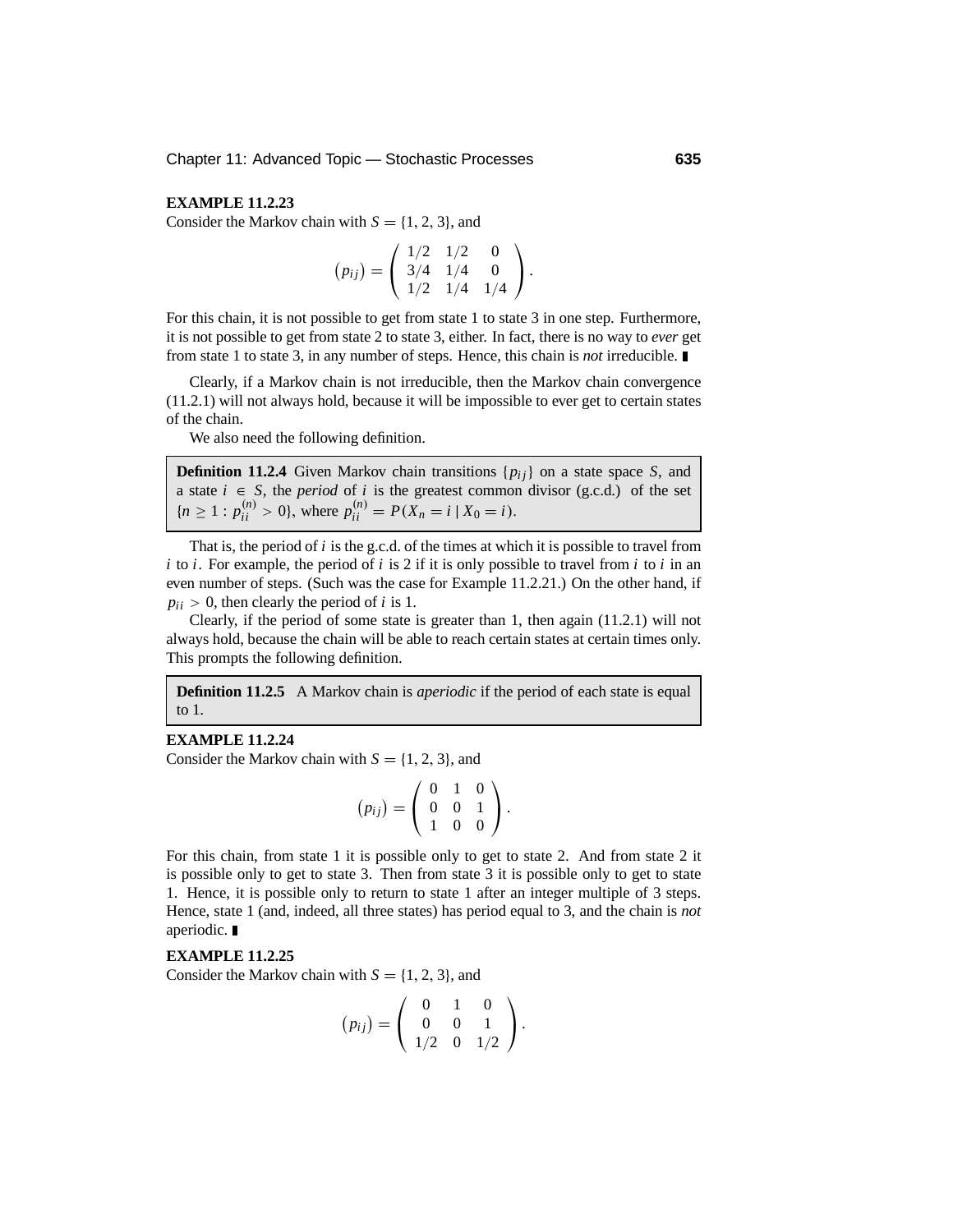For this chain, from state 1 it is possible only to get to state 2. And from state 2 it is possible only to get to state 3. However, from state 3 it is possible to get to either state 1 or state 3. Hence, it is possible to return to state 1 after either 3 or 4 steps. Because the g.c.d. of 3 and 4 is 1, we conclude that the period of state 1 (and, indeed, of all three states) is equal to 1, and the chain is indeed aperiodic.

We note the following simple fact.

**Theorem 11.2.7** If a Markov chain has  $p_{ij} > 0$  for all  $i, j \in S$ , then the chain is irreducible and aperiodic.

**PROOF** If  $p_{ij} > 0$  for all  $i, j \in S$ , then  $P_i(X_1 = j) > 0$  for all  $i, j \in S$ . Hence, the Markov chain must be irreducible.

Also, if  $p_{ij} > 0$  for all  $i, j \in S$ , then the set  $\{n \ge 1 : p_{ii}^{(n)} > 0\}$  contains the value  $n = 1$  (and, indeed, all positive integers *n*). Hence, its greatest common divisor must be 1. Therefore, each state *i* has period 1, so the chain is aperiodic.

In terms of the preceding definitions, we have the following very important theorem about Markov chain convergence.

**Theorem 11.2.8** Suppose a Markov chain is irreducible and aperiodic and has a stationary distribution  $\{\pi_i\}$ . Then regardless of the initial distribution  $\{\mu_i\}$ , we have  $\lim_{n\to\infty} P(X_n = i) = \pi_i$  for all states *i*.

**PROOF** For a proof of this, see more advanced probability books, e.g., pages 92–93 of *A First Look at Rigorous Probability Theory*, 2nd ed., by J. S. Rosenthal (World Scientific Publishing, Singapore, 2006)*.*

Theorem 11.2.8 shows that stationary distributions are even more important. Not only does a Markov chain remain in a stationary distribution once it is there, but for most chains (irreducible and aperiodic ones), the probabilities *converge* to the stationary distribution in any case. Hence, the stationary distribution provides fundamental information about the long-term behavior of the Markov chain.

#### **EXAMPLE 11.2.26**

Consider again the Markov chain with  $S = \{1, 2, 3\}$ , and

$$
(p_{ij}) = \left(\begin{array}{ccc} 1/2 & 1/4 & 1/4 \\ 1/2 & 1/4 & 1/4 \\ 1/2 & 1/4 & 1/4 \end{array}\right).
$$

We have already seen that if we set  $\pi_1 = 1/2$ ,  $\pi_2 = 1/4$ , and  $\pi_3 = 1/4$ , then  $\{\pi_i\}$ is a stationary distribution. Furthermore, we see that  $p_{ij} > 0$  for all  $i, j \in S$ , so by Theorem 11.2.7 the Markov chain must be irreducible and aperiodic.

We conclude that  $\lim_{n\to\infty} P(X_n = i) = \pi_i$  for all states *i*. For example,  $\lim_{n\to\infty}$  $P(X_n = 1) = 1/2$ . (Also, this limit does not depend on the initial distribution, so, for example,  $\lim_{n \to \infty} P_1(X_n = 1) = 1/2$  and  $\lim_{n \to \infty} P_2(X_n = 1) = 1/2$ , as well.)

In fact, for this example we will have  $P(X_n = i) = \pi_i$  for all *i* provided  $n \ge 1$ .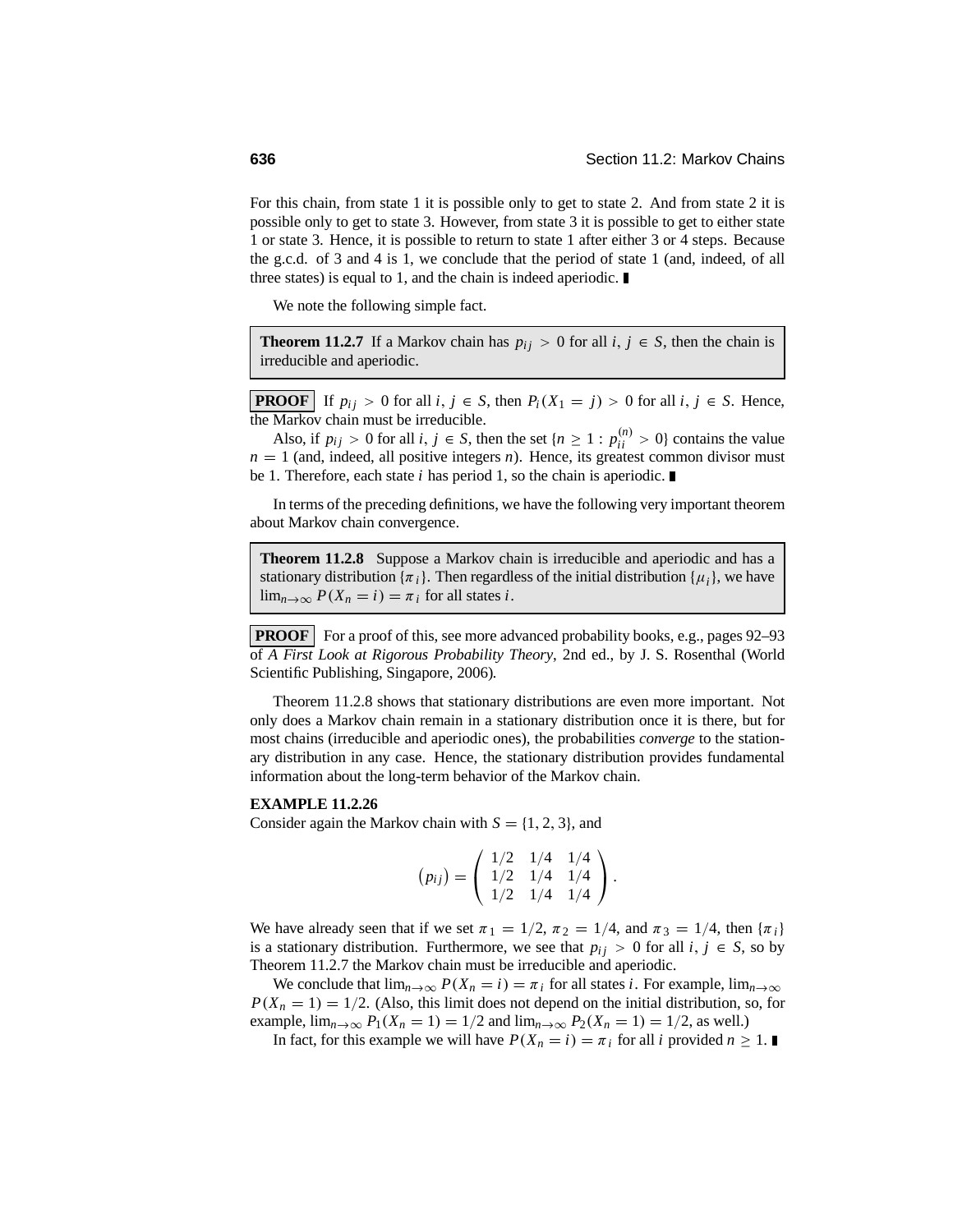#### **EXAMPLE 11.2.27**

Consider again the Markov chain of Example 11.2.14, with  $S = \{0, 1\}$  and

$$
(p_{ij}) = \left(\begin{array}{cc} 0.1 & 0.9 \\ 0.6 & 0.4 \end{array}\right).
$$

We have already seen that this Markov chain has a stationary distribution, given by  $\pi_0 = 2/5$  and  $\pi_1 = 3/5$ .

Furthermore, because  $p_{ij} > 0$  for all  $i, j \in S$ , this Markov chain is irreducible and aperiodic. Therefore, we conclude that  $\lim_{n\to\infty} P(X_n = i) = \pi_i$ . So, if (say) *n* = 100, then we will have  $P(X_{100} = 0) \approx 2/5$ , and  $P(X_{100} = 1) \approx 3/5$ . Once again, this conclusion does not depend on the initial distribution, so, e.g.,  $\lim_{n\to\infty} P_0(X_n =$  $i)$  =  $\lim_{n\to\infty} P_1(X_n = i) = \pi_i$  as well.

#### **EXAMPLE 11.2.28**

Consider again the Markov chain of Example 11.2.16, with  $S = \{1, 2, 3\}$ , and

$$
(p_{ij}) = \left(\begin{array}{ccc} 1/2 & 1/4 & 1/4 \\ 1/3 & 1/3 & 1/3 \\ 0 & 1/4 & 3/4 \end{array}\right).
$$

We have already seen that this chain has a stationary distribution  $\{\pi_i\}$  given by  $\pi_1$  =  $2/11$ ,  $\pi_2 = 3/11$ , and  $\pi_3 = 6/11$ .

Now, in this case, we do not have  $p_{ij} > 0$  for all  $i, j \in S$  because  $p_{31} = 0$ . On the other hand,  $p_{32} > 0$  and  $p_{21} > 0$ , so by Theorem 11.2.3, we have

$$
P_3(X_2=1)=\sum_{k\in S}p_{3k}p_{k1}\geq p_{32}p_{21}>0.
$$

Hence, the chain is still irreducible.

Similarly, we have  $P_3(X_2 = 3) \ge p_{32}p_{23} > 0$ , and  $P_3(X_3 = 3) \ge p_{32}p_{21}p_{13} > 0$ . Therefore, because the g.c.d. of 2 and 3 is 1, we see that the g.c.d. of the set of *n* with  $P_3(X_n = 3) > 0$  is also 1. Hence, the chain is still aperiodic.

Because the chain is irreducible and aperiodic, it follows from Theorem 11.2.8 that  $\lim_{n\to\infty} P(X_n = i) = \pi_i$ , for all states *i*. Hence,  $\lim_{n\to\infty} P(X_n = 1) = 2/11$ , lim<sub>*n*→∞</sub>  $P(X_n = 2) = 3/11$ , and lim<sub>*n*→∞</sub>  $P(X_n = 3) = 6/11$ . Thus, if (say) *n* = 500, then we expect that  $P(X_{500} = 1) \approx 2/11$ ,  $P(X_{500} = 2) \approx 3/11$ , and  $P(X_{500} = 1)$  $3) \approx 6/11$ .

### **Summary of Section 11.2**

- A Markov chain is a sequence  $\{X_n\}$  of random variables, having transition probabilities  $\{p_{ij}\}\$  such that  $P(X_{n+1} = j | X_n = i) = p_{ij}$ , and having an initial distribution  $\{\mu_i\}$  such that  $P(X_0 = i) = \mu_i$ .
- There are many different examples of Markov chains.
- All probabilities for all the  $X_n$  can be computed in terms of  $\{\mu_i\}$  and  $\{p_{ij}\}$ .
- A distribution  $\{\pi_i\}$  is stationary for the chain if  $\sum_{i \in S} \pi_i p_{ij} = \pi_j$  for all  $j \in S$ .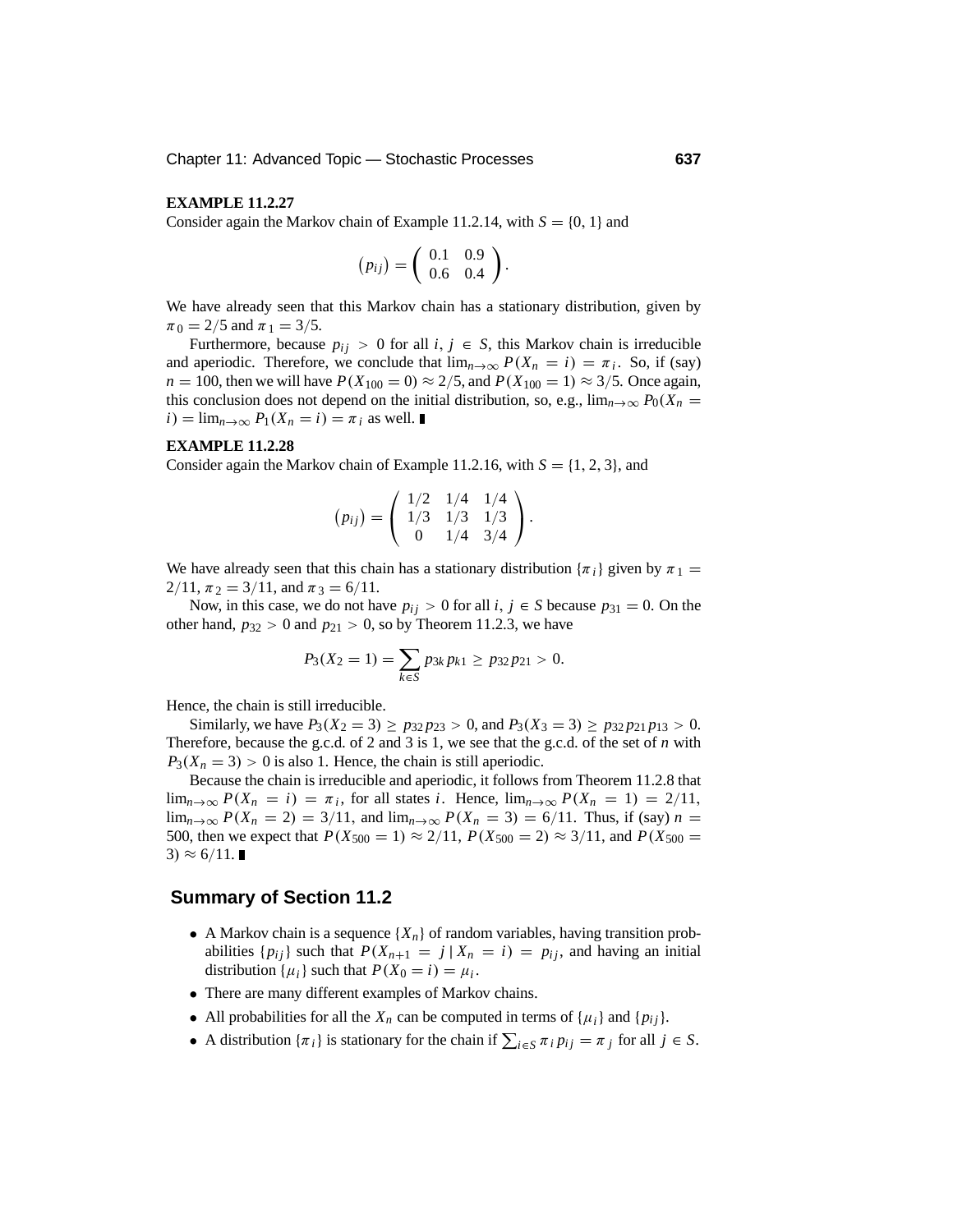• If the Markov chain is irreducible and aperiodic, and  $\{\pi_i\}$  is stationary, then  $\lim_{n\to\infty} P(X_n = i) = \pi_i$  for all  $i \in S$ .

### **EXERCISES**

**11.2.1** Consider a Markov chain with  $S = \{1, 2, 3\}$ ,  $\mu_1 = 0.7$ ,  $\mu_2 = 0.1$ ,  $\mu_3 = 0.2$ , and

$$
(p_{ij}) = \left(\begin{array}{ccc} 1/4 & 1/4 & 1/2 \\ 1/6 & 1/2 & 1/3 \\ 1/8 & 3/8 & 1/2 \end{array}\right).
$$

Compute the following quantities.

(a)  $P(X_0 = 1)$ (b)  $P(X_0 = 2)$ (c)  $P(X_0 = 3)$ (d)  $P(X_1 = 2 | X_0 = 1)$ (e)  $P(X_3 = 2 | X_2 = 1)$ (f)  $P(X_1 = 2 | X_0 = 2)$ (g)  $P(X_1 = 2)$ .

**11.2.2** Consider a Markov chain with  $S = \{\text{high, low}\}\$ ,  $\mu_{\text{high}} = 1/3$ ,  $\mu_{\text{low}} = 2/3$ , and

$$
(p_{ij})=\left(\begin{array}{cc}1/4 & 3/4\\1/6 & 5/6\end{array}\right).
$$

Compute the following quantities.

- (a)  $P(X_0 = \text{high})$ (b)  $P(X_0 = \text{low})$ (c)  $P(X_1 = \text{high} | X_0 = \text{high})$ (d)  $P(X_3 = \text{high} | X_2 = \text{low})$ (e)  $P(X_1 = \text{high})$
- **11.2.3** Consider a Markov chain with  $S = \{0, 1\}$ , and

$$
(p_{ij})=\left(\begin{array}{cc}0.2 & 0.8\\0.3 & 0.7\end{array}\right).
$$

(a) Compute  $P_i(X_2 = j)$  for all four combinations of *i*,  $j \in S$ . (b) Compute  $P_0(X_3 = 1)$ .

**11.2.4** Consider again the Markov chain with  $S = \{0, 1\}$  and

$$
(p_{ij})=\left(\begin{array}{cc}0.2 & 0.8\\0.3 & 0.7\end{array}\right).
$$

(a) Compute a stationary distribution  $\{\pi_i\}$  for this chain.

- (b) Compute  $\lim_{n\to\infty} P_0(X_n=0)$ .
- (c) Compute  $\lim_{n\to\infty} P_1(X_n=0)$ .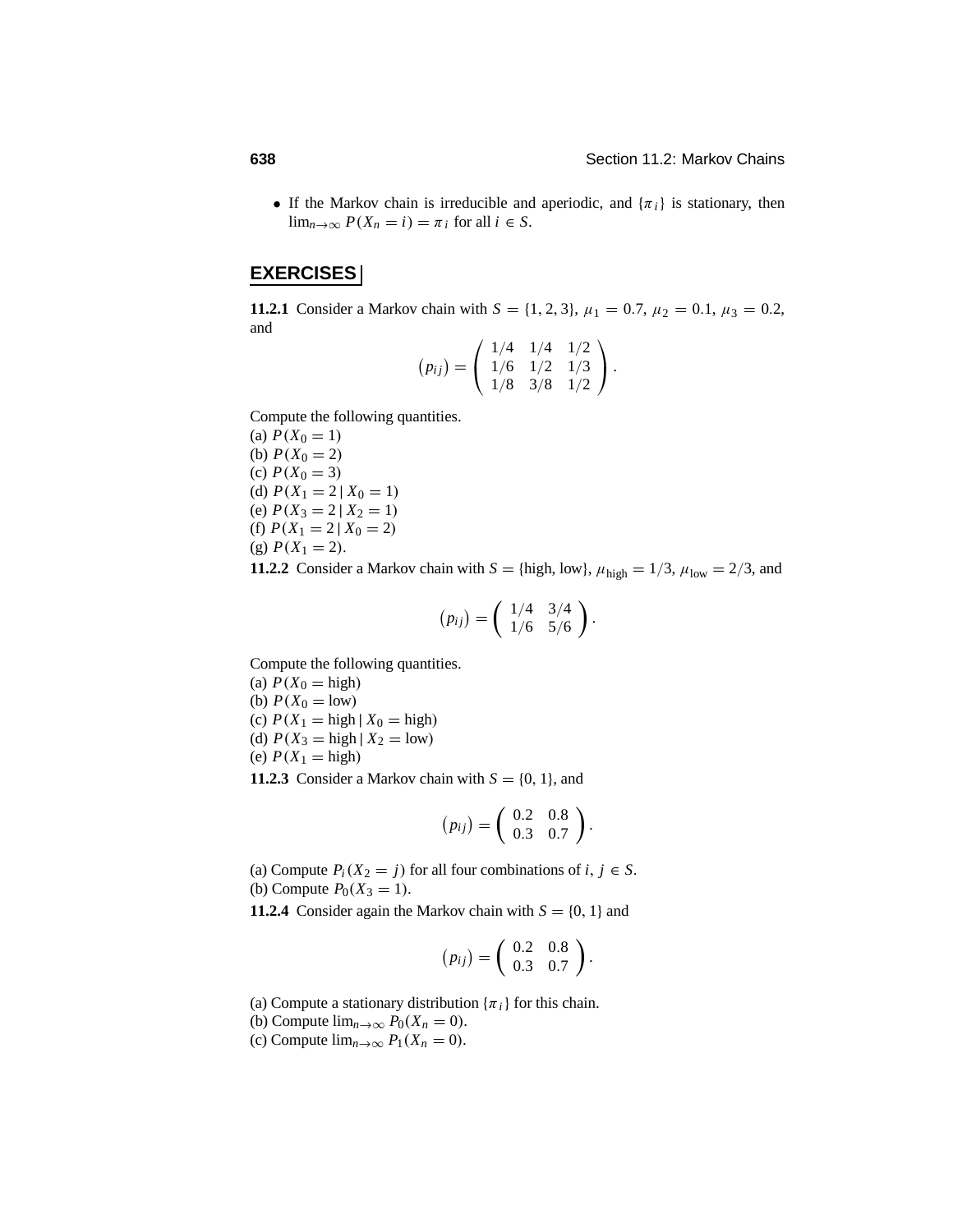**11.2.5** Consider the Markov chain of Example 11.2.5, with  $S = \{1, 2, 3, 4, 5, 6, 7\}$ and  $\overline{1}$  $\overline{1}$ 

$$
(p_{ij}) = \left(\begin{array}{cccccc} 1 & 0 & 0 & 0 & 0 & 0 & 0 \\ 1/2 & 0 & 1/2 & 0 & 0 & 0 & 0 \\ 0 & 1/5 & 4/5 & 0 & 0 & 0 & 0 \\ 0 & 0 & 1/3 & 1/3 & 1/3 & 0 & 0 \\ 1/10 & 0 & 0 & 0 & 7/10 & 0 & 1/5 \\ 0 & 0 & 0 & 0 & 0 & 0 & 1 \\ 0 & 0 & 0 & 0 & 0 & 1 & 0 \end{array}\right).
$$

Compute the following quantities.

(a)  $P_2(X_1 = 1)$ (b)  $P_2(X_1 = 2)$ (c)  $P_2(X_1 = 3)$ (d)  $P_2(X_2 = 1)$ (e)  $P_2(X_2 = 2)$ (f)  $P_2(X_2 = 3)$ (g)  $P_2(X_3 = 3)$ (h)  $P_2(X_3 = 1)$ (i)  $P_2(X_1 = 7)$ (j)  $P_2(X_2 = 7)$ (k)  $P_2(X_3 = 7)$ (l) max<sub>n</sub>  $P_2(X_n = 7)$  (i.e., the largest probability of going from state 2 to state 7 in *n* steps, for any *n*)

(m) Is this Markov chain irreducible?

**11.2.6** For each of the following transition probability matrices, determine (with explanation) whether it is irreducible, and whether it is aperiodic. (a)

$$
(p_{ij})=\left(\begin{array}{cc}0.2&0.8\\0.3&0.7\end{array}\right)
$$

(b)

$$
(p_{ij}) = \left(\begin{array}{ccc} 1/4 & 1/4 & 1/2 \\ 1/6 & 1/2 & 1/3 \\ 1/8 & 3/8 & 1/2 \end{array}\right)
$$

(c)

$$
(p_{ij})=\left(\begin{array}{cc}0&1\\0.3&0.7\end{array}\right)
$$

$$
(\mathrm{d})
$$

$$
(p_{ij}) = \left(\begin{array}{ccc} 0 & 1 & 0 \\ 1/3 & 1/3 & 1/3 \\ 0 & 1 & 0 \end{array}\right)
$$

010 001 100  $\setminus$  $\mathbf{I}$ 

 $\sqrt{ }$  $\mathbf{I}$ 

 $(p_{ij}) =$ 

(e)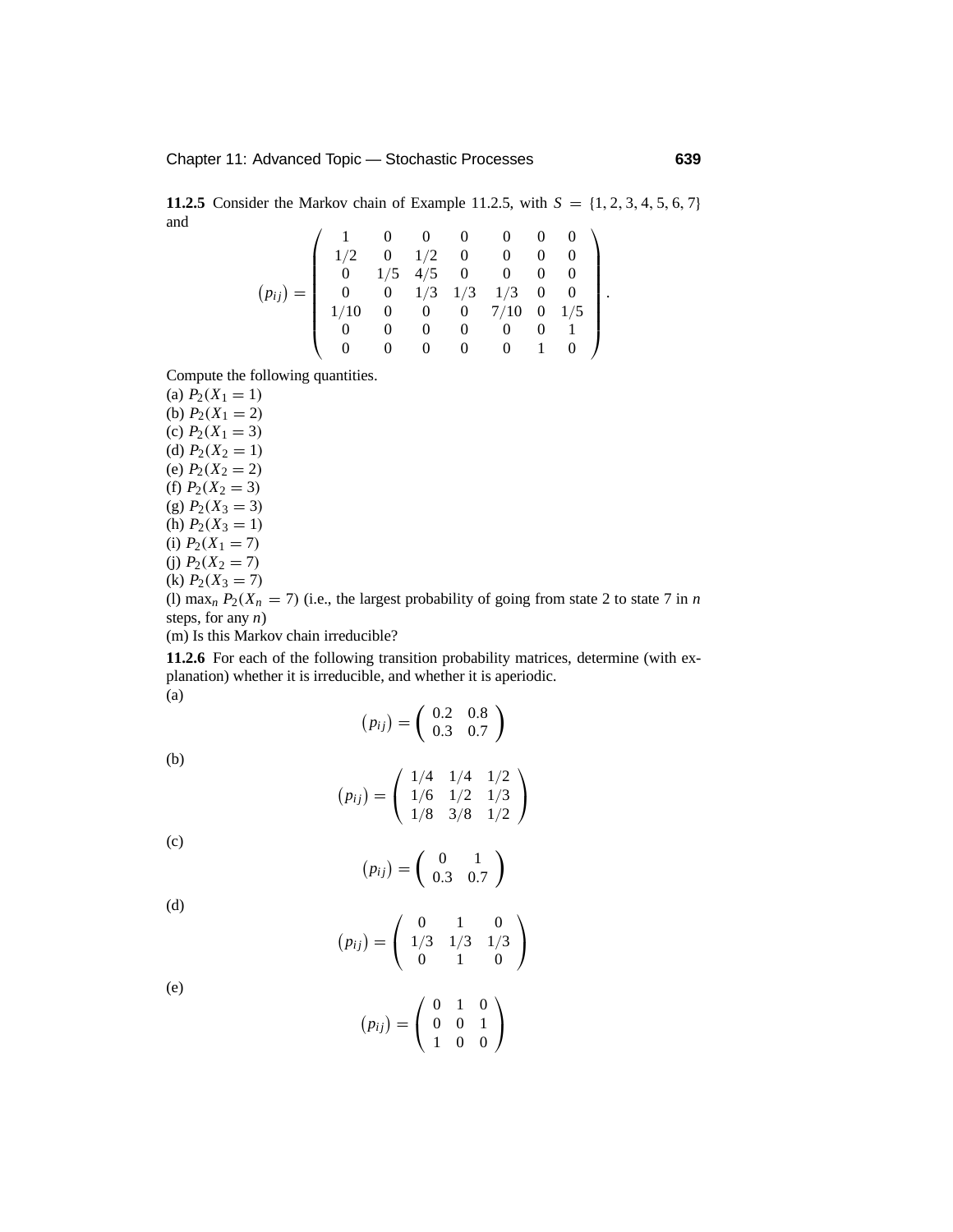(f)

|              | ∩        |   |           |
|--------------|----------|---|-----------|
| $(p_{ij}) =$ | $\Omega$ | 0 |           |
|              | 1/2      |   | $0 \t1/2$ |

**11.2.7** Compute a stationary distribution for the Markov chain of Example 11.2.4. (Hint: Do not forget Example 11.2.15.)

**11.2.8** Show that the random walk on the circle process (see Example 11.2.6) is (a) irreducible.

(b) aperiodic. and

(c) reversible with respect to its stationary distribution.

**11.2.9** Show that the Ehrenfest's Urn process (see Example 11.2.7) is

- (a) irreducible.
- (b) *not* aperiodic.

(c) reversible with respect to its stationary distribution.

**11.2.10** Consider the Markov chain with  $S = \{1, 2, 3\}$ , and

$$
(p_{ij}) = \left(\begin{array}{rrr} 0 & 1 & 0 \\ 0 & 0 & 1 \\ 1/2 & 1/2 & 0 \end{array}\right).
$$

(a) Determine (with explanation) whether or not the chain is irreducible.

(b) Determine (with explanation) whether or not the chain is aperiodic.

(c) Compute a stationary distribution for the chain.

(d) Compute (with explanation) a good approximation to  $P_1(X_{500} = 2)$ .

**11.2.11** Repeat all four parts of Exercise 11.2.10 if  $S = \{1, 2, 3\}$  and

$$
(p_{ij}) = \left(\begin{array}{rrr} 0 & 1/2 & 1/2 \\ 0 & 0 & 1 \\ 1/2 & 1/2 & 0 \end{array}\right).
$$

**11.2.12** Consider a Markov chain with  $S = \{1, 2, 3\}$  and

$$
(p_{ij}) = \left(\begin{array}{cccc} 0.3 & 0.3 & 0.4 \\ 0.2 & 0.2 & 0.6 \\ 0.1 & 0.2 & 0.7 \end{array}\right).
$$

(a) Is this Markov chain irreducible and aperiodic? Explain. (Hint: Do not forget Theorem 11.2.7.)

- (b) Compute  $P_1(X_1 = 3)$ .
- (c) Compute  $P_1(X_2 = 3)$ .

(d) Compute  $P_1(X_3 = 3)$ .

(e) Compute  $\lim_{n\to\infty} P_1(X_n = 3)$ . (Hint: find a stationary distribution for the chain.) **11.2.13** For the Markov chain of the previous exercise, compute  $P_1(X_1 + X_2 \ge 5)$ .

**11.2.14** Consider a Markov chain with  $S = \{1, 2, 3\}$  and

$$
(p_{ij}) = \left(\begin{array}{rrr} 1 & 0 & 0 \\ 0 & 0 & 1 \\ 0 & 1 & 0 \end{array}\right).
$$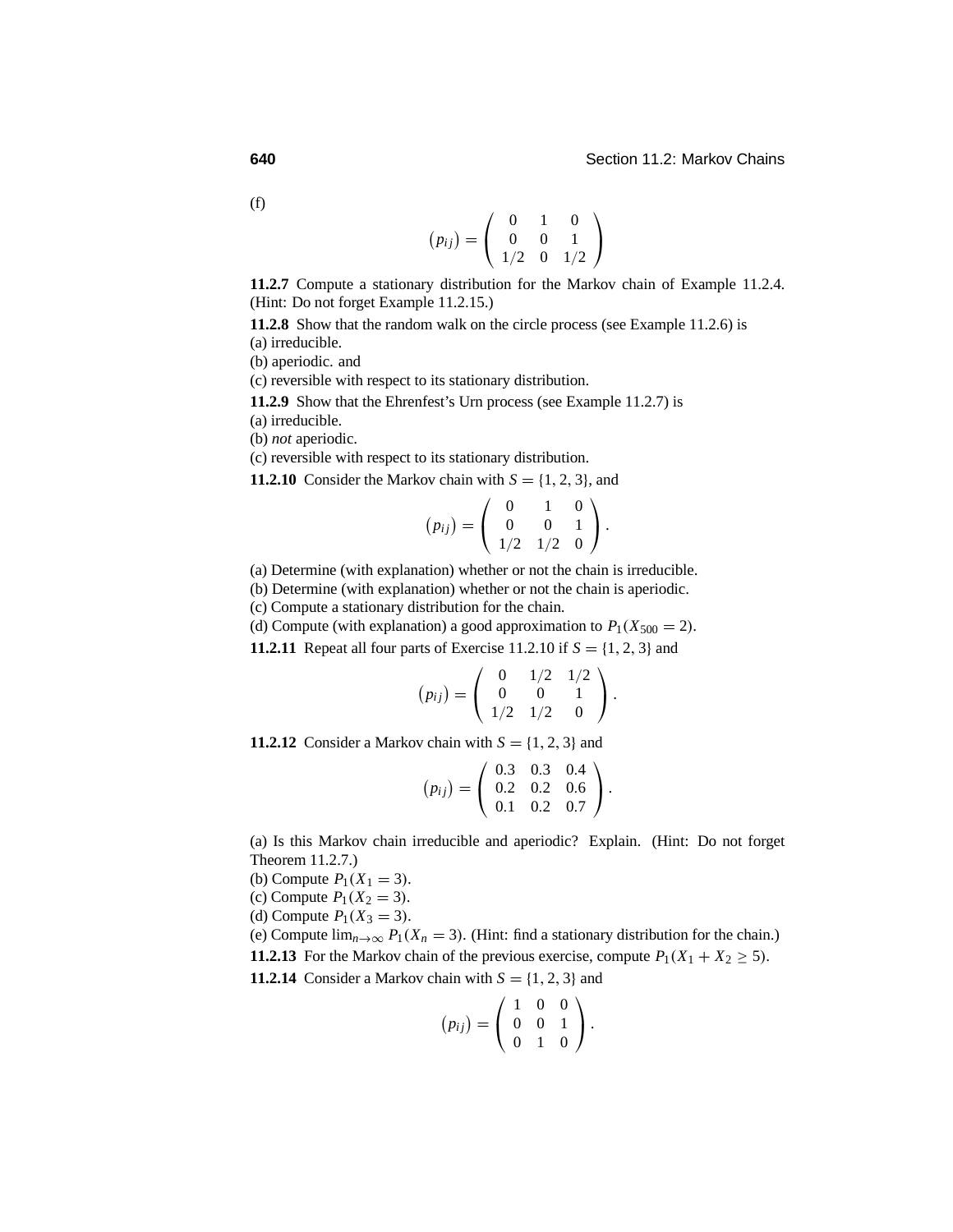(a) Compute the period of each state.

(b) Is this Markov chain aperiodic? Explain.

**11.2.15** Consider a Markov chain with  $S = \{1, 2, 3\}$  and

$$
(p_{ij}) = \left(\begin{array}{rrr} 0 & 1 & 0 \\ 0.5 & 0 & 0.5 \\ 0 & 1 & 0 \end{array}\right).
$$

(a) Is this Markov chain irreducible? Explain.

(b) Is this Markov chain aperiodic? Explain.

#### **PROBLEMS**

**11.2.16** Consider a Markov chain with  $S = \{1, 2, 3, 4, 5\}$ , and

$$
(p_{ij}) = \left(\begin{array}{cccc} 1/5 & 4/5 & 0 & 0 & 0 \\ 1/5 & 0 & 4/5 & 0 & 0 \\ 0 & 1/5 & 0 & 4/5 & 0 \\ 0 & 0 & 1/5 & 0 & 4/5 \\ 0 & 0 & 0 & 1/5 & 4/5 \end{array}\right).
$$

Compute a stationary distribution  $\{\pi_i\}$  for this chain. (Hint: Use reversibility, as in Example 11.2.19.)

**11.2.17** Suppose 100 lily pads are arranged in a circle, numbered 0, 1,..., 99 (with pad 99 next to pad 0). Suppose a frog begins at pad 0 and each second either jumps one pad clockwise, or jumps one pad counterclockwise, or stays where it is — each with probability 1/3. After doing this for a month, what is the approximate probability that the frog will be at pad 55? (Hint: The frog is doing random walk on the circle, as in Example 11.2.6. Also, the results of Example 11.2.17 and Theorem 11.2.8 may help.)

**11.2.18** Prove Theorem 11.2.4. (Hint: Proceed as in the proof of Theorem 11.2.3, and use induction.)

**11.2.19** In Example 11.2.18, prove that  $\sum_{i \in S} \pi_i p_{ij} = \pi_j$  when  $j = 0$  and when  $j = d$ .

#### **DISCUSSION TOPICS**

**11.2.20** With a group, create the "human Markov chain" of Example 11.2.9. Make as many observations as you can about the long-term behavior of the resulting Markov chain.

# **11.3 Markov Chain Monte Carlo**

In Section 4.5, we saw that it is possible to estimate various quantities (such as properties of real objects through experimentation, or the value of complicated sums or integrals) by using *Monte Carlo techniques*, namely, by generating appropriate random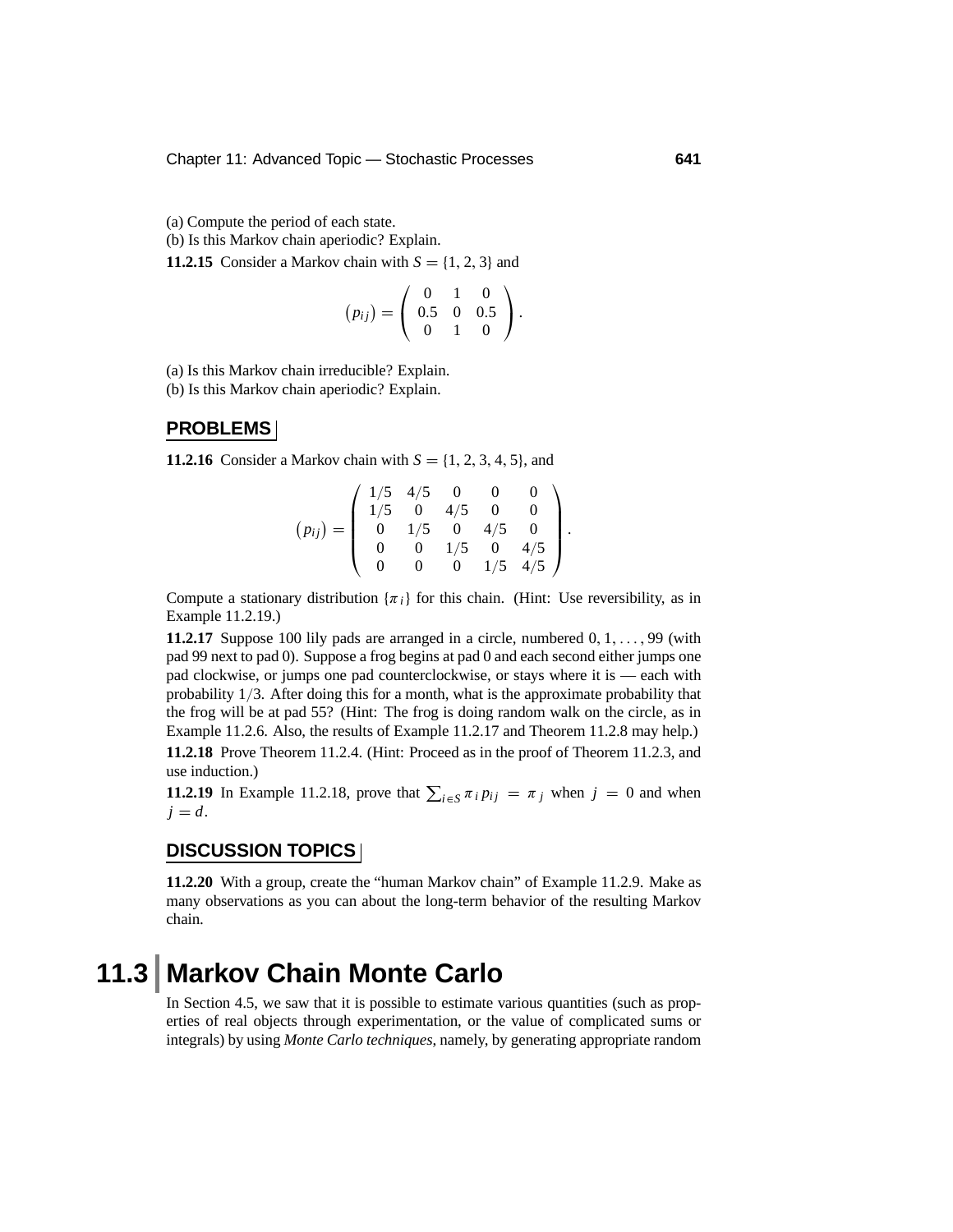variables on a computer. Furthermore, we have seen in Section 2.10 that it is quite easy to generate random variables having certain special distributions. The Monte Carlo method was used several times in Chapters 6, 7, 9, and 10 to assist in the implementation of various statistical methods.

However, for many (in fact, most!) probability distributions, there is no simple, direct way to simulate (on a computer) random variables having such a distribution. We illustrate this with an example.

#### **EXAMPLE 11.3.1**

Let *Z* be a random variable taking values on the set of all integers, with

$$
P(Z = j) = C(j - 1/2)^{4} e^{-3|j|} \cos^{2}(j)
$$
 (11.3.1)

for  $j = \ldots, -2, -1, 0, 1, 2, 3, \ldots$ , where  $C = 1/\sum_{j=-\infty}^{\infty} (j - 1/2)^4 e^{-3|j|} \cos^2(j)$ . Now suppose that we want to compute the quantity  $A = E((Z - 20)^2)$ .

Well, *if* we could generate i.i.d. random variables  $Y_1, Y_2, \ldots, Y_M$  with distribution given by (11.3.1), for very large *M*, then we could estimate *A* by

$$
A \approx \hat{A} = \frac{1}{M} \sum_{i=1}^{M} (Y_i - 20)^2.
$$

Then *A*ˆ would be a *Monte Carlo estimate* of *A*.

The problem, of course, is that it is not easy to generate random variables  $Y_i$  with this distribution. In fact, it is not even easy to compute the value of *C*.

Surprisingly, the difficulties described in Example 11.3.1 can sometimes be solved using Markov chains. We illustrate this idea as follows.

#### **EXAMPLE 11.3.2**

In the context of Example 11.3.1, suppose we could find a Markov chain on the state space  $S = \{..., -2, -1, 0, 1, 2, ...\}$  of all integers, which was irreducible and aperiodic and which had a stationary distribution given by  $\pi$  *j* =  $C(j - 1/2)^4 e^{-3|j|} \cos^2(j)$ for  $j \in S$ .

If we did, then we could run the Markov chain for a long time *N*, to get random values  $X_0, X_1, X_2, \ldots, X_N$ . For large enough N, by Theorem 11.2.8, we would have

$$
P(X_N = j) \approx \pi_j = C(j - 1/2)^4 e^{-3|j|} \cos^2(j).
$$

Hence, if we set  $Y_1 = X_N$ , then we would have  $P(Y_1 = j)$  approximately equal to (11.3.1), for all integers *j*. That is, the value of  $X_N$  would be *approximately* as good as a true random variable  $Y_1$  with this distribution.

Once the value of *Y*<sup>1</sup> was generated, then we could repeat the process by *again* running the Markov chain, this time to generate new random values

$$
X_0^{[2]}, X_1^{[2]}, X_2^{[2]}, \ldots, X_N^{[2]}
$$

(say). We would then have

$$
P(X_N^{[2]} = j) \approx \pi_j = C(j - 1/2)^4 e^{-3|j|} \cos^2(j).
$$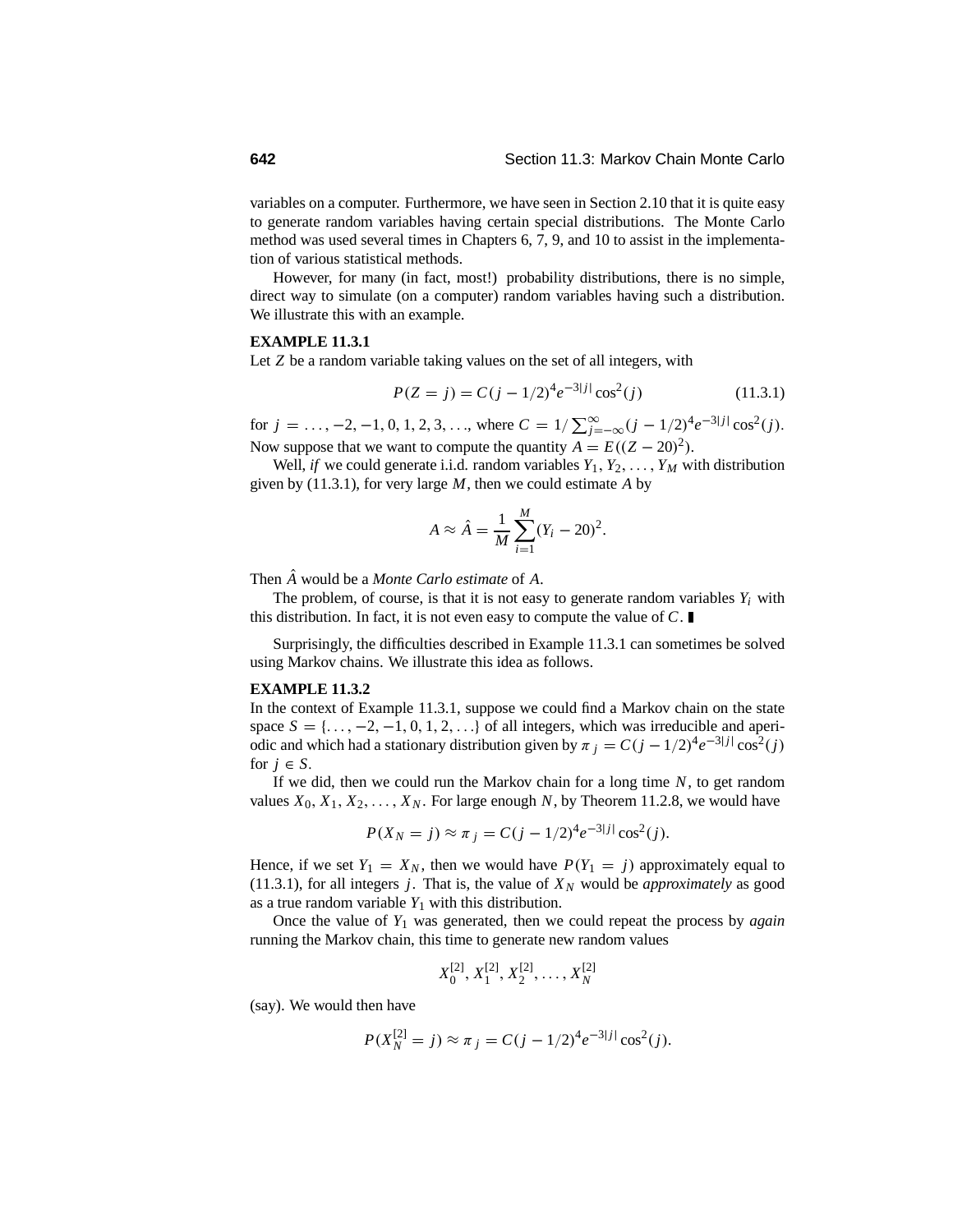Hence, if we set  $Y_2 = X_N^{[2]}$ , then we would have  $P(Y_2 = j)$  approximately equal to (11.3.1), for all integers *j*.

Continuing in this way, we could generate values  $Y_1, Y_2, Y_3, \ldots, Y_M$ , such that these are approximately i.i.d. from the distribution given by (11.3.1). We could then, as before, estimate *A* by

$$
A \approx \hat{A} = \frac{1}{M} \sum_{i=1}^{M} (Y_i - 20)^2.
$$

This time, the approximation has two sources of error. First, there is Monte Carlo error because *M* might not be large enough. Second, there is Markov chain error, because *N* might not be large enough. However, if *M* and *N* are both very large, then *A* will be a good approximation to *A*. ■

We summarize the method of the preceding example in the following theorem.

**Theorem 11.3.1** (*The Markov chain Monte Carlo method*) Suppose we wish to estimate the expected value  $A = E(h(Z))$ , where  $P(Z = j) = \pi_j$  for  $j \in S$ , with  $P(Z = j) = 0$  for  $j \notin S$ . Suppose for  $i = 1, 2, ..., M$ , we can generate values  $X_0^{[i]}$ ,  $X_1^{[i]}$ ,  $X_2^{[i]}$ , ...,  $X_N^{[i]}$  from some Markov chain that is irreducible, aperiodic, and has  $\{\pi_i\}$  as a stationary distribution. Let

$$
\hat{A} = \frac{1}{M} \sum_{i=1}^{M} h(X_N^{[i]}).
$$

If *M* and *N* are sufficiently large, then  $A \approx \hat{A}$ .

It is somewhat inefficient to run *M* different Markov chains. Instead, practitioners often just run a single Markov chain, and average over the different values of the chain. For an irreducible Markov chain run long enough, this will again converge to the right answer, as the following theorem states.

**Theorem 11.3.2** (*The single-chain Markov chain Monte Carlo method*) Suppose we wish to estimate the expected value  $A = E(h(Z))$ , where  $P(Z = j) = \pi_j$ for  $j \in S$ , with  $P(Z = j) = 0$  for  $j \notin S$ . Suppose we can generate values  $X_0, X_1, X_2, \ldots, X_N$  from some Markov chain that is irreducible, aperiodic, and has  $\{\pi_i\}$  as a stationary distribution. For some integer  $B \geq 0$ , let

$$
\hat{A} = \frac{1}{N - B + 1} \sum_{i=B+1}^{N} h(X_i).
$$

If *N* − *B* is sufficiently large, then  $A \approx \hat{A}$ .

Here, *B* is the *burn-in* time, designed to remove the influence of the chain's starting value  $X_0$ . The best choice of *B* remains controversial among statisticians. However, if the starting value  $X_0$  is "reasonable," then it is okay to take  $B = 0$ , provided that N is sufficiently large. This is what was done, for instance, in Example 7.3.2.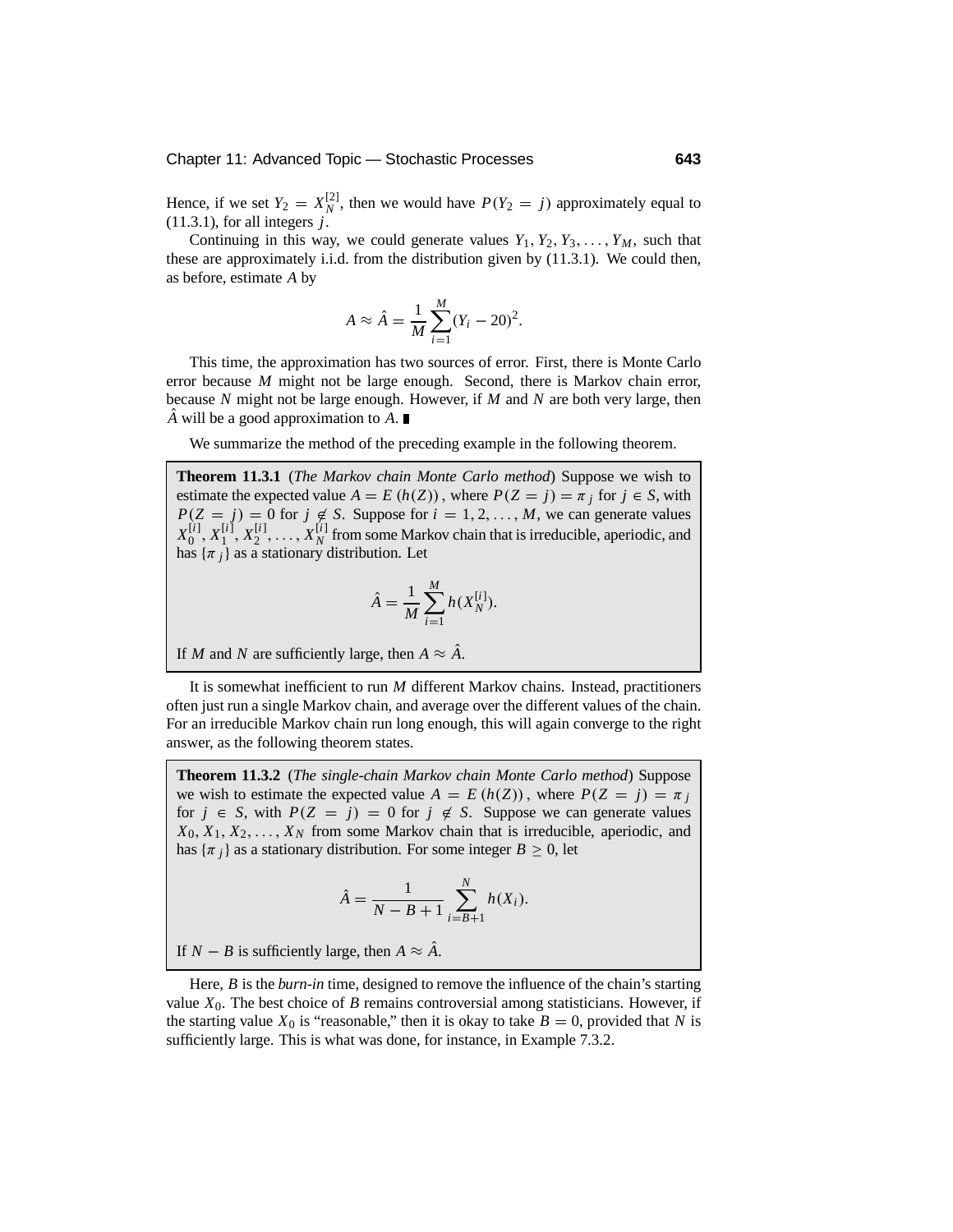These theorems indicate that, if we can construct a Markov chain that has  $\{\pi_i\}$ as a stationary distribution, then we can use that Markov chain to estimate quantities associated with  $\{\pi_i\}$ . This is a very helpful trick, and it has made the Markov chain Monte Carlo method into one of the most popular techniques in the entire subject of computational statistics.

However, for this technique to be useful, we need to be able to construct a Markov chain that has  $\{\pi_i\}$  as a stationary distribution. This sounds like a difficult problem! Indeed, if  $\{\pi_i\}$  were very *simple*, then we would not need to use Markov chain Monte Carlo at all. But if  $\{\pi_i\}$  is complicated, then how can we possibly construct a Markov chain that has that particular stationary distribution?

Remarkably, this problem turns out to be much easier to solve than one might expect. We now discuss one of the best solutions, the Metropolis–Hastings algorithm.

### **11.3.1 The Metropolis–Hastings Algorithm**

Suppose we are given a probability distribution  $\{\pi_i\}$  on a state space *S*. How can we construct a Markov chain on *S* that has  $\{\pi_i\}$  as a stationary distribution?

One answer is given by the *Metropolis–Hastings algorithm*. It designs a Markov chain that proceeds in two stages. In the first stage, a new point is *proposed* from some *proposal distribution*. In the second stage, the proposed point is either *accepted* or *rejected*. If the proposed point is accepted, then the Markov chain moves there. If it is rejected, then the Markov chain stays where it is. By choosing the probability of accepting to be just right, we end up creating a Markov chain that has  $\{\pi_i\}$  as a stationary distribution.

The details of the algorithm are as follows. We start with a state space *S*, and a probability distribution  $\{\pi_i\}$  on *S*. We then choose some (simple) Markov chain transition probabilities  $\{q_{ij} : i, j \in S\}$  called the *proposal distribution*. Thus, we require that  $q_{ij} \geq 0$ , and  $\sum_{j \in S} q_{ij} = 1$  for each  $i \in S$ . However, we do *not* assume that  $\{\pi_i\}$  is a stationary distribution for the chain  $\{q_{ij}\}$ ; indeed, the chain  $\{q_{ij}\}$  might not even *have* a stationary distribution.

Given  $X_n = i$ , the Metropolis–Hastings algorithm computes the value  $X_{n+1}$  as follows.

- 1. Choose  $Y_{n+1} = j$  according to the Markov chain  $\{q_{ij}\}.$
- 2. Set  $a_{ij} = \min\left\{1, \frac{\pi_j q_{ji}}{\pi_i q_{ij}}\right\}$  (the *acceptance probability*).
- 3. With probability  $a_{ij}$ , let  $X_{n+1} = Y_{n+1} = j$  (i.e., *accepting* the proposal  $Y_{n+1}$ ). Otherwise, with probability  $1 - a_{ij}$ , let  $X_{n+1} = X_n = i$  (i.e., *rejecting* the proposal  $Y_{n+1}$ ).

The reason for this unusual algorithm is given by the following theorem.

**Theorem 11.3.3** The preceding Metropolis–Hastings algorithm results in a Markov chain  $X_0, X_1, X_2, \ldots$ , which has  $\{\pi_i\}$  as a stationary distribution.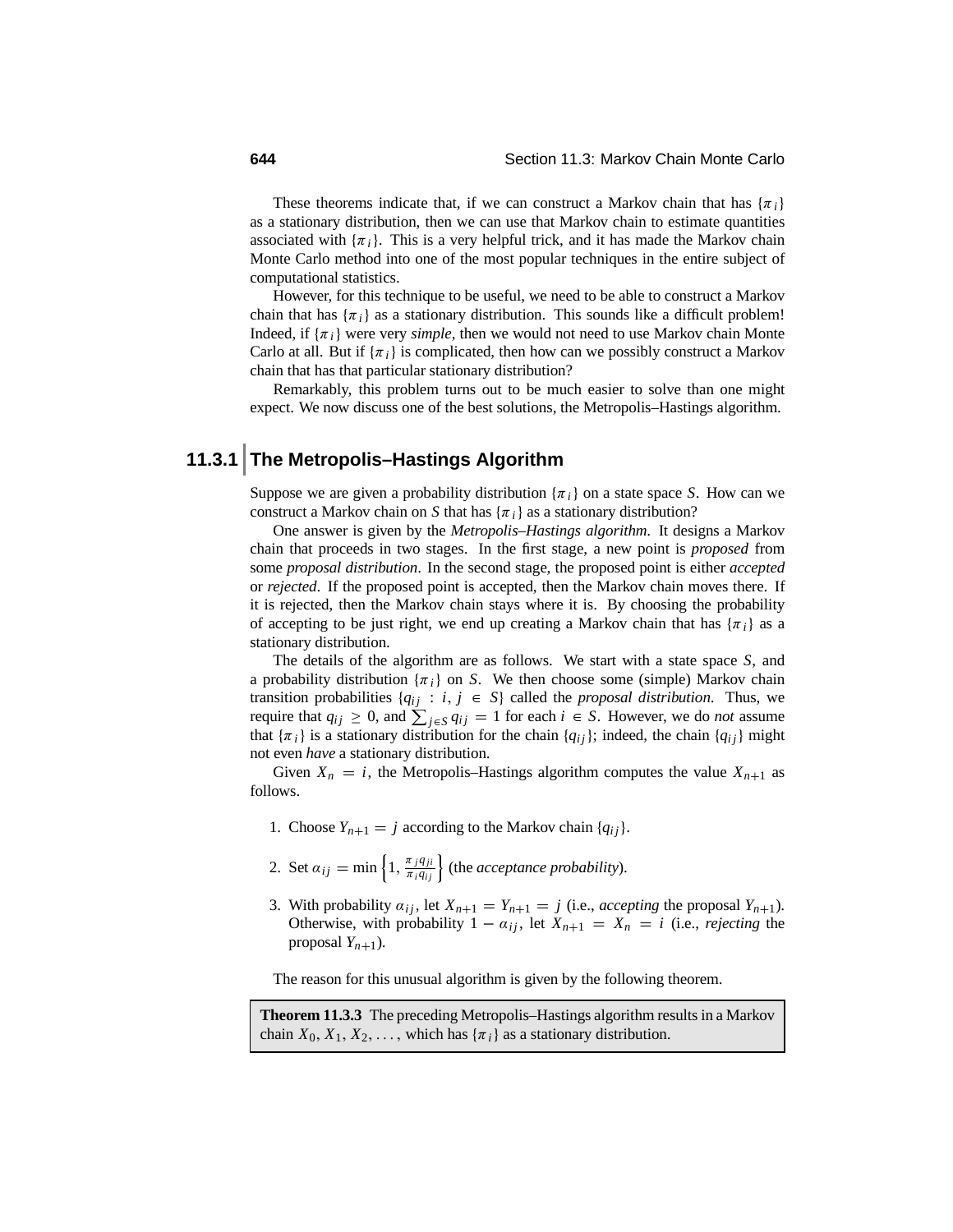Chapter 11: Advanced Topic — Stochastic Processes **645**

#### **PROOF** See Section 11.7 for the proof.

We consider some applications of this algorithm.

#### **EXAMPLE 11.3.3**

As in Example 11.3.1, suppose *<sup>S</sup>* = {..., <sup>−</sup>2, <sup>−</sup>1, <sup>0</sup>, <sup>1</sup>, <sup>2</sup>,...}, and

$$
\pi_j = C(j - 1/2)^4 e^{-3|j|} \cos^2(j),
$$

for  $j \in S$ . We shall construct a Markov chain having  $\{\pi_i\}$  as a stationary distribution.

We first need to choose some simple Markov chain  ${q_{ij}}$ . We let  ${q_{ij}}$  be simple random walk with  $p = 1/2$ , so that  $q_{ij} = 1/2$  if  $j = i + 1$  or  $j = i - 1$ , and  $q_{ij} = 0$ otherwise.

We then compute that if  $j = i + 1$  or  $j = i - 1$ , then

$$
a_{ij} = \min \left\{ 1, \frac{q_{ji}\pi_j}{q_{ij}\pi_i} \right\} = \min \left\{ 1, \frac{(1/2)C(j - 1/2)^4 e^{-3|j|} \cos^2(j)}{(1/2)C(i - 1/2)^4 e^{3i} \cos^2(i)} \right\}
$$
  
= 
$$
\min \left\{ 1, \frac{(j - 1/2)^4 e^{-3|j|} \cos^2(j)}{(i - 1/2)^4 e^{3i} \cos^2(i)} \right\}.
$$
 (11.3.2)

Note that *C* has cancelled out, so that  $a_{ij}$  does not depend on *C*. (In fact, this will always be the case.) Hence, we see that  $a_{ij}$ , while somewhat messy, is still very easy for a computer to calculate.

Given  $X_n = i$ , the Metropolis–Hastings algorithm computes the value  $X_{n+1}$  as follows.

- 1. Let  $Y_{n+1} = X_n + 1$  or  $Y_{n+1} = X_n 1$ , with probability 1/2 each.
- 2. Let  $j = Y_{n+1}$ , and compute  $\alpha_{ij}$  as in (11.3.2).
- 3. With probability  $a_{ij}$ , let  $X_{n+1} = Y_{n+1} = j$ . Otherwise, with probability  $1 a_{ij}$ , let  $X_{n+1} = X_n = i$ .

These steps can all be easily performed on a computer. If we repeat this for  $n =$ <sup>0</sup>, <sup>1</sup>, <sup>2</sup>,..., *<sup>N</sup>* <sup>−</sup>1, for some large number *<sup>N</sup>* of iterations, then we will obtain a random variable *X<sub>N</sub>*, where  $P(X_N = j) \approx \pi_j = C(j - 1/2)^4 e^{-3|j|} \cos^2(j)$ , for all  $j \in S$ .

#### **EXAMPLE 11.3.4**

Again, let  $S = \{..., -2, -1, 0, 1, 2, ...\}$ , and this time let  $\pi_j = Ke^{-j^4}$ , for  $j \in S$ . Let the proposal distribution  ${q_{ij}}$  correspond to a simple random walk with  $p = 1/4$ , so that  $Y_{n+1} = X_n + 1$  with probability 1/4, and  $Y_{n+1} = X_n - 1$  with probability 3/4.

In this case, we compute that if  $j = i + 1$ , then

$$
\alpha_{ij} = \min\left\{1, \frac{q_{ji}\pi_j}{q_{ij}\pi_i}\right\} = \min\left\{1, \frac{(3/4)Ke^{-j^4}}{(1/4)Ke^{-i^4}}\right\} = \min\left\{1, 3e^{j^4 - i^4}\right\}.
$$
 (11.3.3)

If instead  $j = i - 1$ , then

$$
a_{ij} = \min \left\{ 1, \frac{q_{ji}\pi_j}{q_{ij}\pi_i} \right\} = \min \left\{ 1, \frac{(1/4)Ke^{-j^4}}{(3/4)Ke^{-i^4}} \right\}
$$
  
=  $\min \left\{ 1, (1/3)e^{j^4 - i^4} \right\}.$  (11.3.4)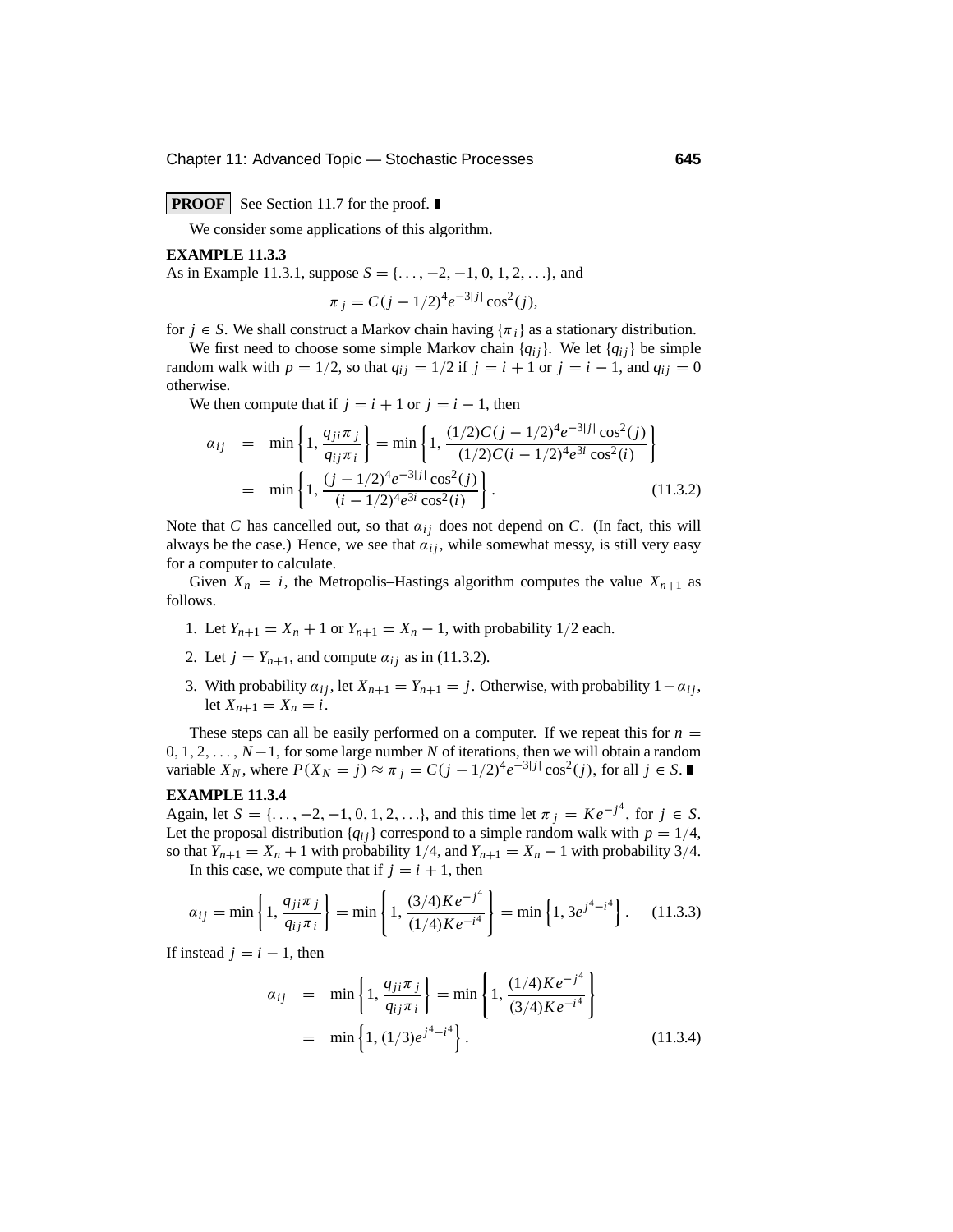(Note that the constant *K* has again cancelled out, as expected.) Hence, again  $a_{ij}$  is very easy for a computer to calculate.

Given  $X_n = i$ , the Metropolis–Hastings algorithm computes the value  $X_{n+1}$  as follows.

- 1. Let  $Y_{n+1} = X_n + 1$  with probability 1/4, or  $Y_{n+1} = X_n 1$  with probability  $3/4.$
- 2. Let  $j = Y_{n+1}$ , and compute  $\alpha_{ij}$  using (11.3.3) and (11.3.4).
- 3. With probability  $a_{ij}$ , let  $X_{n+1} = Y_{n+1} = j$ . Otherwise, with probability  $1 a_{ij}$ , let  $X_{n+1} = X_n = i$ .

Once again, these steps can all be easily performed on a computer; if repeated for some large number *N* of iterations, then  $P(X_N = j) \approx \pi_j = Ke^{-j^4}$  for  $j \in S$ .

The Metropolis–Hastings algorithm can also be used for *continuous* random variables by using *densities*, as follows.

#### **EXAMPLE 11.3.5**

Suppose we want to generate a sample from the distribution with density proportional to

$$
f(y) = e^{-y^4}(1+|y|)^3.
$$

So the density is *C*  $f(y)$ , where  $C = 1/\int_{-\infty}^{\infty} f(y) dy$ . How can we generate a random variable *Y* such that *Y* has approximately this distribution, i.e., has probability density approximately equal to  $C f(y)$ ?

Let us use a proposal distribution given by an  $N(x, 1)$  distribution, namely, a normal distribution with mean *x* and variance 1. That is, given  $X_n = x$ , we choose  $Y_{n+1}$ by *Y<sub>n+1</sub>* ~ *N*(*x*, 1). Because the *N*(*x*, 1) distribution has density  $(2\pi)^{-1/2} e^{-(y-x)^2/2}$ , this corresponds to a *proposal density* of  $q(x, y) = (2\pi)^{-1/2} e^{-(y-x)^2/2}$ .

As for the acceptance probability  $\alpha(x, y)$ , we again use densities, so that

$$
\alpha(x, y) = \min\left\{1, \frac{C f(y) q(y, x)}{C f(x) q(x, y)}\right\}
$$
  
= 
$$
\min\left\{1, \left(\frac{1+|y|}{1+|x|}\right)^3 \frac{C e^{-y^4} (2\pi)^{-1/2} e^{-(y-x)^2/2}}{C e^{-x^4} (2\pi)^{-1/2} e^{-(x-y)^2/2}}\right\}
$$
  
= 
$$
\min\left\{1, \left(\frac{1+|y|}{1+|x|}\right)^3 e^{-y^4+x^4}\right\}.
$$
 (11.3.5)

Given  $X_n = x$ , the Metropolis–Hastings algorithm computes the value  $X_{n+1}$  as follows.

- 1. Generate  $Y_{n+1}$  ∼  $N(X_n, 1)$ .
- 2. Let  $y = Y_{n+1}$ , and compute  $\alpha(x, y)$ , as before.
- 3. With probability  $\alpha(x, y)$ , let  $X_{n+1} = Y_{n+1} = y$ . Otherwise, with probability  $1 - \alpha(x, y)$ , let  $X_{n+1} = X_n = x$ .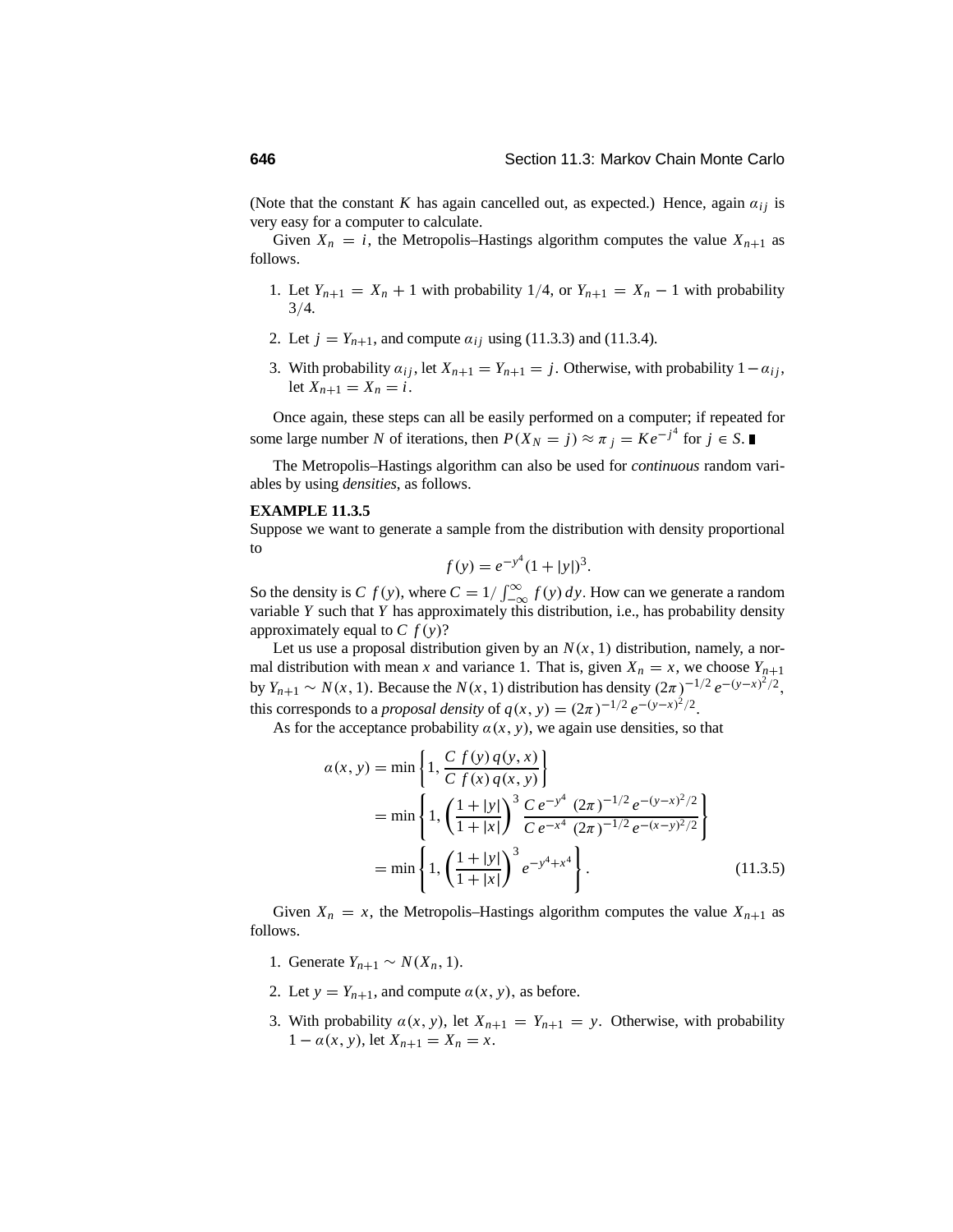Once again, these steps can all be easily performed on a computer; if repeated for some large number *N* of iterations, then the random variable  $X_N$  will approximately have density given by  $C f(y)$ .

# **11.3.2 The Gibbs Sampler**

In Section 7.3.3 we discussed the Gibbs sampler and its application in a Bayesian statistics problem. As we will now demonstrate, the *Gibbs sampler* is a specialized version of the Metropolis–Hastings algorithm, designed for multivariate distributions. It chooses the proposal probabilities  $q_{ij}$  just right so that we always have  $a_{ij} = 1$ , i.e., so that no rejections are ever required.

Suppose that  $S = \{..., -2, -1, 0, 1, 2, ...\} \times \{..., -2, -1, 0, 1, 2, ...\}$ , i.e., *S* is the set of all ordered pairs of integers  $i = (i_1, i_2)$ . (Thus,  $(2, 3) \in S$ , and  $(-6, 14) \in S$ , etc.) Suppose that some distribution  $\{\pi_i\}$  is defined on *S*. Define a proposal distribution  ${q_{ij}^{(1)}}$  as follows.

Let  $V(i) = \{ j \in S : j_2 = i_2 \}$ . That is,  $V(i)$  is the set of all states  $j \in S$  such that *i* and  $j$  agree in their second coordinate. Thus,  $V(i)$  is a vertical line in  $S$ , which passes through the point *i*.

In terms of this definition of  $V(i)$ , define  $q_{ij}^{(1)} = 0$  if  $j \notin V(i)$ , i.e., if *i* and *j* differ in their second coordinate. If  $j \in V(i)$ , i.e., if *i* and *j* agree in their second coordinate, then define

$$
q_{ij}^{(1)} = \frac{\pi_j}{\sum_{k \in V(i)} \pi_k}
$$

.

One interpretation is that, if  $X_n = i$ , and  $P(Y_{n+1} = j) = q_{ij}^{(1)}$  for  $j \in S$ , then the distribution of  $Y_{n+1}$  is the *conditional* distribution of  $\{\pi_i\}$ , *conditional* on knowing that the second coordinate must be equal to  $i_2$ .

In terms of this choice of  $q_{ij}^{(1)}$ , what is  $a_{ij}$ ? Well, if  $j \in V(i)$ , then  $i \in V(j)$ , and also  $V(j) = V(i)$ . Hence,

$$
\begin{array}{rcl}\na_{ij} & = & \min\left\{1, \frac{\pi_j q_{ji}^{(1)}}{\pi_i q_{ij}^{(1)}}\right\} = \min\left\{1, \frac{\pi_j \left(\pi_i / \sum_{k \in V(j)} \pi_k\right)}{\pi_i \left(\pi_j / \sum_{l \in V(i)} \pi_l\right)}\right\} \\
& = & \min\left\{1, \frac{\pi_j \pi_i}{\pi_i \pi_j}\right\} = \min\left\{1, 1\right\} = 1.\n\end{array}
$$

That is, this algorithm accepts the proposal  $Y_{n+1}$  with probability 1, and never rejects at all!

Now, this algorithm by itself is not very useful because it proposes only states in  $V(i)$ , so it never changes the value of the second coordinate at all. However, we can similarly define a horizontal line through *i* by  $H(i) = \{j \in S : j_1 = i_1\}$ , so that  $H(i)$ is the set of all states *j* such that *i* and *j* agree in their first coordinate. That is,  $H(i)$  is a horizontal line in *S* that passes through the point *i*.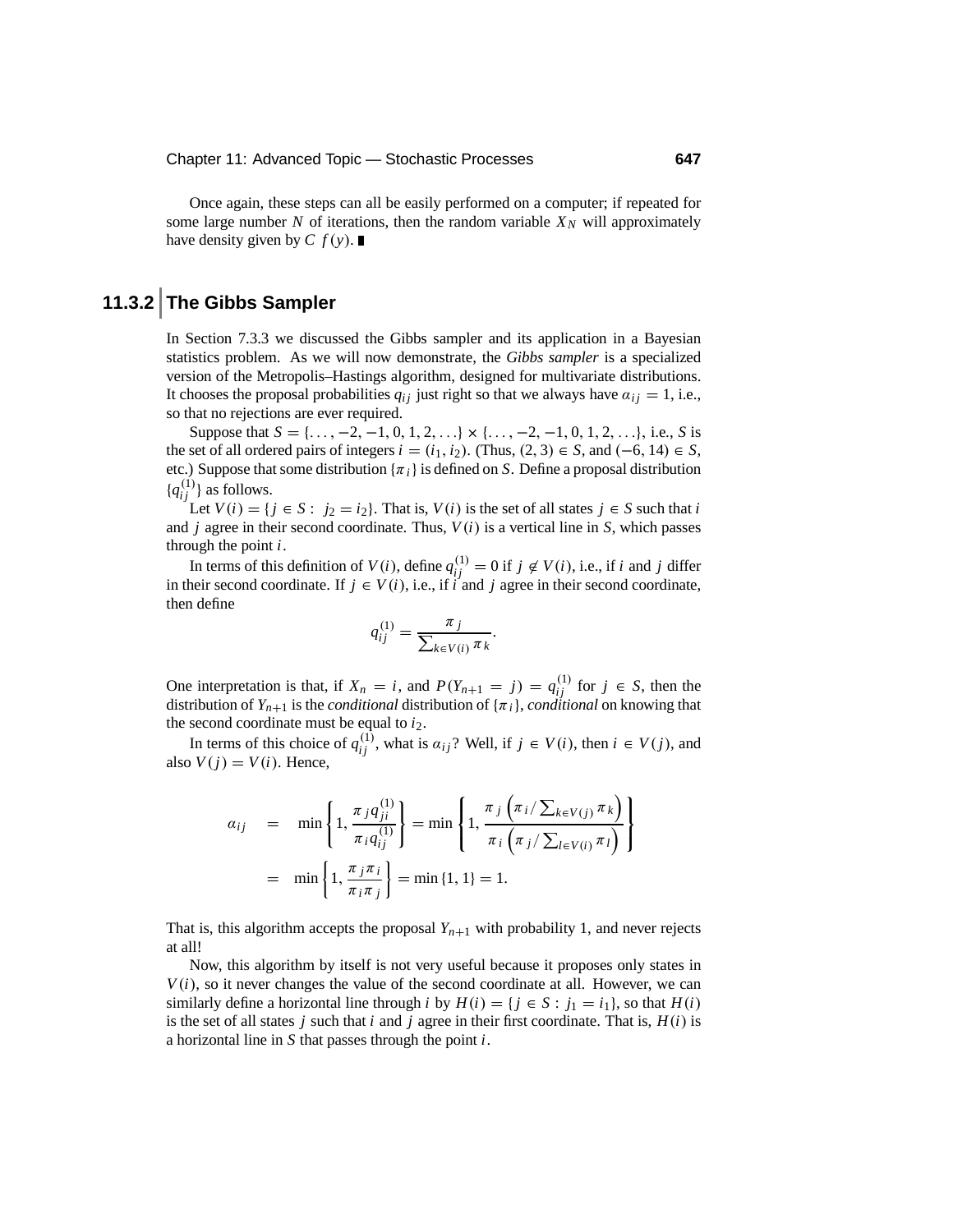We can then define  $q_{ij}^{(2)} = 0$  if  $j \notin H(i)$  (i.e., if *i* and *j* differ in their first coordinate), while if  $j \in V(i)$  (i.e., if *i* and *j* agree in their first coordinate), then

$$
q_{ij}^{(2)} = \frac{\pi_j}{\sum_{k \in H(i)} \pi_k}.
$$

As before, we compute that for this proposal, we will always have  $a_{ij} = 1$ , i.e., the Metropolis–Hastings algorithm with this proposal will never reject.

The Gibbs sampler works by *combining* these two different Metropolis–Hastings algorithms, by alternating between them. That is, given a value  $X_n = i$ , it produces a value  $X_{n+1}$  as follows.

- 1. Propose a value  $Y_{n+1} \in V(i)$ , according to the proposal distribution  $\{q_{ij}^{(1)}\}$ .
- 2. Always accept  $Y_{n+1}$  and set  $j = Y_{n+1}$ , thus moving vertically.
- 3. Propose a value  $Z_{n+1} \in H(j)$ , according to the proposal distribution  $\{q_{ij}^{(2)}\}$ .
- 4. Always accept  $Z_{n+1}$ , thus moving horizontally.
- 5. Set  $X_{n+1} = Z_{n+1}$ .

In this way, the Gibbs sampler does a "zigzag" through the state space *S*, alternately moving in the vertical and in the horizontal direction.

In light of Theorem 11.3.2, we immediately obtain the following.

**Theorem 11.3.4** The preceding Gibbs sampler algorithm results in a Markov chain  $X_0, X_1, X_2, \ldots$  that has  $\{\pi_i\}$  as a stationary distribution.

The Gibbs sampler thus provides a particular way of implementing the Metropolis– Hastings algorithm in multidimensional problems, which never rejects the proposed values.

#### **Summary of Section 11.3**

- In cases that are too complicated for ordinary Monte Carlo techniques, it is possible to use Markov chain Monte Carlo techniques instead, by averaging values arising from a Markov chain.
- The Metropolis–Hastings algorithm provides a simple way to create a Markov chain with stationary distribution  $\{\pi_i\}$ . Given  $X_n$ , it generates a proposal  $Y_{n+1}$ from a proposal distribution {*qi j*}, and then either accepts this proposal (and sets  $X_{n+1} = Y_{n+1}$ ) with probability  $a_{ij}$ , or rejects this proposal (and sets  $X_{n+1} =$ *X<sub>n</sub>*) with probability  $1 - a_{ij}$ .
- Alternatively, the Gibbs sampler updates the coordinates one at a time from their conditional distribution, such that we always have  $a_{ij} = 1$ .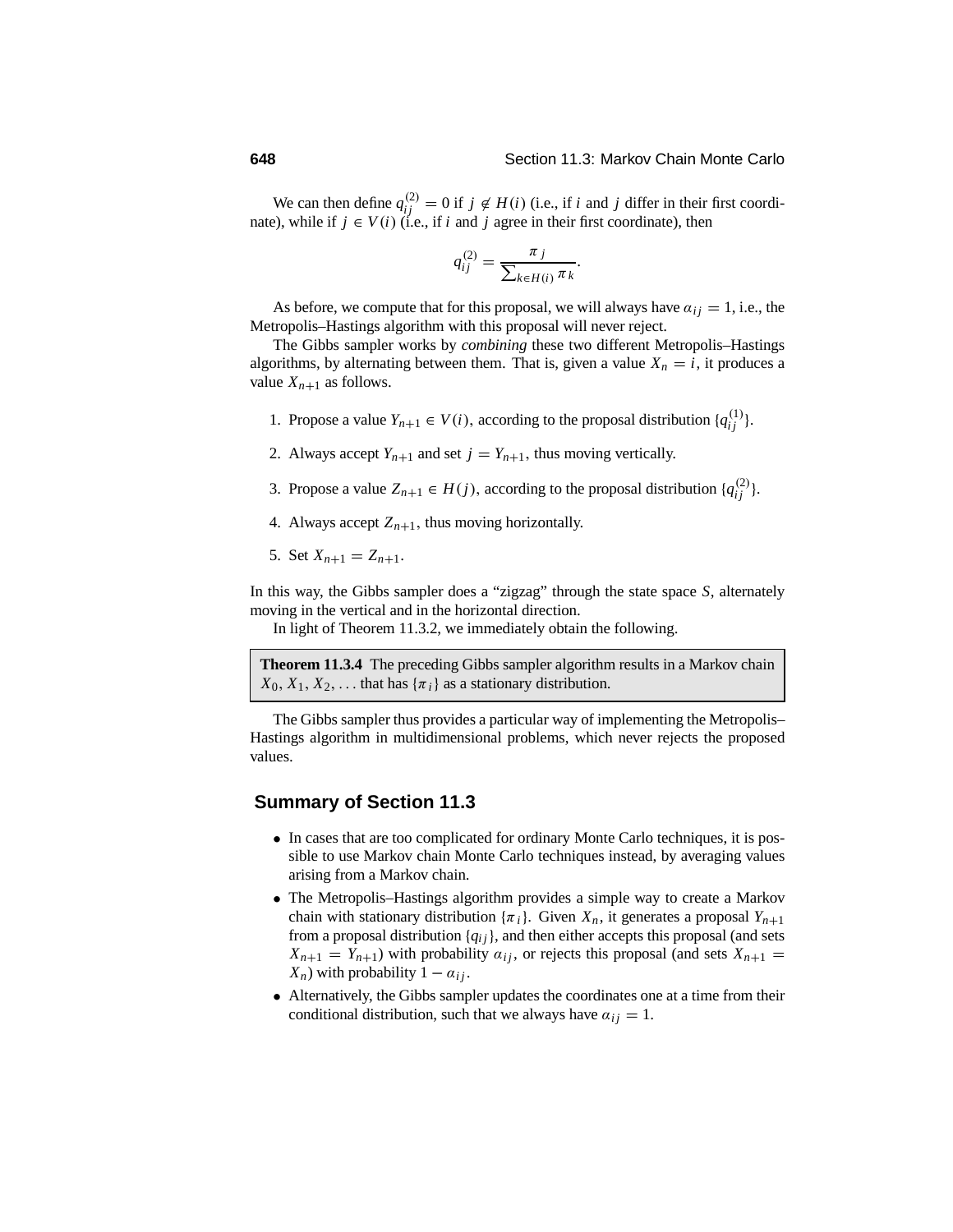#### **EXERCISES**

**11.3.1** Suppose  $\pi_i = C e^{-(i-13)^4}$  for  $i \in S = \{\ldots, -2, -1, 0, 1, 2, \ldots\}$ , where  $C =$ 1/ $\sum_{i=1}^{\infty} e^{-(i-13)^4}$ . Describe in detail a Metropolis–Hastings algorithm for {π*i*}, which uses simple random walk with  $p = 1/2$  for the proposals.

**11.3.2** Suppose  $\pi_i = C(i + 6.5)^{-8}$  for  $i \in S = \{..., -2, -1, 0, 1, 2, ...\}$ , where  $C = 1/\sum_{i=-\infty}^{\infty} (i+6.5)^{-8}$ . Describe in detail a Metropolis–Hastings algorithm for  $\{\pi_i\}$ , which uses simple random walk with  $p = 5/8$  for the proposals.

**11.3.3** Suppose  $\pi_i = K e^{-i^4 - i^6 - i^8}$  for  $i \in S = \{\ldots, -2, -1, 0, 1, 2, \ldots\}$ , where  $C = 1/\sum_{i=-\infty}^{\infty} e^{-i^4 - i^6 - i^8}$ . Describe in detail a Metropolis–Hastings algorithm for  $\{\pi_i\}$ , which uses simple random walk with  $p = 7/9$  for the proposals.

**11.3.4** Suppose  $f(x) = e^{-x^4 - x^6 - x^8}$  for  $x \in R^1$ . Let  $K = 1/\int_{-\infty}^{\infty} e^{-x^4 - x^6 - x^8} dx$ .<br>Describe in detail a Mateoralis Hastings algorithm for the distribution baying density Describe in detail a Metropolis–Hastings algorithm for the distribution having density *K*  $f(x)$ , which uses the proposal distribution  $N(x, 1)$ , i.e., a normal distribution with mean *x* and variance 1.

**11.3.5** Let  $f(x) = e^{-x^4 - x^6 - x^8}$  for  $x \in R^1$ , and let  $K = 1/\int_{-\infty}^{\infty} e^{-x^4 - x^6 - x^8} dx$ .<br>Describe in detail a Metropolis Hastings algorithm for the distribution boxing density Describe in detail a Metropolis–Hastings algorithm for the distribution having density *K*  $f(x)$ , which uses the proposal distribution  $N(x, 10)$ , i.e., a normal distribution with mean *x* and variance 10.

#### **COMPUTER EXERCISES**

**11.3.6** Run the algorithm of Exercise 11.3.1. Discuss the output.

**11.3.7** Run the algorithm of Exercise 11.3.2. Discuss the output.

#### **PROBLEMS**

**11.3.8** Suppose  $S = \{1, 2, 3, ...\} \times \{1, 2, 3, ...\}$ , i.e., *S* is the set of all *pairs* of positive integers. For  $i = (i_1, i_2) \in S$ , suppose  $\pi_i = C / 2^{i_1 + i_2}$  for appropriate positive constant *C*. Describe in detail a Gibbs sampler algorithm for this distribution  $\{\pi_i\}$ .

#### **COMPUTER PROBLEMS**

**11.3.9** Run the algorithm of Exercise 11.3.4. Discuss the output. **11.3.10** Run the algorithm of Exercise 11.3.5. Discuss the output.

#### **DISCUSSION TOPICS**

**11.3.11** Why do you think Markov chain Monte Carlo algorithms have become so popular in so many branches of science? (List as many reasons as you can.) **11.3.12** Suppose you will be using a Markov chain Monte Carlo estimate of the form

$$
\hat{A} = \frac{1}{M} \sum_{i=1}^{M} h(X_N^{[i]}).
$$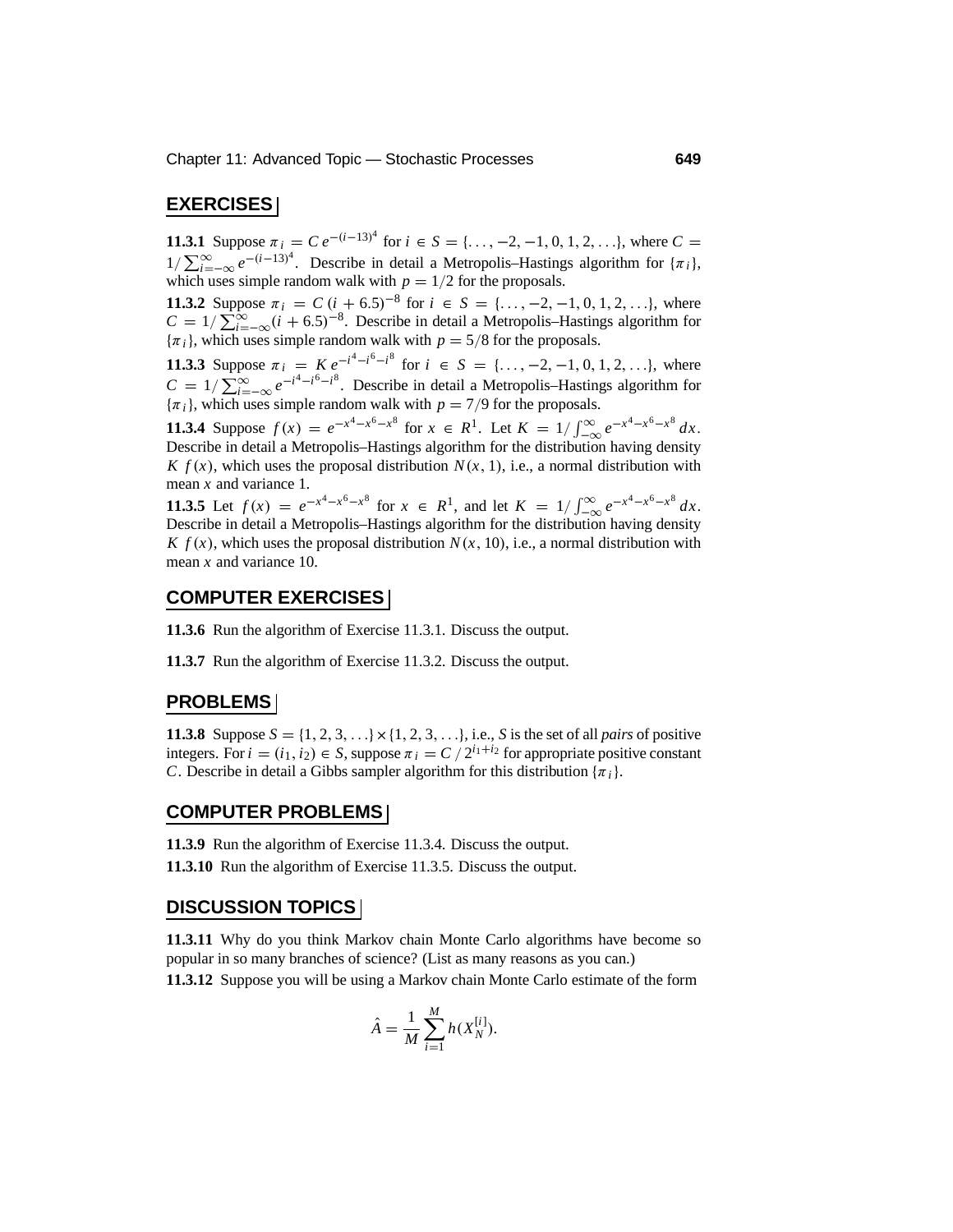Suppose also that, due to time constraints, your total number of iterations cannot be more than one million. That is, you must have  $NM \leq 1,000,000$ . Discuss the advantages and disadvantages of the following choices of *N* and *M*.

- (a)  $N = 1,000,000 M = 1$ .
- (b)  $N = 1, M = 1,000,000$
- (c)  $N = 100$ ,  $M = 10,000$
- (d)  $N = 10,000$ ,  $M = 100$
- $(e) N = 1000, M = 1000$

(f) Which choice do you think would be best, under what circumstances? Why?

# **11.4 Martingales**

In this section, we study a special class of stochastic processes called *martingales*. We shall see that these processes are characterized by "staying the same on average."

As motivation, consider again a simple random walk in the case of a fair game, i.e., with  $p = 1/2$ . Suppose, as in the gambler's ruin setup, that you start at *a* and keep going until you hit either  $c$  or 0, where  $0 < a < c$ . Let  $Z$  be the value that you end up with, so that we always have either  $Z = c$  or  $Z = 0$ . We know from Theorem 11.1.2 that in fact  $P(Z = c) = a/c$ , so that  $P(Z = 0) = 1 - a/c$ .

Let us now consider the *expected value* of *Z*. We have that

$$
E(Z) = \sum_{z \in R^1} z P(Z = z) = cP(Z = c) + 0P(Z = 0) = c(a/c) = a.
$$

That is, the average value of where you end up is *a*. But *a* is also the value at which you started!

This is not a coincidence. Indeed, because  $p = 1/2$  (i.e., the game was fair), this means that "on average" you always stayed at *<sup>a</sup>*. That is, {*Xn*} is a *martingale*.

# **11.4.1 Definition of a Martingale**

We begin with the definition of a martingale. For simplicity, we assume that the martingale is a Markov chain, though this is not really necessary.

**Definition 11.4.1** Let  $X_0, X_1, X_2, \ldots$  be a Markov chain. The chain is a *martingale* if for all  $n = 0, 1, 2, \ldots$ , we have  $E(X_{n+1} - X_n | X_n) = 0$ . That is, on average the chain's value does not change, regardless of what the current value  $X_n$  actually is.

#### **EXAMPLE 11.4.1**

Let  $\{X_n\}$  be simple random walk with  $p = 1/2$ . Then  $X_{n+1} - X_n$  is equal to either 1 or <sup>−</sup>1, with probability 1/2 each. Hence,

$$
E(X_{n+1} - X_n \mid X_n) = (1)(1/2) + (-1)(1/2) = 0,
$$

so  $\{X_n\}$  stays the same on average and is a martingale. (Note that we will never actually have  $X_{n+1} - X_n = 0$ . However, *on average* we will have  $X_{n+1} - X_n = 0$ .) ■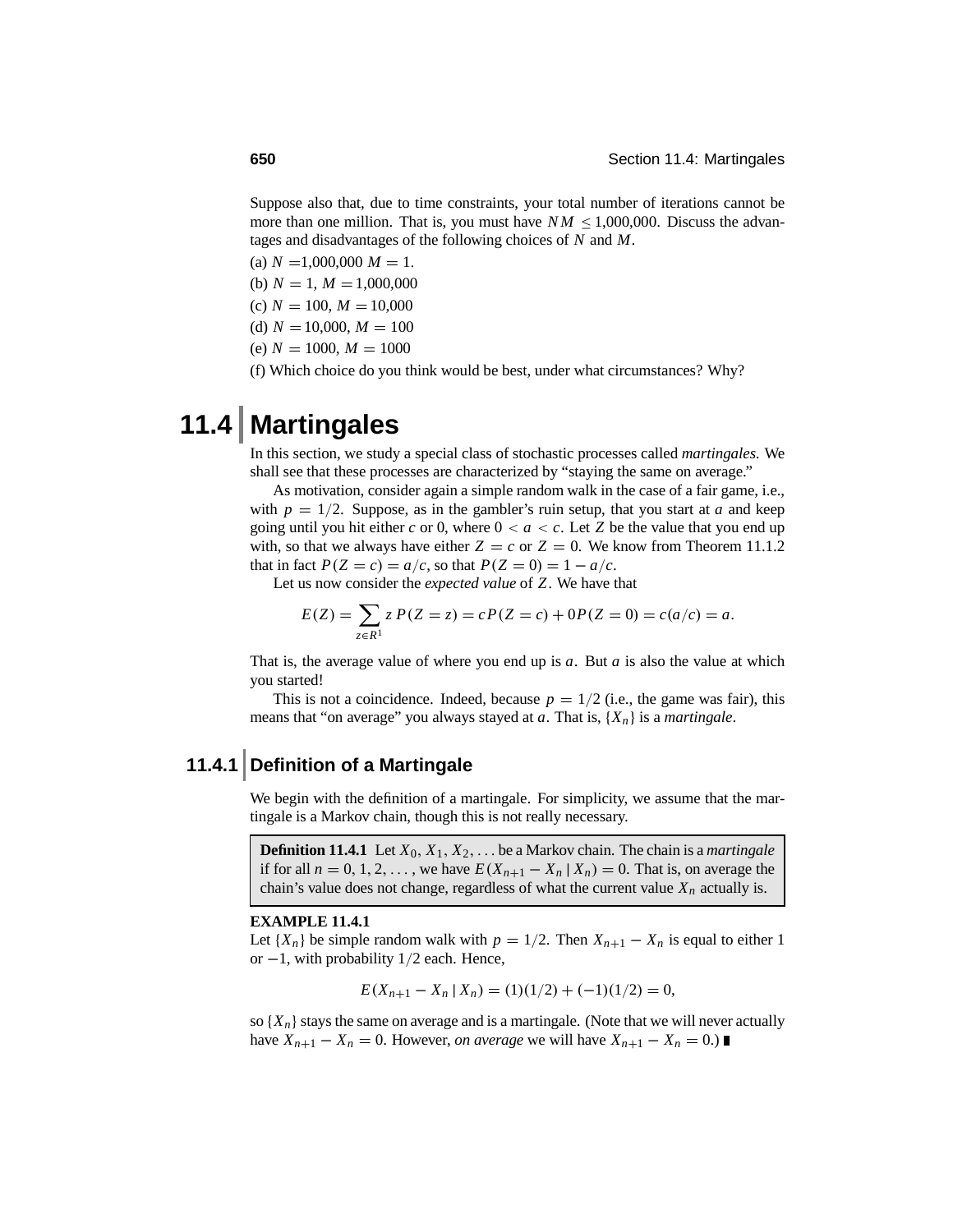#### **EXAMPLE 11.4.2**

Let  $\{X_n\}$  be simple random walk with  $p = 2/3$ . Then  $X_{n+1} - X_n$  is equal to either 1 or <sup>−</sup>1, with probabilities 2/3 and 1/3, respectively. Hence,

$$
E(X_{n+1} - X_n \mid X_n) = (1)(2/3) + (-1)(1/3) = 1/3 \neq 0.
$$

Thus,  $\{X_n\}$  is *not* a martingale in this case.

#### **EXAMPLE 11.4.3**

Suppose we start with the number 5 and then repeatedly do the following. We either add 3 to the number (with probability  $1/4$ ), or subtract 1 from the number (with probability  $3/4$ ). Let  $X_n$  be the number obtained after repeating this procedure *n* times. Then, given the value of  $X_n$ , we see that  $X_{n+1} = X_n + 3$  with probability 1/4, while  $X_{n+1} =$  $X_n - 1$  with probability 3/4. Hence,

$$
E(X_{n+1} - X_n | X_n) = (3)(1/4) + (-1)(3/4) = 3/4 - 3/4 = 0
$$

and  $\{X_n\}$  is a martingale.

It is sometimes possible to create martingales in subtle ways, as follows.

#### **EXAMPLE 11.4.4**

Let  $\{X_n\}$  again be simple random walk, but this time for general *p*. Then  $X_{n+1} - X_n$ is equal to 1 with probability *p*, and to −1 with probability  $q = 1 - p$ . Hence,

$$
E(X_{n+1} - X_n \mid X_n) = (1)(p) + (-1)(q) = p - q = 2p - 1.
$$

If  $p \neq 1/2$ , then this is *not* equal to 0. Hence,  $\{X_n\}$  does *not* stay the same on average, so  $\{X_n\}$  is *not* a martingale.

On the other hand, let

$$
Z_n = \left(\frac{1-p}{p}\right)^{X_n}
$$

,

i.e.,  $Z_n$  equals the constant  $(1-p)/p$  raised to the *power* of  $X_n$ . Then increasing  $X_n$  by 1 corresponds to *multiplying*  $Z_n$  by  $(1 - p)/p$ , while decreasing  $X_n$  by 1 corresponds to *dividing*  $Z_n$  by  $(1 - p)/p$ , i.e., multiplying by  $p/(1 - p)$ . But  $X_{n+1} = X_n + 1$  with probability *p*, while  $X_{n+1} = X_n - 1$  with probability  $q = 1 - p$ . Therefore, we see that, given the value of  $Z_n$ , we have

$$
E(Z_{n+1} - Z_n | Z_n) = \left(\frac{1-p}{p}Z_n - Z_n\right)p + \left(\frac{p}{1-p}Z_n - Z_n\right)(1-p) = ((1-p)Z_n - pZ_n) + (pZ_n - (1-p)Z_n) = 0.
$$

Accordingly,  $E(Z_{n+1}-Z_n | Z_n) = 0$ , so that  $\{Z_n\}$  stays the same on average, i.e.,  $\{Z_n\}$ is a martingale.

# **11.4.2 Expected Values**

Because martingales stay the same on average, we immediately have the following.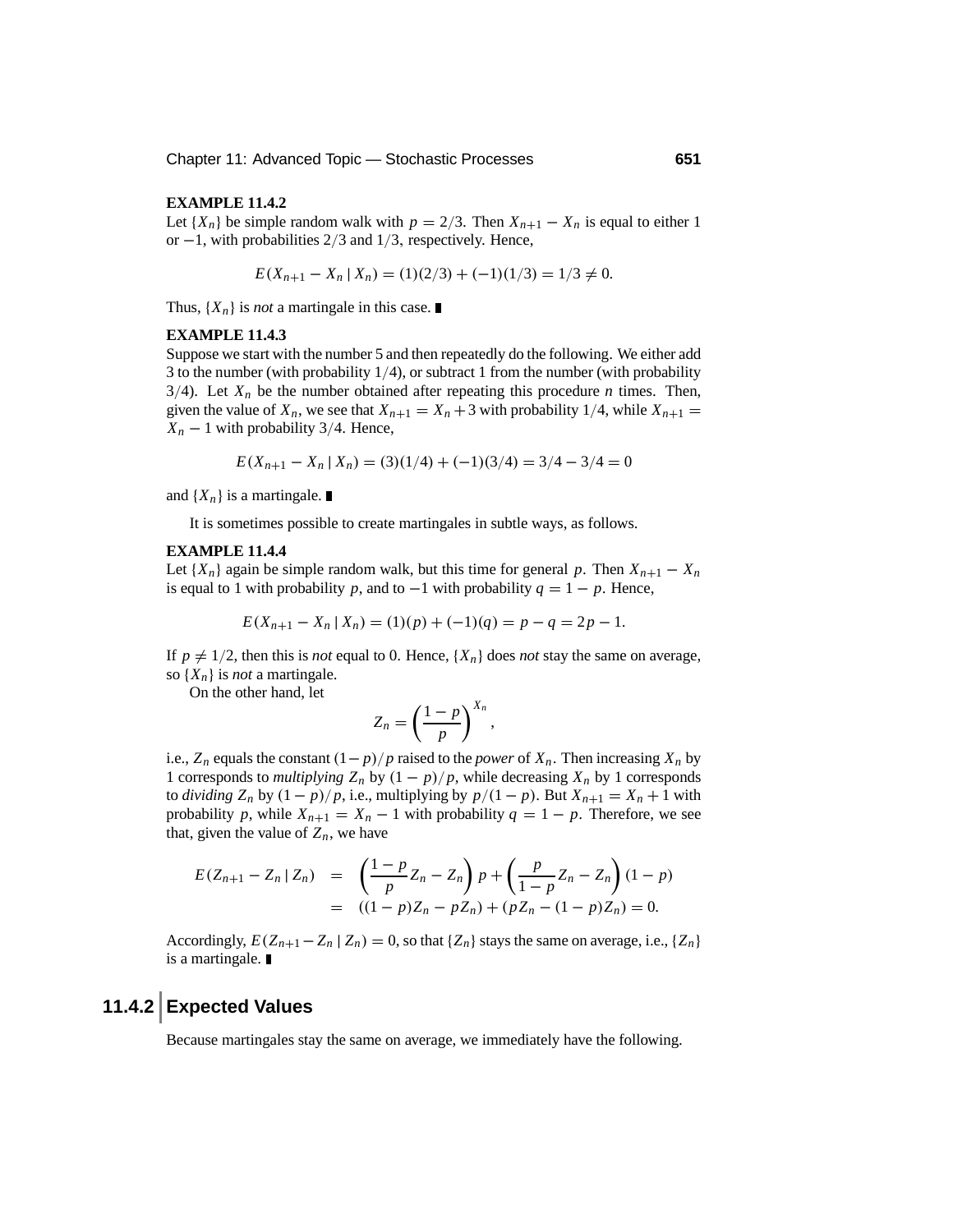**Theorem 11.4.1** Let  $\{X_n\}$  be a martingale with  $X_0 = a$ . Then  $E(X_n) = a$  for all *n*.

This theorem sometimes provides very useful information, as the following examples demonstrate.

#### **EXAMPLE 11.4.5**

Let  $\{X_n\}$  again be simple random walk with  $p = 1/2$ . Then we have already seen that  ${X_n}$  is a martingale. Hence, if  $X_0 = a$ , then we will have  $E(X_n) = a$  for all *n*. That is, for a fair game (i.e., for  $p = 1/2$ ), no matter how long you have been gambling, your *average* fortune will always be equal to your initial fortune *a*.

#### **EXAMPLE 11.4.6**

Suppose we start with the number 10 and then repeatedly do the following. We either add 2 to the number (with probability  $1/3$ ), or subtract 1 from the number (with probability 2/3). Suppose we repeat this process 25 times. What is the expected value of the number we end up with?

Without martingale theory, this problem appears to be difficult, requiring lengthy computations of various possibilities for what could happen on each of the 25 steps. However, with martingale theory, it is very easy.

Indeed, let  $X_n$  be the number after *n* steps, so that  $X_0 = 10, X_1 = 12$  (with probability 1/3) or  $X_1 = 9$  (with probability 2/3), etc. Then, because  $X_{n+1} - X_n$ equals either 2 (with probability  $1/3$ ) or  $-1$  (with probability  $2/3$ ), we have

$$
E(X_{n+1} - X_n | X_n) = 2(1/3) + (-1)(2/3) = 2/3 - 2/3 = 0.
$$

Hence,  $\{X_n\}$  is a martingale.

It then follows that  $E(X_n) = X_0 = 10$ , for any *n*. In particular,  $E(X_{25}) = 10$ . That is, after 25 steps, on average the number will be equal to 10. ■

# **11.4.3 Stopping Times**

If  $\{X_n\}$  is a martingale with  $X_0 = a$ , then it is very helpful to know that  $E(X_n) = a$ for all *n*. However, it is sometimes even more helpful to know that  $E(X_T) = a$ , where *T* is a *random* time. Now, this is not always true; however, it is often true, as we shall see. We begin with another definition.

**Definition 11.4.2** Let  $\{X_n\}$  be a stochastic process, and let *T* be a random variable taking values in  $\{0, 1, 2, \ldots\}$ . Then *T* is a *stopping time* if for all  $m = 0, 1, 2, \ldots$ , the event  ${T = m}$  is independent of the values  $X_{m+1}, X_{m+2}, \ldots$ . That is, when deciding whether or not  $T = m$  (i.e., whether or not to "stop" at time *m*), we are not allowed to look at the future values  $X_{m+1}, X_{m+2}, \ldots$ .

#### **EXAMPLE 11.4.7**

Let  $\{X_n\}$  be simple random walk, let *b* be any integer, and let  $\tau_b = \min\{n \geq 0 : X_n = 0\}$ *b*} be the first time we hit the value *b*. Then  $\tau_b$  is a stopping time because the event  $\tau_b$  = *n* depends only on  $X_0, \ldots, X_n$ , not on  $X_{n+1}, X_{n+2}, \ldots$ .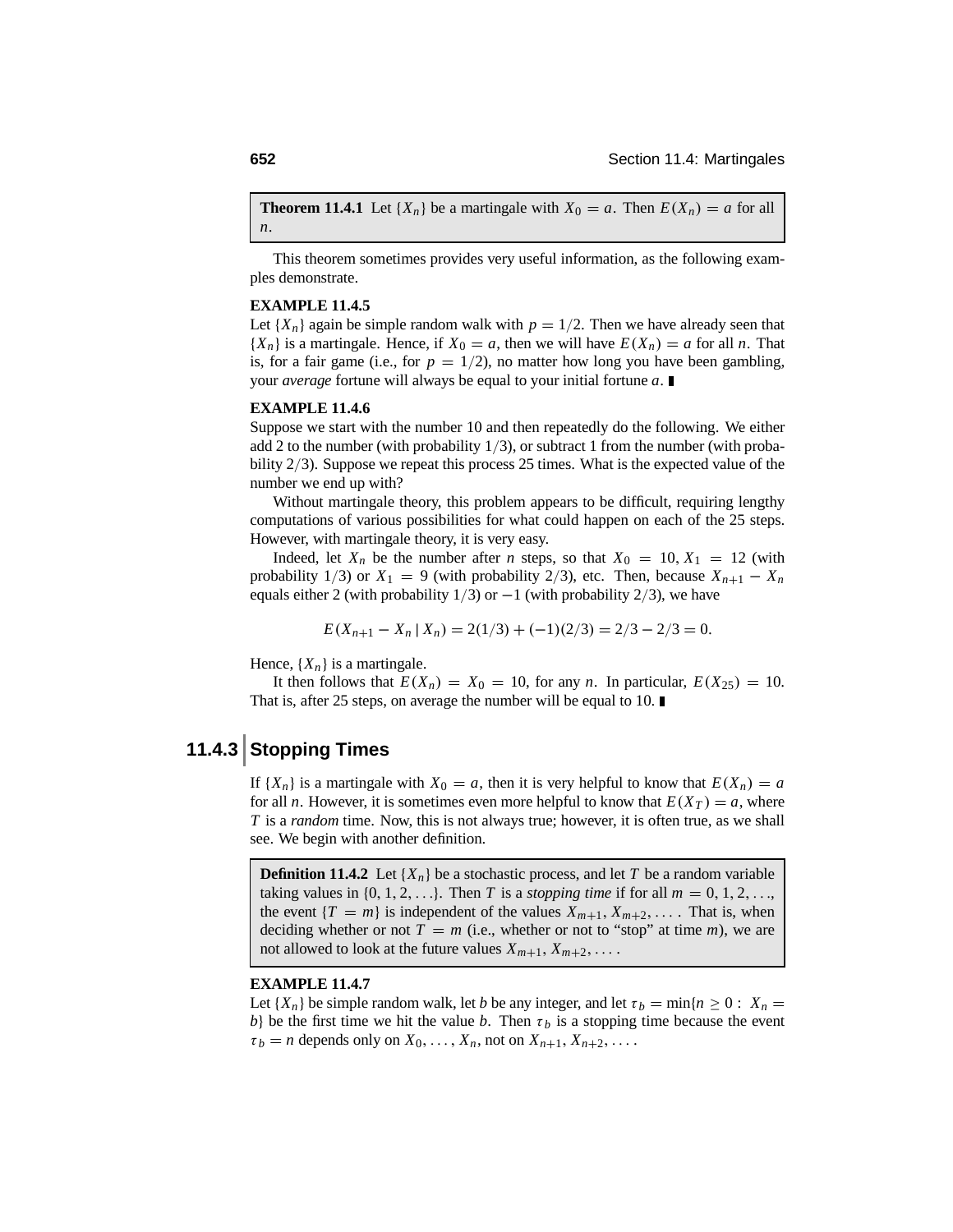On the other hand, let  $T = \tau_b - 1$ , so that *T* corresponds to stopping just *before* we hit *b*. Then *T* is not a stopping time because it must look at the future value  $X_{m+1}$ to decide whether or not to stop at time *m*.

A key result about martingales and stopping times is the optional stopping theorem, as follows.

**Theorem 11.4.2** (*Optional stopping theorem*) Suppose  $\{X_n\}$  is a martingale with  $X_0 = a$ , and *T* is a stopping time. Suppose further that either

(a) the martingale is bounded up to time *T*, i.e., for some  $M > 0$  we have  $|X_n| \leq M$ for all  $n < T$ ; or

(b) the stopping time is bounded, i.e., for some  $M > 0$  we have  $T < M$ .

Then  $E(X_T) = a$ , i.e., on average the value of the process at the random time T is equal to the starting value *a*.

**PROOF** For a proof and further discussion, see, e.g., page 273 of *Probability: Theory and Examples*, 2nd ed., by R. Durrett (Duxbury Press, New York, 1996)*.*

Consider a simple application of this.

#### **EXAMPLE 11.4.8**

Let  ${X_n}$  be simple random walk with initial value *a* and with  $p = 1/2$ . Let  $r > a > s$ be integers. Let  $T = \min\{\tau_r, \tau_s\}$  be the first time the process hits either *r* or *s*. Then  $r \geq X_n \geq s$  for  $n \leq T$ , so that condition (a) of the optional stopping theorem applies. We conclude that  $E(X_T) = a$ , i.e., that at time T, the walk will on average be equal to *a*.

We shall see that the optional stopping theorem is useful in many ways.

#### **EXAMPLE 11.4.9**

We can use the optional stopping theorem to find the probability that the simple random walk with  $p = 1/2$  will hit *r* before hitting another value *s*.

Indeed, again let  $\{X_n\}$  be simple random walk with initial value *a* and  $p = 1/2$ , with  $r > a > s$  integers and  $T = \min\{\tau_r, \tau_s\}$ . Then as earlier,  $E(X_T) = a$ . We can use this to solve for  $P(X_T = r)$ , i.e., for the probability that the walk hits *r* before hitting *s*.

Clearly, we always have either  $X_T = r$  or  $X_T = s$ . Let  $h = P(X_T = r)$ . Then  $E(X_T) = hr + (1 - h)s$ . Because  $E(X_T) = a$ , we must have  $a = hr + (1 - h)s$ . Solving for *h*, we see that

$$
P(X_T = r) = \frac{a - s}{r - s}.
$$

We conclude that the probability that the process will hit *r* before it hits *s* is equal to  $(a - s)/(r - s)$ . Note that absolutely no difficult computations were required to obtain this result.

A special case of the previous example is particularly noteworthy.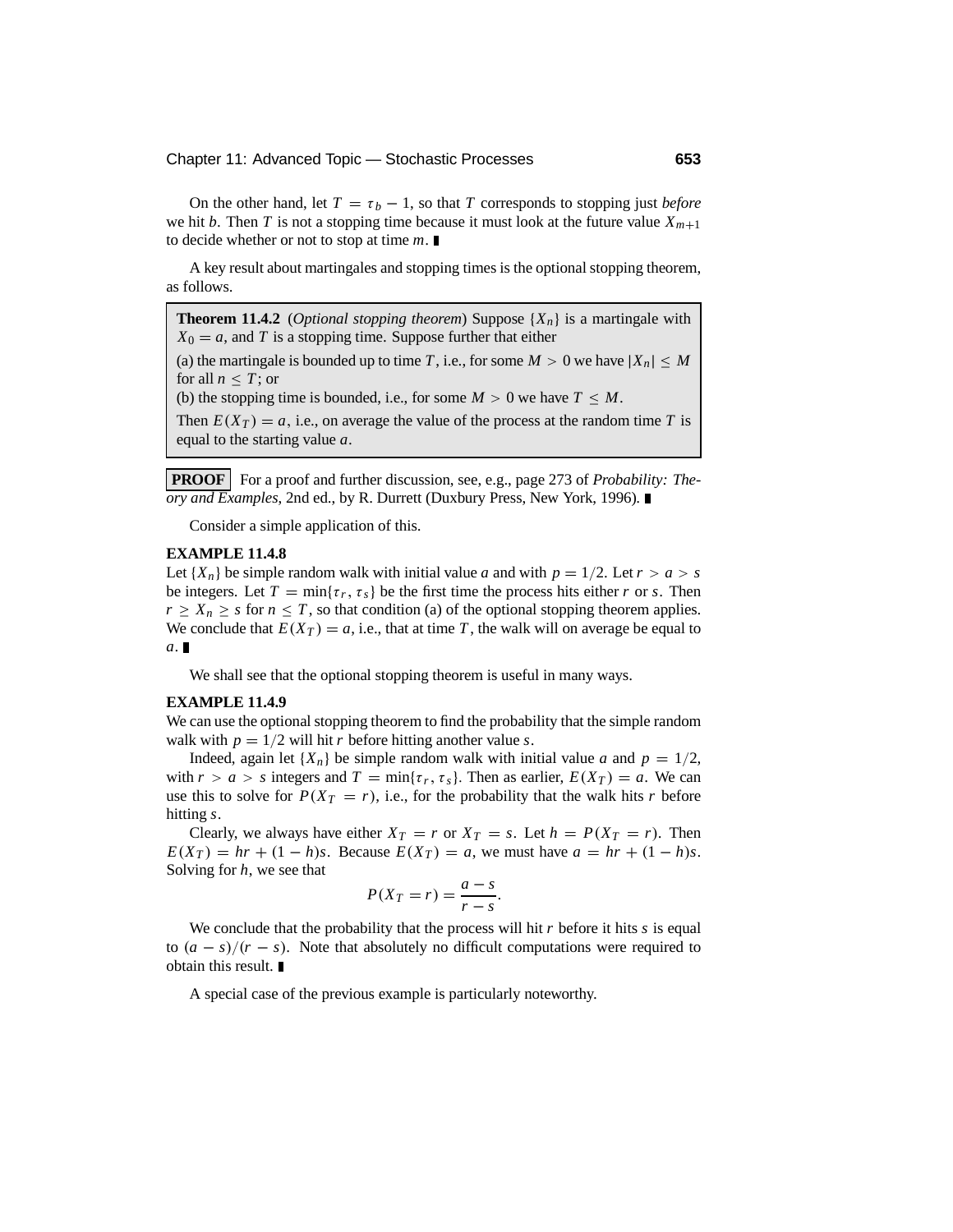#### **EXAMPLE 11.4.10**

In the previous example, suppose  $r = c$  and  $s = 0$ . Then the value  $h = P(X_T = r)$ is precisely the same as the probability of success in the gambler's ruin problem. The previous example shows that  $h = (a - s)/(r - s) = a/c$ . This gives the same answer as Theorem 11.1.2, but with far less effort.

It is impressive that, in the preceding example, martingale theory can solve the gambler's ruin problem so easily in the case  $p = 1/2$ . Our previous solution, without using martingale theory, was much more difficult (see Section 11.7). Even more surprising, martingale theory can also solve the gambler's ruin problem when  $p \neq 1/2$ , as follows.

#### **EXAMPLE 11.4.11**

Let  $\{X_n\}$  be simple random walk with initial value *a* and with  $p \neq 1/2$ . Let  $0 < a < c$ be integers. Let  $T = \min \{ \tau_c, \tau_0 \}$  be the first time the process hits either *c* or 0. To solve the gambler's ruin problem in this case, we are interested in  $g = P(X_T = c)$ . We can use the optional stopping theorem to solve for the gambler's ruin probability *g*, as follows.

Now,  $\{X_n\}$  is not a martingale, so we cannot apply martingale theory to it. However, let

$$
Z_n = \left(\frac{1-p}{p}\right)^{X_n}
$$

.

Then  $\{Z_n\}$  has initial value  $Z_0 = ((1 - p)/p)^a$ . Also, we know from Example 11.4.4 that  $\{Z_n\}$  is a martingale. Furthermore,

$$
0 \le Z_n \le \max\left\{ \left( \frac{1-p}{p} \right)^c, \left( \frac{1-p}{p} \right)^{-c} \right\}
$$

for  $n \leq T$ , so that condition (a) of the optional stopping theorem applies. We conclude that

$$
E(Z_T) = Z_0 = \left(\frac{1-p}{p}\right)^a.
$$

Now, clearly, we always have either  $X_T = c$  (with probability *g*) or  $X_T = 0$ (with probability  $1 - g$ ). In the former case,  $Z_T = ((1 - p)/p)^c$ , while in the latter case,  $Z_T = 1$ . Hence,  $E(Z_T) = g((1 - p)/p)^c + (1 - g)(1)$ . Because  $E(Z_T) =$  $((1-p)/p)^a$ , we must have

$$
\left(\frac{1-p}{p}\right)^a = g\left(\frac{1-p}{p}\right)^c + (1-g)(1).
$$

Solving for *g*, we see that

$$
g = \frac{((1-p)/p)^a - 1}{((1-p)/p)^c - 1}.
$$

This again gives the same answer as Theorem 11.1.2, this time for  $p \neq 1/2$ , but again with far less effort.

Martingale theory can also tell us other surprising facts.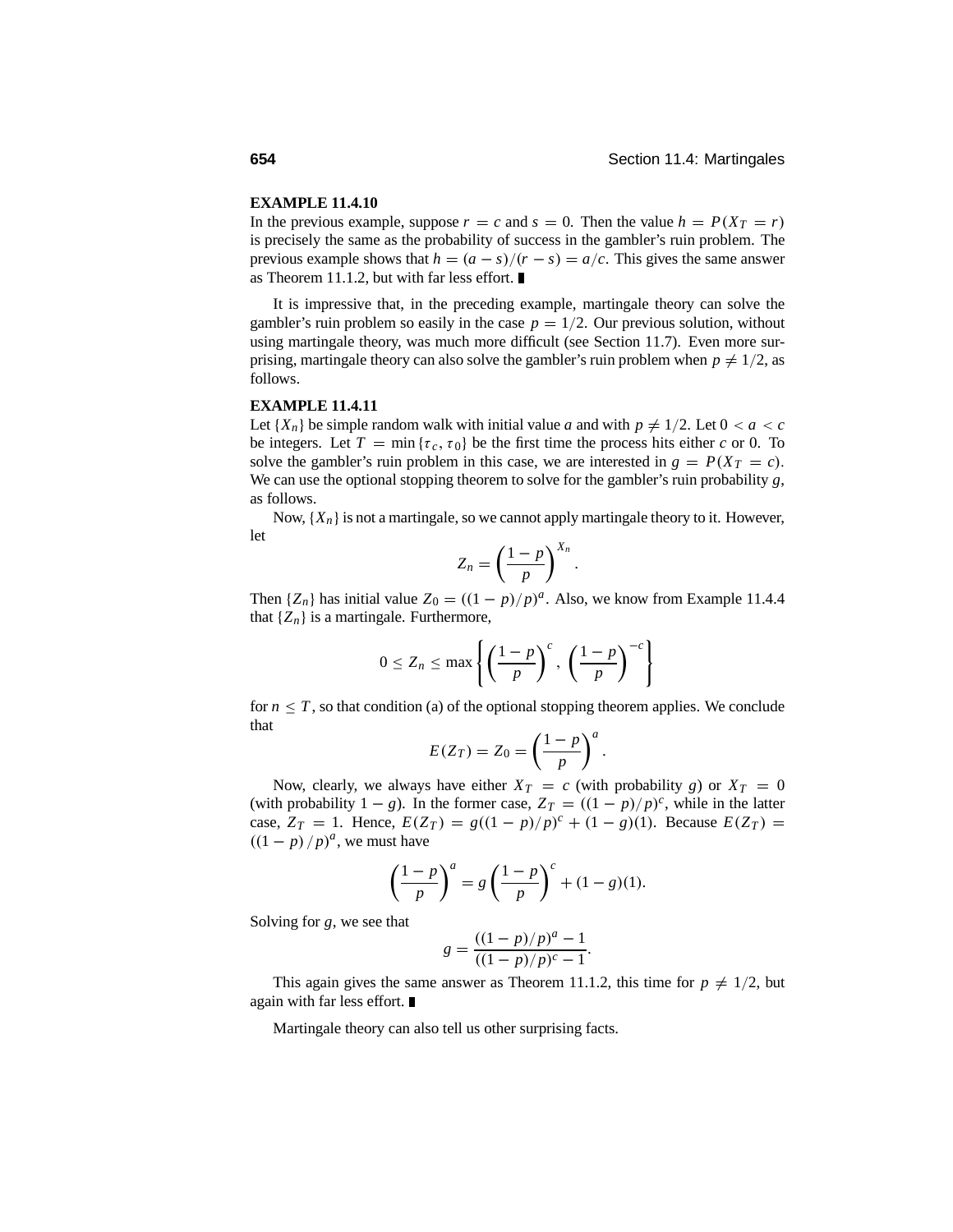#### **EXAMPLE 11.4.12**

Let  ${X_n}$  be simple random walk with  $p = 1/2$  and with initial value  $a = 0$ . Will the walk hit the value <sup>−</sup>1 some time during the first million steps? Probably yes, but not for sure. Furthermore, conditional on *not* hitting <sup>−</sup>1, it will probably be extremely large, as we now discuss.

Let  $T = \min\{10^6, \tau_{-1}\}\$ . That is, *T* is the first time the process hits  $-1$ , unless that takes more than one million steps, in which case  $T = 10^6$ .

Now,  $\{X_n\}$  is a martingale. Also *T* is a stopping time (because it does not look into the future when deciding whether or not to stop). Furthermore, we always have  $T \n\t\leq 10^6$ , so condition (b) of the optional stopping theorem applies. We conclude that  $E(X_T) = a = 0.$ 

On the other hand, by the law of total expectation, we have

$$
E(X_T) = E(X_T | X_T = -1) P(X_T = -1) + E(X_T | X_T \neq -1) P(X_T \neq -1).
$$

Also, clearly  $E(X_T | X_T = -1) = -1$ . Let  $u = P(X_T = -1)$ , so that  $P(X_T \neq 0)$  $(-1) = 1 - u$ . Then we conclude that  $0 = (-1)u + E(X_T | X_T \neq -1)(1 - u)$ , so that

$$
E(X_T \mid X_T \neq -1) = \frac{u}{1-u}.
$$

Now, clearly,  $u$  will be very close to 1, i.e., it is very likely that within  $10^6$  steps the process will have hit −1. Hence,  $E(X_T | X_T \neq -1)$  is extremely large.

We may summarize this discussion as follows. Nearly always we have  $X_T = -1$ . However, very occasionally we will have  $X_T \neq -1$ . Furthermore, the average value of  $X_T$  when  $X_T \neq -1$  is *so* large that overall (i.e., counting both the case  $X_T = -1$ and the case  $X_T \neq -1$ ), the average value of  $X_T$  is 0 (as it must be because  $\{X_n\}$  is a martingale)! ■

If one is not careful, then it is possible to be tricked by martingale theory, as follows.

#### **EXAMPLE 11.4.13**

Suppose again that  $\{X_n\}$  is simple random walk with  $p = 1/2$  and with initial value  $a = 0$ . Let  $T = \tau_{-1}$ , i.e., *T* is the first time the process hits  $-1$  (no matter how long that takes).

Because the process will always wait until it hits  $-1$ , we always have  $X_T = -1$ . Because this is true with probability 1, we also have  $E(X_T) = -1$ .

On the other hand, again  ${X_n}$  is a martingale, so again it appears that we should have  $E(X_T) = 0$ . What is going on?

The answer, of course, is that neither condition (a) nor condition (b) of the optional stopping theorem is satisfied in this case. That is, there is no limit to how large *T* might have to be or how large  $X_n$  might get for some  $n \leq T$ . Hence, the optional stopping theorem does not apply in this case, and we cannot conclude that  $E(X_T) = 0$ . Instead,  $E(X_T) = -1$  here.

#### **Summary of Section 11.4**

• A Markov chain  $\{X_n\}$  is a martingale if it stays the same on average, i.e., if  $E(X_{n+1} - X_n | X_n) = 0$  for all *n*. There are many examples.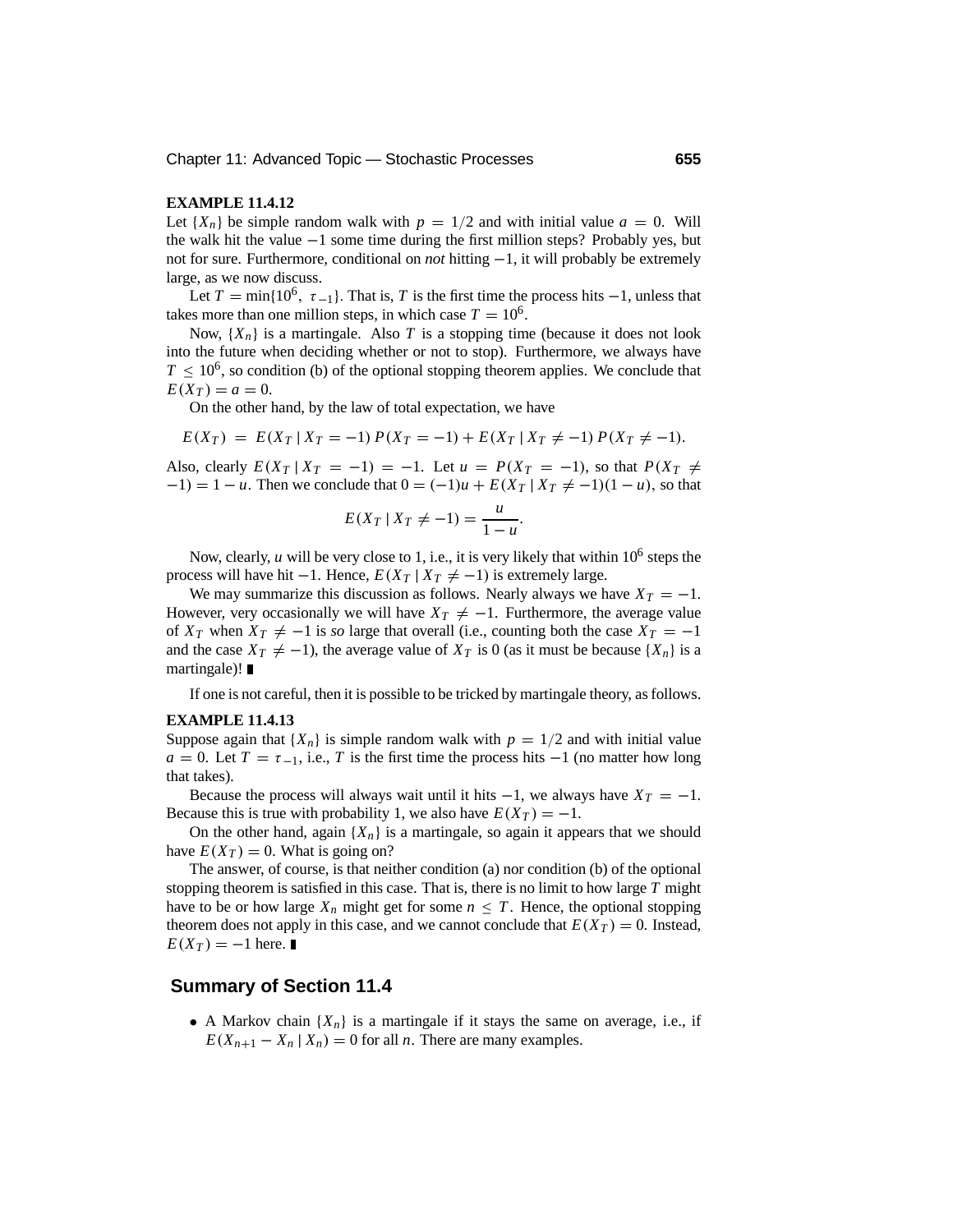- A stopping time *T* for the chain is a nonnegative integer-valued random variable that does not look into the future of  $\{X_n\}$ . For example, perhaps  $T = \tau_b$  is the first time the chain hits some state *b*.
- If  $\{X_n\}$  is a martingale with stopping time *T*, and if either *T* or  $\{X_n\}_{n \le T}$  is bounded, then  $E(X_T) = X_0$ . This can be used to solve many problems, e.g., gambler's ruin.

### **EXERCISES**

**11.4.1** Suppose we define a process  $\{X_n\}$  as follows. Given  $X_n$ , with probability 3/8 we let  $X_{n+1} = X_n - 4$ , while with probability 5/8 we let  $X_{n+1} = X_n + C$ . What value of *C* will make  $\{X_n\}$  be a martingale?

**11.4.2** Suppose we define a process  $\{X_n\}$  as follows. Given  $X_n$ , with probability p we let  $X_{n+1} = X_n + 7$ , while with probability  $1 - p$  we let  $X_{n+1} = X_n - 2$ . What value of *p* will make  $\{X_n\}$  be a martingale?

**11.4.3** Suppose we define a process  $\{X_n\}$  as follows. Given  $X_n$ , with probability p we let  $X_{n+1} = 2X_n$ , while with probability  $1 - p$  we let  $X_{n+1} = X_n/2$ . What value of *p* will make  $\{X_n\}$  be a martingale?

**11.4.4** Let  $\{X_n\}$  be a martingale, with initial value  $X_0 = 14$ . Suppose for some *n*, we know that  $P(X_n = 8) + P(X_n = 12) + P(X_n = 17) = 1$ , i.e.,  $X_n$  is always either 8, 12, or 17. Suppose further that  $P(X_n = 8) = 0.1$ . Compute  $P(X_n = 14)$ .

**11.4.5** Let  $\{X_n\}$  be a martingale, with initial value  $X_0 = 5$ . Suppose we know that  $P(X_8 = 3) + P(X_8 = 4) + P(X_8 = 6) = 1$ , i.e.,  $X_8$  is always either 3, 4, or 6. Suppose further that  $P(X_8 = 3) = 2 P(X_8 = 6)$ . Compute  $P(X_8 = 4)$ .

**11.4.6** Suppose you start with 175 pennies. You repeatedly flip a fair coin. Each time the coin comes up heads, you win a penny; each time the coin comes up tails, you lose a penny.

(a) After repeating this procedure 20 times, how many pennies will you have on average?

(b) Suppose you continue until you have either 100 or 200 pennies, and then you stop. What is the probability you will have 200 pennies when you stop?

**11.4.7** Define a process  $\{X_n\}$  by  $X_0 = 27$ , and  $X_{n+1} = 3X_n$  with probability 1/4, or  $X_{n+1} = X_n/3$  with probability 3/4. Let  $T = \min{\{\tau_1, \tau_{81}\}}$  be the first time the process hits either 1 or 81.

(a) Show that  ${X_n}$  is a martingale.

- (b) Show that *T* is a stopping time.
- (c) Compute  $E(X_T)$ .

(d) Compute the probability  $P(X_T = 1)$  that the process hits 1 before hitting 81.

#### **PROBLEMS**

**11.4.8** Let  $\{X_n\}$  be a stochastic process, and let  $T_1$  be a stopping time. Let  $T_2 = T_1 + i$ and  $T_3 = T_1 - i$ , for some positive integer *i*. Which of  $T_2$  and  $T_3$  is necessarily a stopping time, and which is not? (Explain your reasoning.)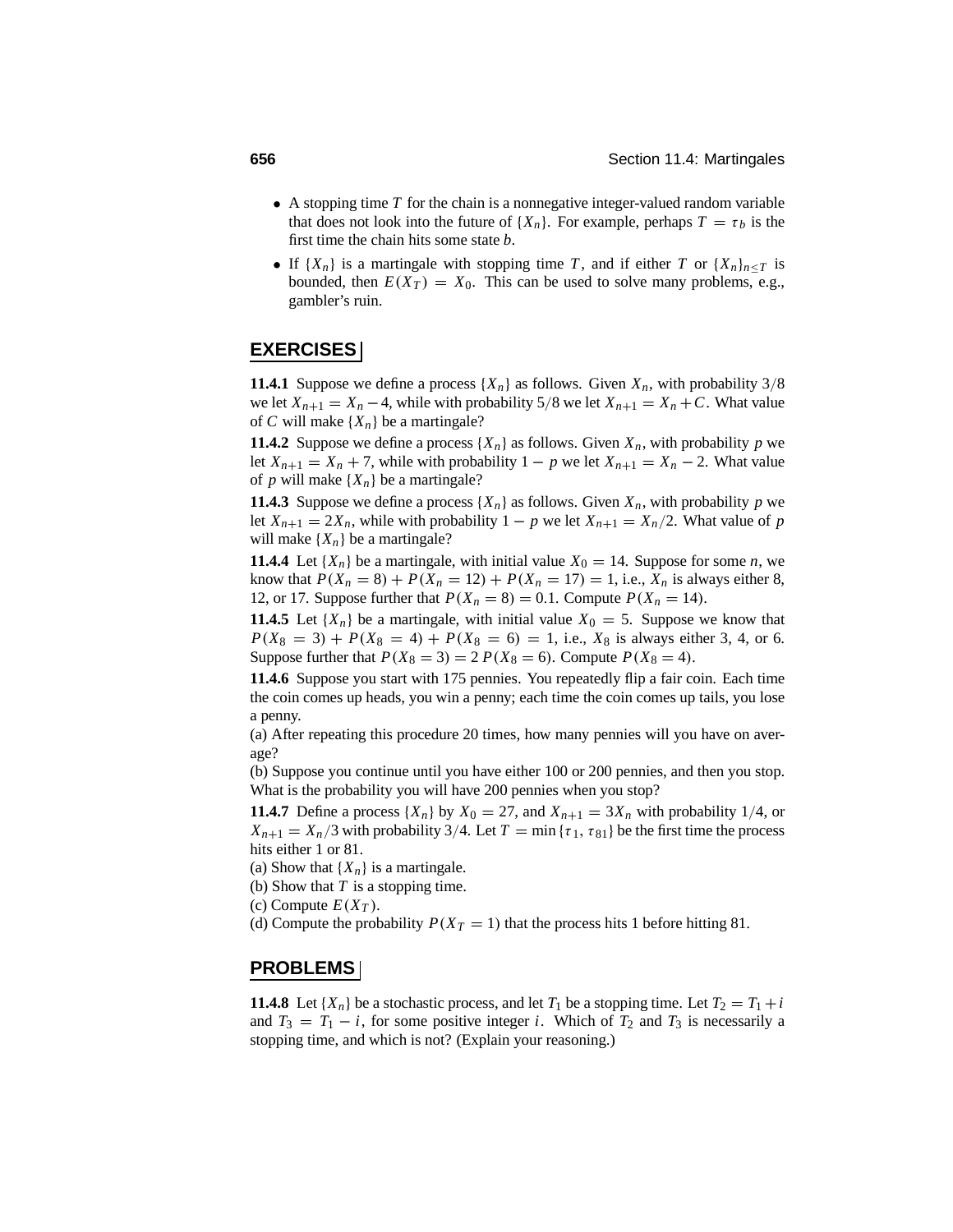**11.4.9** Let  $\{X_n\}$  be a stochastic process, and let  $T_1$  and  $T_2$  be two different stopping times. Let  $T_3 = \min\{T_1, T_2\}$ , and  $T_4 = \max\{T_1, T_2\}$ .

(a) Is *T*<sup>3</sup> necessarily a stopping time? (Explain your reasoning.)

(b) Is *T*<sup>4</sup> necessarily a stopping time? (Explain your reasoning.)

# **11.5 Brownian Motion**

The simple random walk model of Section 11.1.2 (with  $p = 1/2$ ) can be extended to an interesting continuous-time model, called *Brownian motion*, as follows. Roughly, the idea is to speed up time faster and faster by a factor of *M* (for very large *M*), while simultaneously shrinking space smaller and smaller by a factor of  $1/\sqrt{M}$ . The factors of *M* and  $1/\sqrt{M}$  are chosen just right so that, using the central limit theorem, we can derive properties of Brownian motion. Indeed, using the central limit theorem, we shall see that various distributions related to Brownian motion are in fact *normal* distributions.

Historically, Brownian motion gets its name from Robert Brown, a botanist, who in 1828 observed the motions of tiny particles in solution, under a microscope, as they were bombarded from random directions by many unseen molecules. Brownian motion was proposed as a model for the observed chaotic, random movement of such particles. In fact, Brownian motion turns out *not* to be a very good model for such movement (for example, Brownian motion has infinite derivative, which would only make sense if the particles moved infinitely quickly!). However, Brownian motion has many useful mathematical properties and is also very important in the theory of finance because it is often used as a model of stock price fluctuations. A proper mathematical theory of Brownian motion was developed in 1923 by Norbert Wiener<sup>2</sup>; as a result, Brownian motion is also sometimes called the *Wiener process*.

We shall construct Brownian motion in two steps. First, we construct faster and faster random walks, to be called  ${Y_t^{(M)}}$  where *M* is large. Then, we take the limit as  $M \to \infty$  to get Brownian motion.

### **11.5.1 Faster and Faster Random Walks**

To begin, we let  $Z_1, Z_2, ...$  be i.i.d. with  $P(Z_i = +1) = P(Z_i = -1) = 1/2$ . For each  $M \in \{1, 2, \ldots\}$ , define a discrete-time random process

$$
\{Y_{i/M}^{(M)}: i=0,1,\ldots\},\
$$

by  $Y_0^{(M)} = 0$ , and

$$
Y^{(M)}_{(i+1)/M} = Y^{(M)}_{\frac{i}{M}} + \frac{1}{\sqrt{M}} Z_{i+1},
$$

for  $i = 0, 1, 2, \ldots$  so that

$$
Y_{i/M}^{(M)} = \frac{1}{\sqrt{M}}(Z_1 + Z_2 + \cdots + Z_i).
$$

 $2$ Wiener was such an absent-minded professor that he once got lost and could not find his house. In his confusion, he asked a young girl for directions, without recognizing the girl as his daughter!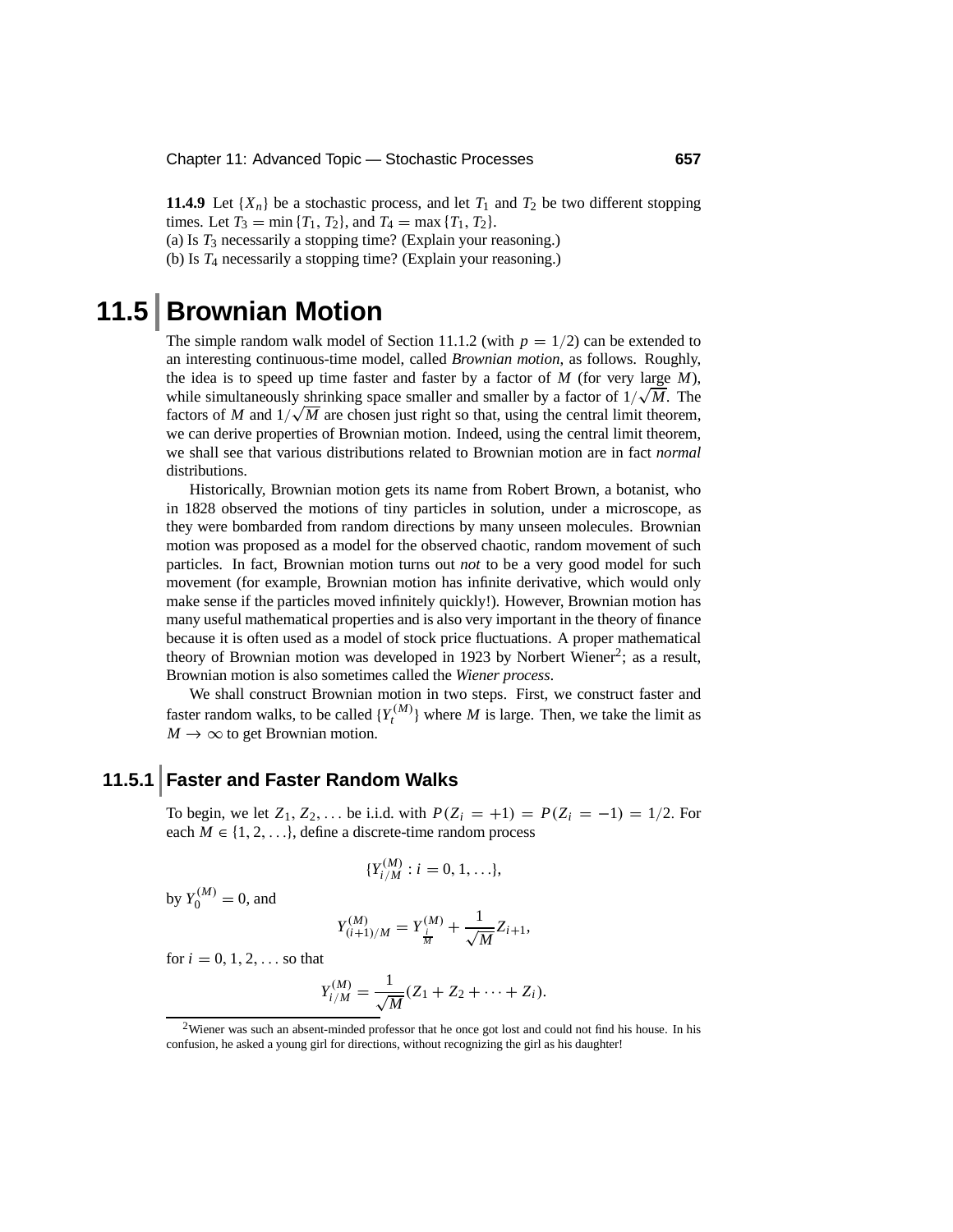Intuitively, then,  $\{Y_{i/M}^{(M)}\}$  is like an ordinary (discrete-time) random walk (with  $p = 1/2$ ), except that time has been sped up by a factor of *M* and space has been shrunk by a factor of  $\sqrt{M}$  (each step in the new walk moves a distance  $1/\sqrt{M}$ ). That is, this process takes lots and lots of very small steps.

To make  $\{Y_{i/M}^{(M)}\}$  into a continuous-time process, we can then "fill in" the missing values by making the function linear on the intervals  $[i/M, (i + 1)/M]$ . In this way, we obtain a continuous-time process

$$
\{Y_t^{*(M)}: t \geq 0\},\
$$

which agrees with  $\{Y_{i/M}^{(M)}\}$  whenever  $t = 1/M$ . In Figure 11.5.1, we have plotted

$$
\{Y_{i/10}^{(10)}: i=0,1,\ldots,20\}
$$

(the dots) and the corresponding values of

$$
\{Y_t^{*(10)}: 0 \le t \le 20\}
$$

(the solid line), arising from the realization

$$
(Z_1,\ldots,Z_{20})=(1,-1,-1,-1,-1,1,\ldots),
$$

where we have taken  $1/\sqrt{10} = 0.316$ .



The collection of variables  $\{Y_t^{*(M)} : t \geq 0\}$  is then a stochastic process but is now indexed by the *continuous* time parameter  $t \geq 0$ . This is an example of a *continuoustime stochastic process*.

Now, the factors *M* and  $\sqrt{M}$  have been chosen carefully, as the following theorem illustrates.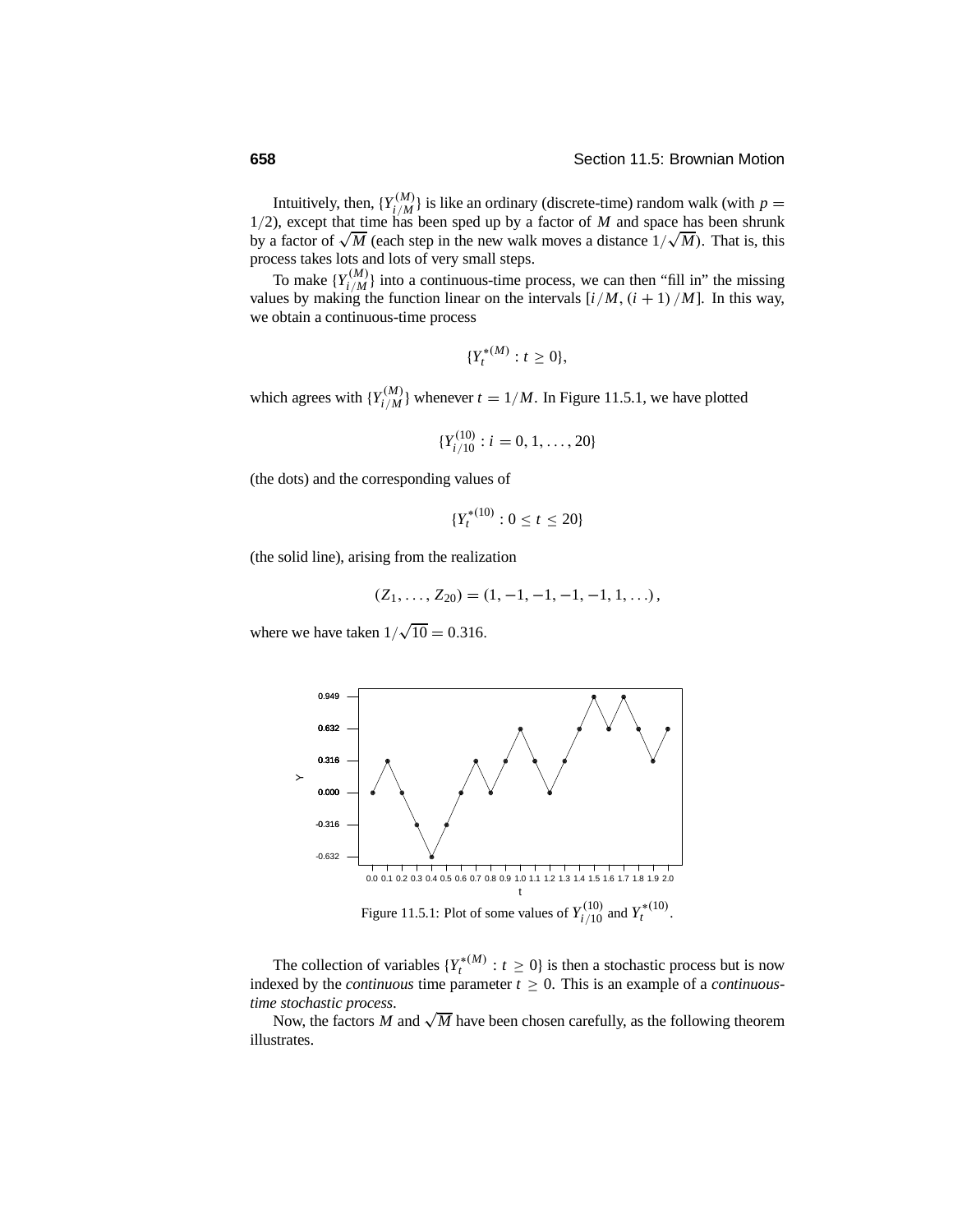**Theorem 11.5.1** Let  ${Y_t^{*(M)} : t \ge 0}$  be as defined earlier. Then for large *M*: (a) For  $t \geq 0$ , the distribution of  $Y_t^{*(M)}$  is approximately  $N(0, t)$ , i.e., normally distributed with mean *t*. (b) For *s*,  $t \geq 0$ , the covariance  $Cov(Y_t^{*(M)}, Y_t^{*(M)})$ 

is approximately equal to min {*s*, *<sup>t</sup>*}. (c) For  $t \geq s \geq 0$ , the distribution of the increment  $Y_t^{*(M)} - Y_s^{*(M)}$  is approximately  $N(0, t - s)$ , i.e., normally distributed with mean 0 and variance  $t - s$ , and is approximately independent of  $Y_s^{*(M)}$ . (d)  $Y_t^{*(M)}$  is a continuous function of *t*.

**PROOF** See Section 11.7 for the proof of this result.

We shall use this limit theorem to construct Brownian motion.

# **11.5.2 Brownian Motion as a Limit**

We have now developed the faster and faster processes  ${Y_t^{*(M)} : t \ge 0}$ , and some of their properties. Brownian motion is then defined as the limit as  $\overline{M} \rightarrow \infty$  of the processes  ${Y_t^{*(M)} : t \ge 0}$ . That is, we define Brownian motion  ${B_t : t \ge 0}$  by saying that the distribution of  ${B_t : t \ge 0}$  is equal to the limit as  $M \to \infty$  of the distribution of  ${Y_t^{*(M)} : t \ge 0}$ . A graph of a typical run of Brownian motion is in Figure 11.5.2.



Figure 11.5.2: A typical outcome from Brownian motion.

In this way, all the properties of  $Y_t^{*(M)}$  for large *M*, as developed in Theorem 11.5.1, will apply to Brownian motion, as follows.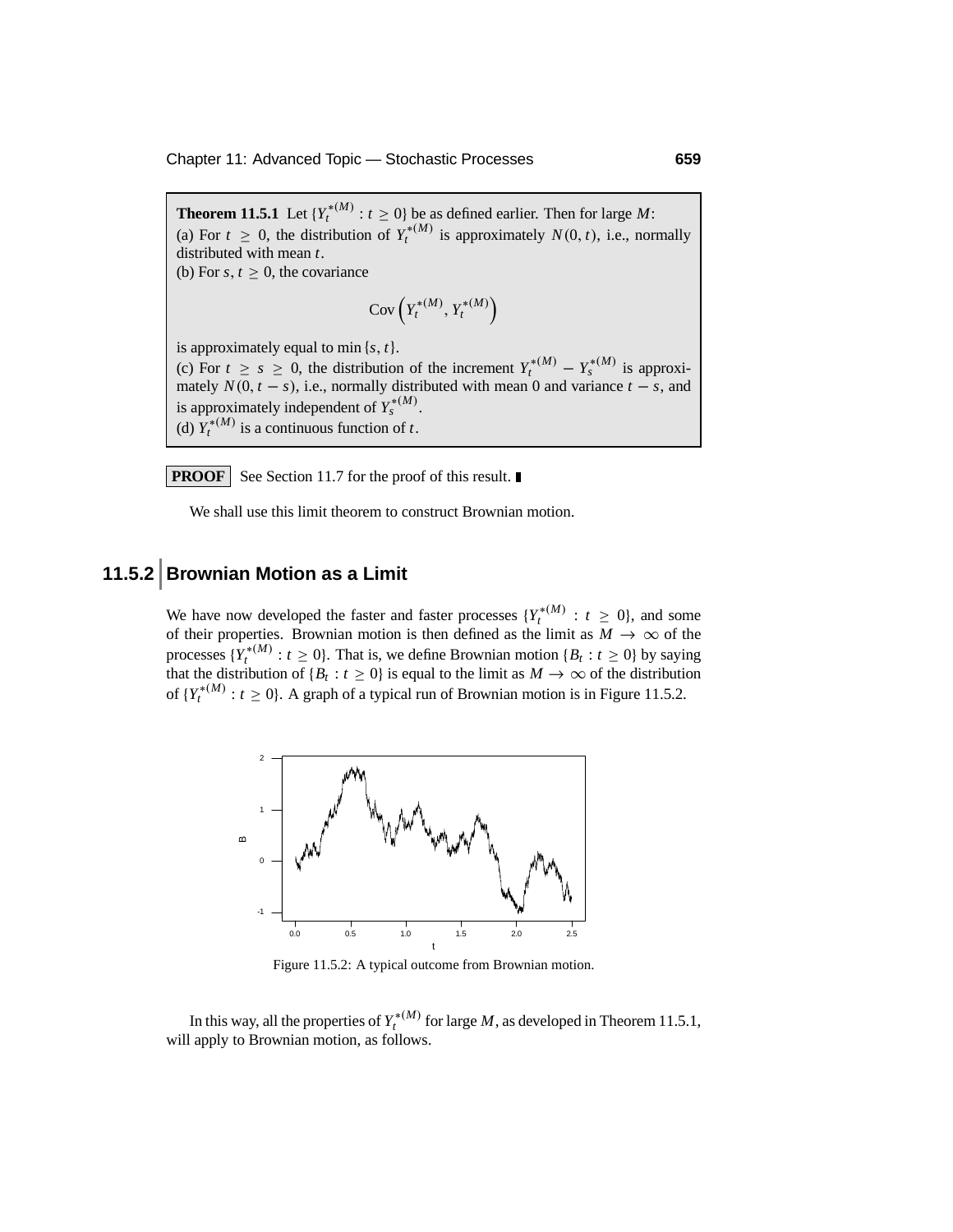**Theorem 11.5.2** Let  ${B_t : t > 0}$  be Brownian motion. Then (a) *B<sub>t</sub>* is normally distributed:  $B_t \sim N(0, t)$  for any  $t \geq 0$ ; (b)  $Cov(B_s, B_t) = E(B_s B_t) = \min\{s, t\}$  for  $s, t \geq 0$ ; (c) if  $0 < s < t$ , then the increment  $B_t - B_s$  is normally distributed:  $B_t - B_s \sim$  $N(0, t - s)$ , and furthermore  $B_t - B_s$  is independent of  $B_s$ ; (d) the function  ${B_t}_{t\geq0}$  is a continuous function.

This theorem can be used to compute many things about Brownian motion.

#### **EXAMPLE 11.5.1**

Let  ${B_t}$  be Brownian motion. What is  $P(B_5 \leq 3)$ ?

We know that  $B_5 \sim N(0, 5)$ . Hence,  $B_5/\sqrt{5} \sim N(0, 1)$ . We conclude that

$$
P(B_5 \le 3) = P(B_5/\sqrt{5} \le 3/\sqrt{5}) = \Phi(3/\sqrt{5}) = 0.910,
$$

where

$$
\Phi(x) = \int_{-\infty}^{x} \frac{1}{\sqrt{2\pi}} e^{-s^2/2} ds
$$

is the cdf of a standard normal distribution, and we have found the numerical value from Table D.2. Thus, about 91% of the time, Brownian motion will be less than 3 at time  $5. \blacksquare$ 

#### **EXAMPLE 11.5.2**

Let  ${B<sub>t</sub>}$  be Brownian motion. What is  $P(B_7 \ge -4)$ ?

We know that  $B_7 \sim N(0, 7)$ . Hence,  $B_7/\sqrt{7} \sim N(0, 1)$ . We conclude that

$$
P(B_7 \ge -4) = 1 - P(B_7 \le -4) = 1 - P(B_7/\sqrt{7} \le -4/\sqrt{7})
$$
  
= 1 - \Phi(-4/\sqrt{7}) = 1 - 0.065 = 0.935.

Thus, over 93% of the time, Brownian motion will be at least <sup>−</sup>4 at time 7.

#### **EXAMPLE 11.5.3**

Let  ${B<sub>t</sub>}$  be Brownian motion. What is  $P(B_8 - B_6 \le -1.5)$ ?

We know that  $B_8 - B_6 \sim N(0, 8-6) = N(0, 2)$ . Hence,  $(B_8 - B_6)/\sqrt{2} \sim N(0, 1)$ . We conclude that

$$
P(B_8 - B_6 \le -1.5) = P((B_8 - B_6)/\sqrt{2} \le -1.5/\sqrt{2}) = \Phi(-1.5/\sqrt{2}) = 0.144.
$$

Thus, about 14% of the time, Brownian motion will decrease by at least 1.5 between time 6 and time 8. ■

#### **EXAMPLE 11.5.4**

Let  ${B_t}$  be Brownian motion. What is  $P(B_2 \le -0.5, B_5 - B_2 \ge 1.5)$ ?

By Theorem 11.5.2, we see that  $B_5 - B_2$  and  $B_2$  are *independent*. Hence,

$$
P(B_2 \le -0.5, B_5 - B_2 \ge 1.5) = P(B_2 \le -0.5) P(B_5 - B_2 \ge 1.5).
$$

Now, we know that  $B_2 \sim N(0, 2)$ . Hence,  $B_2/\sqrt{2} \sim N(0, 1)$ , and

$$
P(B_2 \le -0.5) = P(B_2/\sqrt{2} \le -0.5/\sqrt{2}) = \Phi(-0.5/\sqrt{2}).
$$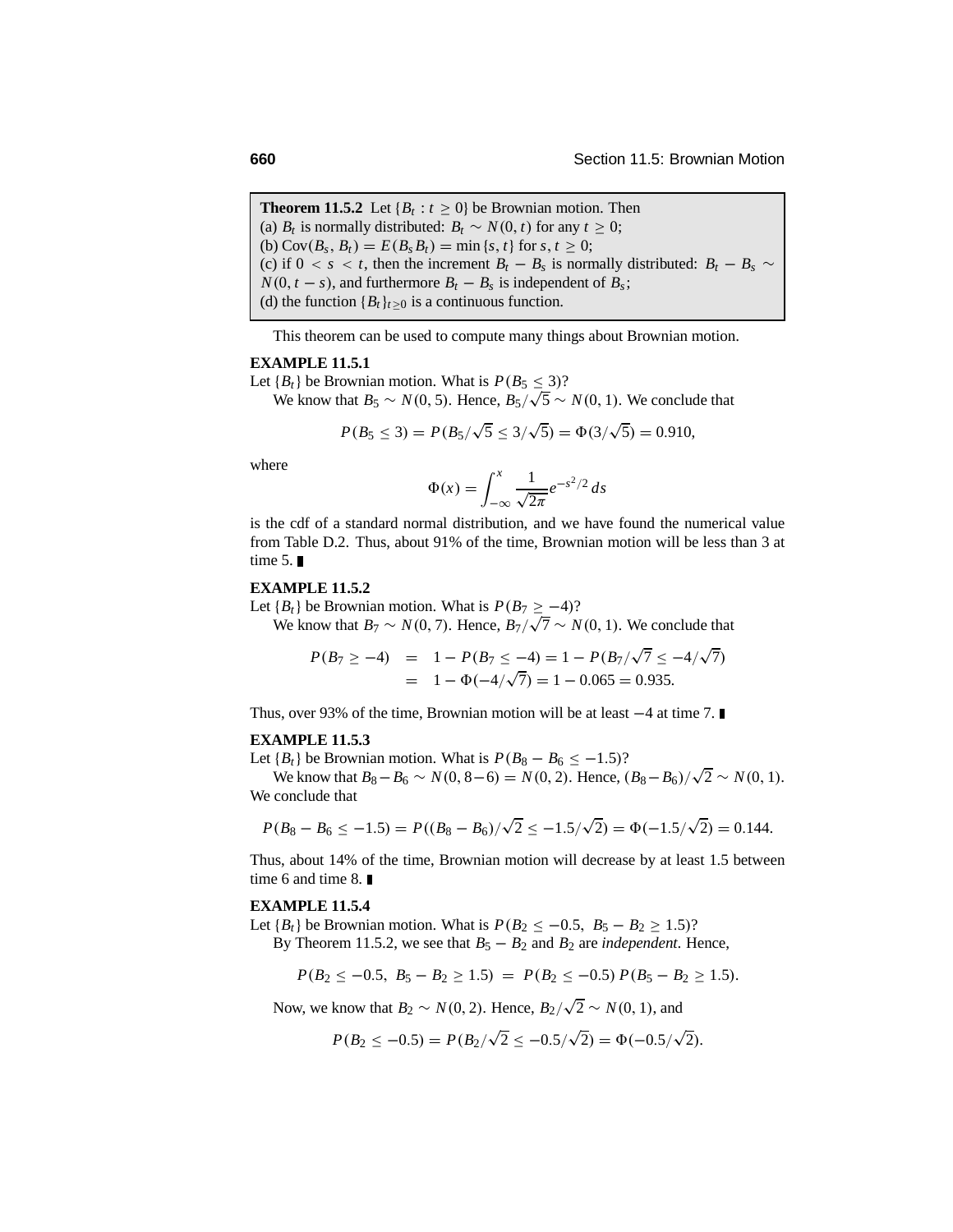Chapter 11: Advanced Topic — Stochastic Processes **661**

Similarly, 
$$
B_5 - B_2 \sim N(0, 3)
$$
, so  $(B_5 - B_2)/\sqrt{3} \sim N(0, 1)$ , and  
 $P(B_5 - B_2 > 1.5) = P((B_5 - B_2)/\sqrt{3} > 1.5/\sqrt{3})$ 

$$
P(B_5 - B_2 \ge 1.5) = P((B_5 - B_2)/\sqrt{3} \ge 1.5/\sqrt{3})
$$
  
= 1 - P((B\_5 - B\_2)/\sqrt{3} < 1.5/\sqrt{3}) = \Phi(1.5/\sqrt{3}).

We conclude that

$$
P(B_2 \le -0.5, B_5 - B_2 \ge 1.5) = P(B_2 \le -0.5) P(B_5 - B_2 \ge 1.5)
$$
  
=  $\Phi(-0.5/\sqrt{2}) \Phi(1.5/\sqrt{3}) = 0.292.$ 

Thus, about 29% of the time, Brownian motion will be no more than  $-1/2$  at time 2 and will then increase by at least 1.5 between time 2 and time 5.

We note also that, because Brownian motion was created from simple random walks with  $p = 1/2$ , it follows that Brownian motion is a *martingale*. This implies that  $E(B_t) = 0$  for all *t*, but of course, we already knew that because  $B_t \sim N(0, t)$ . On the other hand, we can now use the optional stopping theorem (Theorem 11.4.2) to conclude that  $E(B_T) = 0$ , where *T* is a stopping time (provided, as usual, that either *T* or  ${B_t : t \leq T}$  is bounded). This allows us to compute certain probabilities, as follows.

#### **EXAMPLE 11.5.5**

Let  ${B_t}$  be Brownian motion. Let  $c < 0 < b$ . What is the probability the process will hit *c* before it hits *b*?

To solve this problem, we let  $\tau_c$  be the first time the process hits *c*, and  $\tau_b$  be the first time the process hits *b*. We then let  $T = \min \{ \tau_c, \tau_b \}$  be the first time the process either hits *c* or hits *b*. The question becomes, what is  $P(\tau_c < \tau_b)$ ? Equivalently, what is  $P(B_T = c)$ ?

To solve this, we note that we must have  $E(B_T) = B_0 = 0$ . But if  $h = P(B_T = c)$ , then  $B_T = c$  with probability *h*, and  $B_T = b$  with probability  $1 - h$ . Hence, we must have  $0 = E(B_T) = hc + (1 - h)b$ , so that  $h = b/(b - c)$ . We conclude that

$$
P(B_T = c) = P(\tau_c < \tau_b) = \frac{b}{b - c}.
$$

(Recall that  $c < 0$ , so that  $b - c = |b| + |c|$  here.)

Finally, we note that although Brownian motion is a continuous function, it turns out that, with probability one, Brownian motion is not *differentiable* anywhere at all! This is part of the reason that Brownian motion is not a good model for the movement of real particles. (See Challenge 11.5.15 for a result related to this.) However, Brownian motion has many other uses, including as a model for stock prices, which we now describe.

### **11.5.3 Diffusions and Stock Prices**

Brownian motion is used to construct various *diffusion* processes, as follows. Given Brownian motion {*Bt*}, we can let

$$
X_t = a + \delta t + \sigma B_t,
$$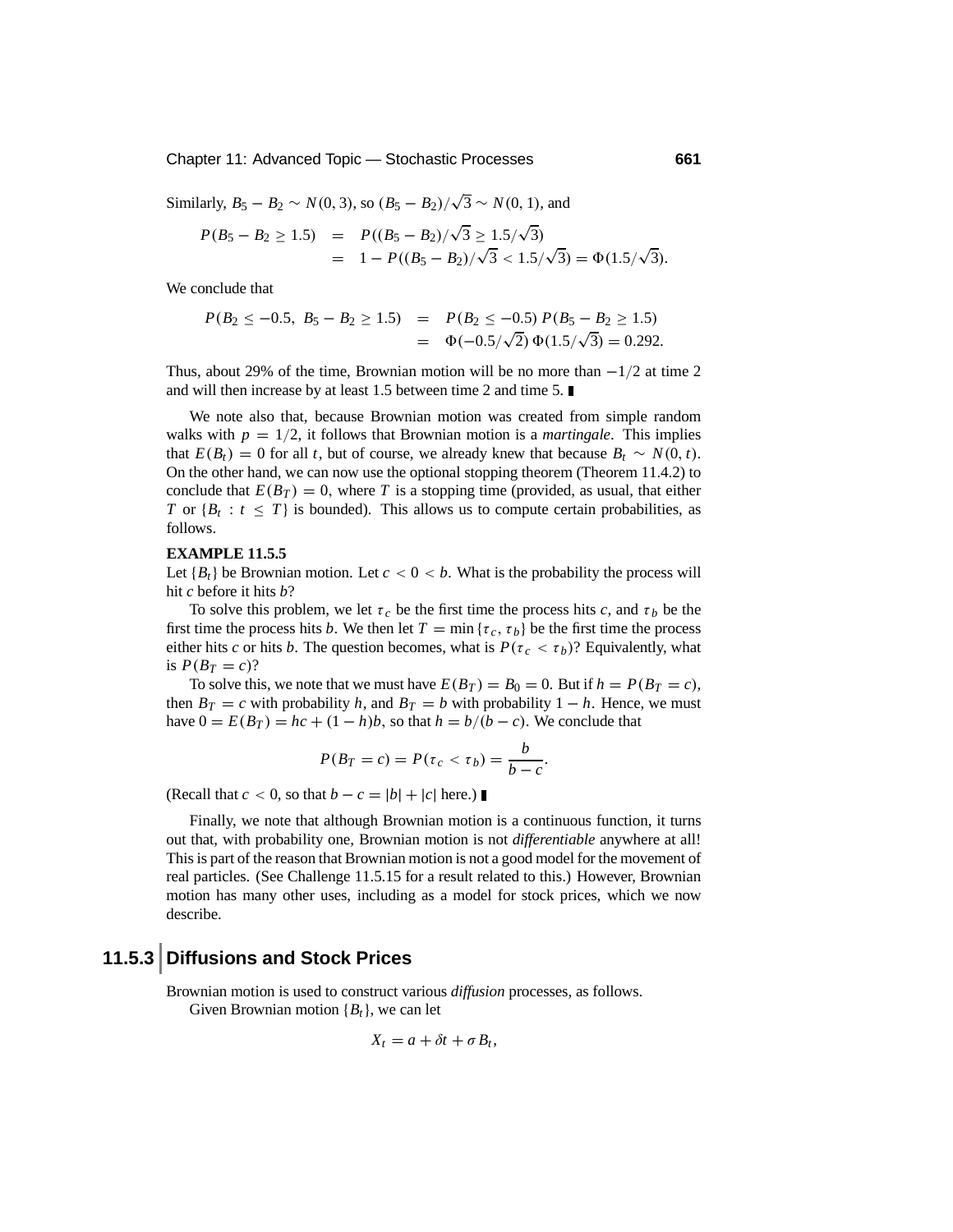where *a* and  $\delta$  are any real numbers, and  $\sigma \geq 0$ . Then  $\{X_t\}$  is a diffusion.

Here, *a* is the initial value,  $\delta$  (called the *drift*) is the average rate of increase, and  $\sigma$ (called the *volatility parameter*) represents the amount of randomness of the diffusion.

Intuitively,  $X_t$  is approximately equal to the linear function  $a + \delta t$ , but due to the randomness of Brownian motion,  $X_t$  takes on *random* values around this linear function.

The precise distribution of  $X_t$  can be computed, as follows.

**Theorem 11.5.3** Let  ${B_t}$  be Brownian motion, and let  $X_t = a + \delta t + \sigma B_t$  be a diffusion. Then (a)  $E(X_t) = a + \delta t$ , (b)  $\text{Var}(X_t) = \sigma^2 t$ , (c)  $X_t \sim N(a + \delta t, \sigma^2 t)$ .

**PROOF** We know  $B_t \sim N(0, 1)$ , so  $E(B_t) = 0$  and  $Var(B_t) = t$ . Also,  $a + \delta t$  is not random (i.e., is a *constant* from the point of view of random variables). Hence,

$$
E(X_t) = E(a + \delta t + \sigma B_t) = a + \delta t + \sigma E(B_t) = a + \delta t,
$$

proving part (a).

Similarly,

$$
Var(X_t) = Var(a + \delta t + \sigma B_t) = Var(\sigma B_t) = \sigma^2 Var(B_t) = \sigma^2 t,
$$

proving part (b).

Finally, because  $X_t$  is a linear function of the normally distributed random variable  $B_t$ ,  $X_t$  must be normally distributed by Theorem 4.6.1. This proves part (c).

Diffusions are often used as models for *stock prices*. That is, it is often assumed that the price  $X_t$  of a stock at time *t* is given by  $X_t = a + \delta t + \sigma B_t$  for appropriate values of *a*,  $\delta$ , and  $\sigma$ .

#### **EXAMPLE 11.5.6**

Suppose a stock has initial price \$20, drift of \$3 per year, and volatility parameter 1.4. What is the probability that the stock price will be over \$30 after two and a half years?

Here, the stock price after *t* years is given by  $X_t = 20 + 3t + 1.4B_t$  and is thus a diffusion.

So, after 2.5 years, we have  $X_{2.5} = 20 + 7.5 + 1.4B_{2.5} = 27.5 + 1.4B_{2.5}$ . Hence,

$$
P(X_{2.5} > 30) = P(27.5 + 1.4B_{2.5} > 30) = P(B_{2.5} > (30 - 27.5)/1.4)
$$
  
= P(B<sub>2.5</sub> > 1.79).

But like before,

$$
P(B_{2.5} > 1.79) = 1 - P(B_{2.5} \le 1.79) = 1 - P(B_{2.5}/\sqrt{2.5} \le 1.79/\sqrt{2.5})
$$
  
= 1 -  $\Phi(1.79/\sqrt{2.5}) = 0.129$ .

We conclude that  $P(X_{2.5} > 30) = 0.129$ .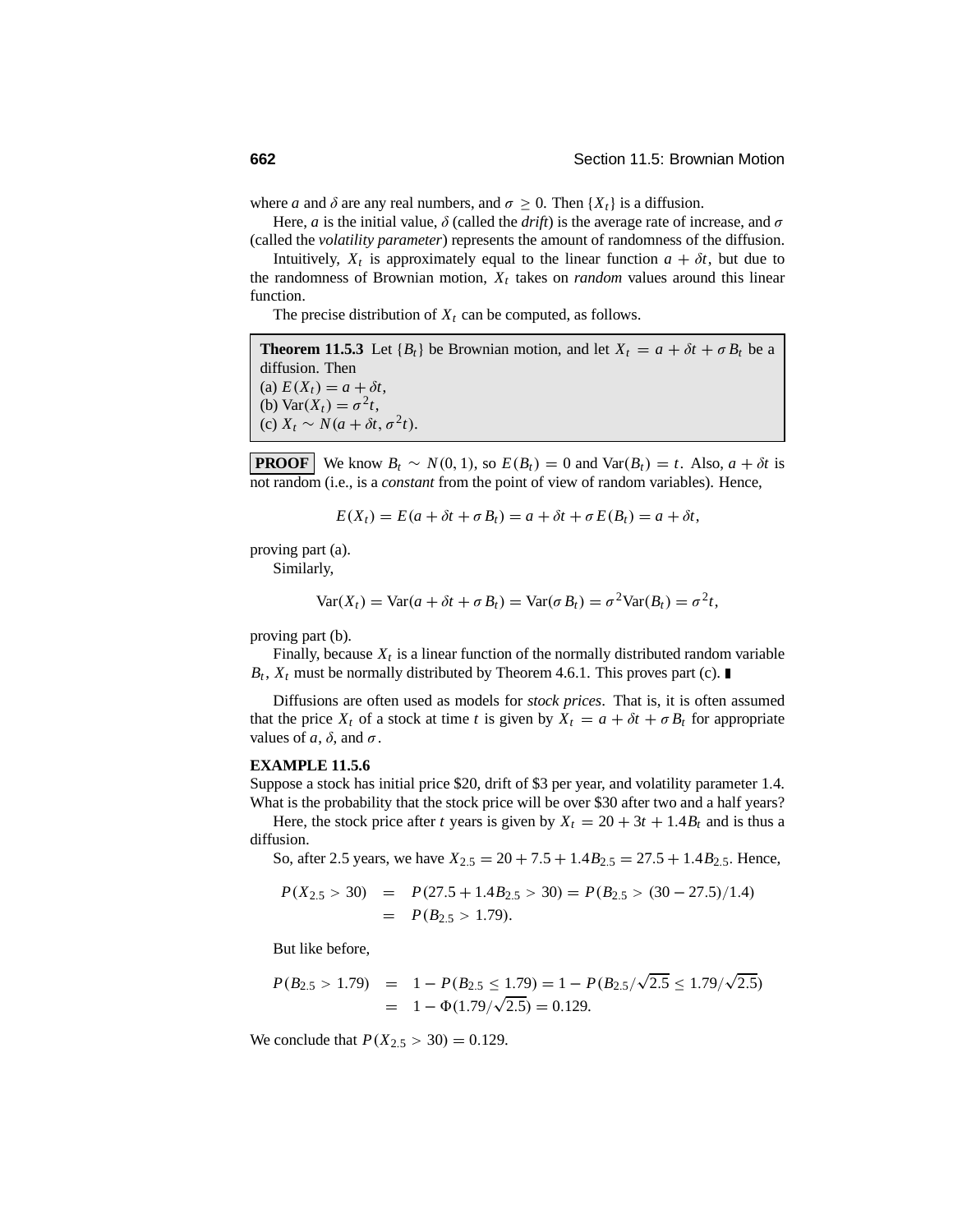Hence, there is just under a 13% chance that the stock will be worth more than \$30 after two and a half years.

#### **EXAMPLE 11.5.7**

Suppose a stock has initial price \$100, drift of <sup>−</sup>\$2 per year, and volatility parameter 5.5. What is the probability that the stock price will be under \$90 after just half a year?

Here, the stock price after *t* years is given by  $X_t = 100 - 2t + 5.5B_t$  and is again a diffusion. So, after 0.5 years, we have  $X_{0.5} = 100 - 1.0 + 5.5B_{0.5} = 99 + 5.5B_{0.5}$ . Hence,

$$
P(X_{0.5} < 90) = P(99 + 5.5B_{0.5} < 90) = P(B_{0.5} < (90 - 99)/5.5)
$$
\n
$$
= P(B_{0.5} < -1.64) = P(B_{0.5}/\sqrt{0.5} \le -1.64/\sqrt{0.5})
$$
\n
$$
= \Phi(-1.64/\sqrt{0.5}) = \Phi(-2.32) = 0.010.
$$

Therefore, there is about a 1% chance that the stock will be worth less than \$90 after half a year. ■

More generally, the drift  $\delta$  and volatility  $\sigma$  could be *functions* of the value  $X_t$ , leading to more complicated diffusions  $\{X_t\}$ , though we do not pursue this here.

#### **Summary of Section 11.5**

- Brownian motion  ${B_t}_{t\geq0}$  is created from simple random walk with  $p = 1/2$ , by speeding up time by a large factor *M*, and shrinking space by a factor  $1/\sqrt{M}$ .
- Hence,  $B_0 = 0$ ,  $B_t \sim N(0, t)$ , and  $\{B_t\}$  has independent normal increments with  $B_t - B_s \sim N(0, t - s)$  for  $0 \le s < t$ , and Cov $(B_s, B_t) = \min(s, t)$ , and  $\{B_t\}$  is a continuous function.
- Diffusions (often used to model stock prices) are of the form  $X_t = a + \delta t + \sigma B_t$ .

#### **EXERCISES**

**11.5.1** Consider the speeded-up processes  $\{Y_{i/M}^{(M)}\}$  used to construct Brownian motion. Compute the following quantities.

(a)  $P(Y_1^{(1)} = 1)$ (b)  $P(Y_1^{(2)} = 1)$ (c)  $P(Y_1^{(2)} = \sqrt{2})$  (Hint: Don't forget that  $\sqrt{2} = 2/\sqrt{2}$ .) (d)  $P(Y_1^{(M)} \ge 1)$  for  $M = 1, M = 2, M = 3$ , and  $M = 4$ **11.5.2** Let  ${B_t}$  be Brownian motion. Compute  $P(B_1 \geq 1)$ . **11.5.3** Let  ${B_t}$  be Brownian motion. Compute each of the following quantities. (a)  $P(B_2 \geq 1)$ (b)  $P(B_3 \leq -4)$ (c)  $P(B_9 - B_5 \leq 2.4)$ (d)  $P(B_{26} - B_{11} > 9.8)$ (e)  $P(B_{26.3} \le -6)$ (f)  $P(B_{26.3} \leq 0)$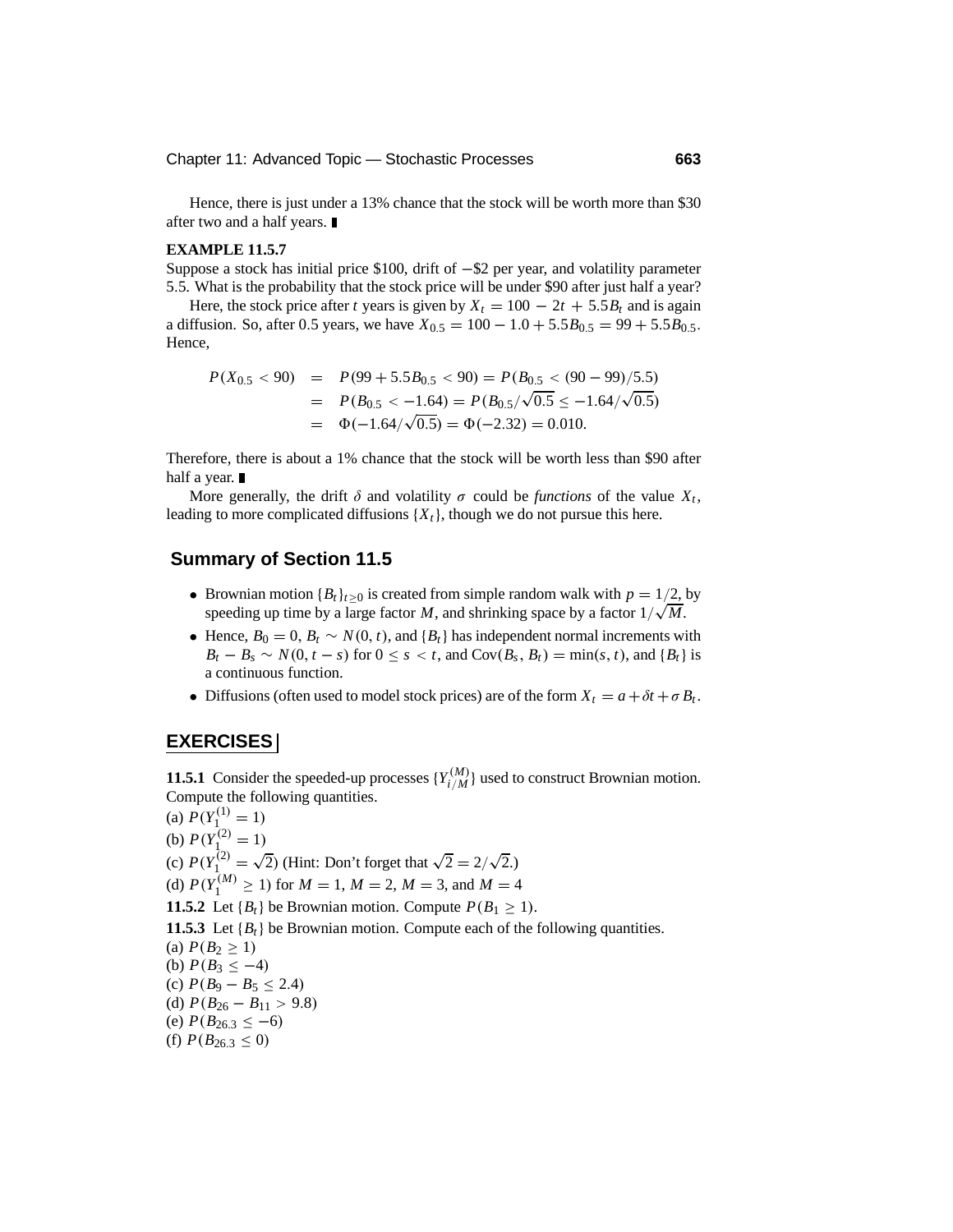**11.5.4** Let  ${B_t}$  be Brownian motion. Compute each of the following quantities.

(a)  $P(B_2 \geq 1, B_5 - B_2 \geq 2)$ 

(b)  $P(B_5 < -2, B_{13} - B_5 \ge 4)$ 

(c)  $P(B_{8.4} > 3.2, B_{18.6} - B_{8.4} \ge 0.9)$ 

**11.5.5** Let  ${B_t}$  be Brownian motion. Compute  $E(B_{13}B_8)$ . (Hint: Do not forget part (b) of Theorem 11.5.2.)

**11.5.6** Let  ${B_t}$  be Brownian motion. Compute  $E((B_{17} - B_{14})^2)$  in two ways.

(a) Use the fact that  $B_{17} - B_{14} \sim N(0, 3)$ .

(b) Square it out, and compute  $E(B_{17}^2) - 2 E(B_{17}B_{14}) + E(B_{14}^2)$ .

**11.5.7** Let  ${B_t}$  be Brownian motion.

(a) Compute the probability that the process hits <sup>−</sup>5 before it hits 15.

(b) Compute the probability that the process hits <sup>−</sup>15 before it hits 5.

(c) Which of the answers to Part (a) or (b) is larger? Why is this so?

(d) Compute the probability that the process hits 15 before it hits <sup>−</sup>5.

(e) What is the sum of the answers to parts (a) and (d)? Why is this so?

**11.5.8** Let  $X_t = 5 + 3t + 2B_t$  be a diffusion (so that  $a = 5$ ,  $\delta = 3$ , and  $\sigma = 2$ ). Compute each of the following quantities.

(a)  $E(X_7)$ 

(b)  $Var(X_{8.1})$ 

(c)  $P(X_{2.5} < 12)$ 

(d)  $P(X_{17} > 50)$ 

**11.5.9** Let  $X_t = 10 - 1.5t + 4B_t$ . Compute  $E(X_3X_5)$ .

**11.5.10** Suppose a stock has initial price \$400 and has volatility parameter equal to 9. Compute the probability that the stock price will be over \$500 after 8 years, if the drift per year is equal to

(a) \$0.

(b) \$5.

(c) \$10.

(d) \$20.

**11.5.11** Suppose a stock has initial price \$200 and drift of \$3 per year. Compute the probability that the stock price will be over \$250 after 10 years, if the volatility parameter is equal to

(a) 1.

(b) 4.

(c) 10.

(d) 100.

#### **PROBLEMS**

**11.5.12** Let  ${B_t}$  be Brownian motion, and let  $X = 2B_3 - 7B_5$ . Compute the mean and variance of *X*.

**11.5.13** Prove that  $P(B_t < x) = P(B_t > -x)$  for any  $t \ge 0$  and any  $x \in R^1$ .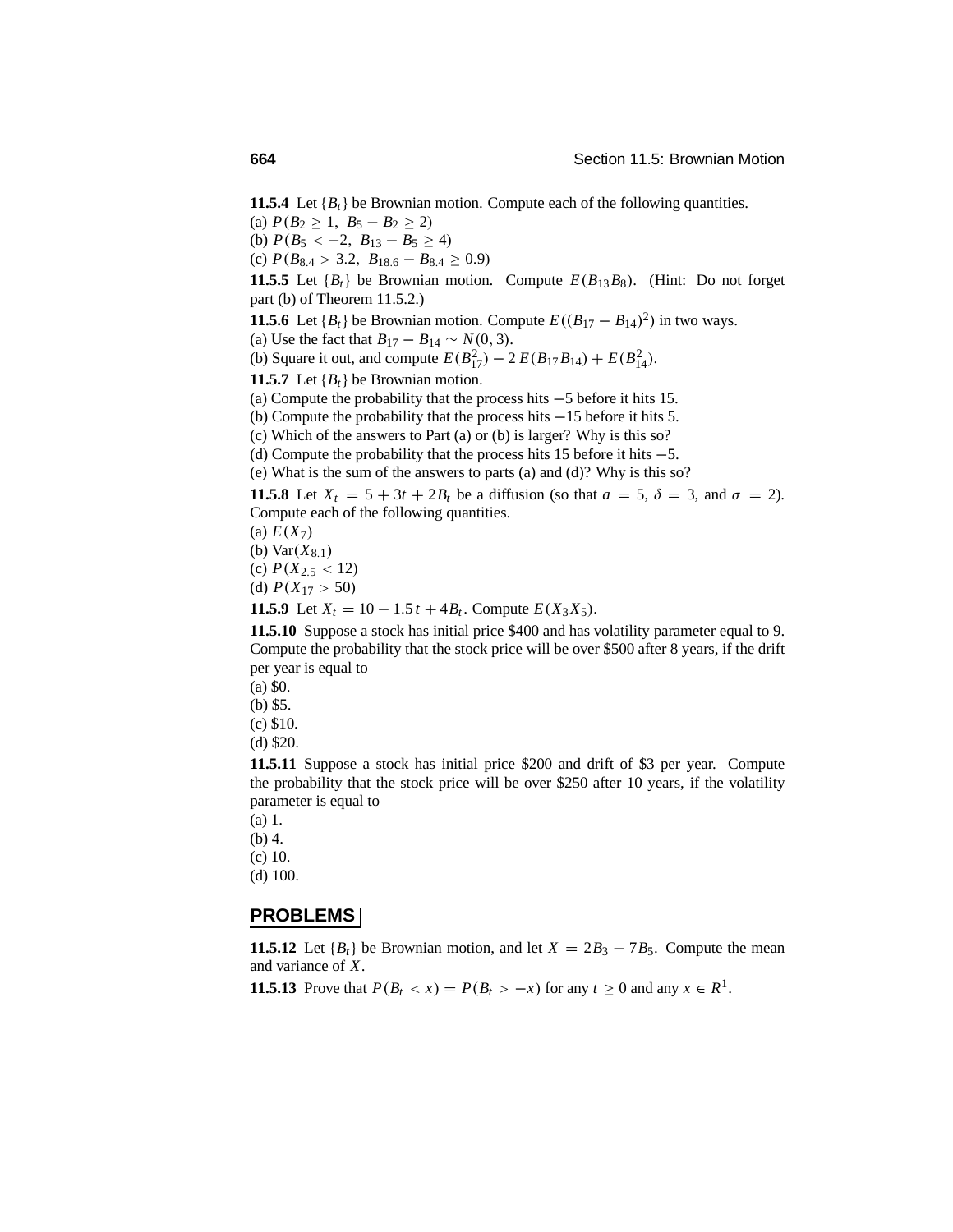#### **CHALLENGES**

**11.5.14** Compute  $P(B_s \le x \mid B_t = y)$ , where  $0 < s < t$ , and  $x, y \in R^1$ . (Hint: You will need to use conditional densities.)

**11.5.15** (a) Let  $f: \mathbb{R}^1 \to \mathbb{R}^1$  be a *Lipschitz function*, i.e., a function for which there exists *K* < ∞ such that  $|f(x) - f(y)| \le K|x - y|$  for all *x*, *y* ∈ *R*<sup>1</sup>. Compute

$$
\lim_{h \searrow 0} \frac{(f(t+h) - f(t))^2}{h}
$$

for any  $t \in R^1$ .

(b) Let  ${B_t}$  be Brownian motion. Compute

$$
\lim_{h\searrow 0} E\left(\frac{(B_{t+h}-B_t)^2}{h}\right)
$$

for any  $t > 0$ .

(c) What do parts (a) and (b) seem to imply about Brownian motion?

(d) It is a known fact that all functions that are continuously differentiable on a closed interval are Lipschitz. In light of this, what does part (c) seem to imply about Brownian motion?

### **DISCUSSION TOPICS**

**11.5.16** Diffusions such as those discussed here (and more complicated, varying coefficient versions) are very often used by major investors and stock traders to model stock prices.

(a) Do you think that diffusions provide good models for stock prices?

(b) Even if diffusions did *not* provide good models for stock prices, why might investors still need to know about them?

# **11.6 Poisson Processes**

Finally, we turn our attention to Poisson processes. These processes are models for events that happen at random times  $T_n$ . For example,  $T_n$  could be the time of the *n*th fire in a city, or the detection of the *n*th particle by a Geiger counter, or the *n*th car passing a checkpoint on a road. Poisson processes provide a model for the probabilities for when these events might take place.

More formally, we let  $a > 0$ , and let  $R_1, R_2, \ldots$  be i.i.d. random variables, each having the Exponential(*a*) distribution. We let  $T_0 = 0$ , and for  $n \ge 1$ ,

$$
T_n=R_1+R_2+\cdots+R_n.
$$

The value  $T_n$  thus corresponds to the (random) time of the *n*th event.

We also define a collection of counting variables  $N_t$ , as follows. For  $t \geq 0$ , we let

$$
N_t = \max\{n : T_n \leq t\}.
$$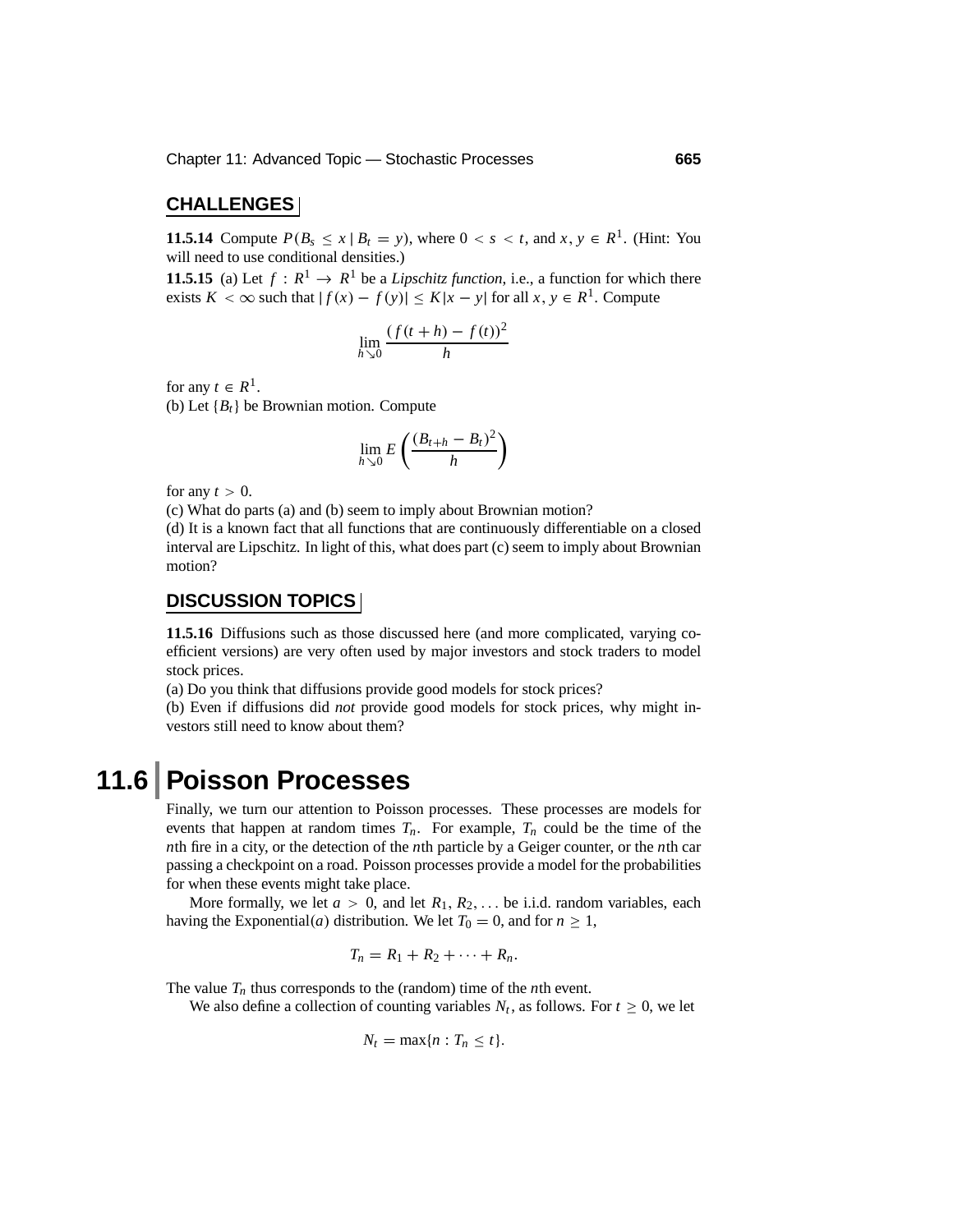That is,  $N_t$  counts the number of events that have happened by time  $t$ . (In particular,  $N_0 = 0$ . Furthermore,  $N_t = 0$  for all  $t < T_1$ , i.e., before the first event occurs.)

We can think of the collection of variables  $N_t$  for  $t \geq 0$  as being a stochastic process, indexed by the continuous time parameter  $t > 0$ . The process  $\{N_t : t > 0\}$  is thus another example, like Brownian motion, of a *continuous-time stochastic process*.

In fact,  $\{N_t : t \geq 0\}$  is called a *Poisson process* (with *intensity a*). This name comes from the following.

**Theorem 11.6.1** For any  $t > 0$ , the distribution of  $N_t$  is Poisson(*at*).

**PROOF** See Section 11.7 for the proof of this result.

In fact, even more is true.

**Theorem 11.6.2** Let  $0 = t_0 \le t_1 < t_2 < t_3 < \cdots < t_d$ . Then for  $i = 1, 2, \ldots, d$ , the distribution of  $N_{t_i} - N_{t_{i-1}}$  is Poisson( $a(t_i - t_{i-1})$ ). Furthermore, the random variables  $N_{t_i} - N_{t_{i-1}}$ , for  $i = 1, \ldots, d$ , are independent.

**PROOF** See Section 11.7 for the proof of this result.

#### **EXAMPLE 11.6.1**

Let  $\{N_t\}$  be a Poisson process with intensity  $a = 5$ . What is  $P(N_3 = 12)$ ?

Here,  $N_3 \sim \text{Poisson}(3a) = \text{Poisson}(15)$ . Hence, from the definition of the Poisson distribution, we have

$$
P(N_3 = 12) = e^{-15} (15)^{12} / 12! = 0.083,
$$

which is a little more than 8%.

#### **EXAMPLE 11.6.2**

Let  $\{N_t\}$  be a Poisson process with intensity  $a = 2$ . What is  $P(N_6 = 11)$ ?

Here  $N_6 \sim \text{Poisson}(6a) = \text{Poisson}(12)$ . Hence,

$$
P(N_6 = 11) = e^{-12}(12)^{11}/11! = 0.114,
$$

or just over  $11\%$ .

#### **EXAMPLE 11.6.3**

Let  $\{N_t\}$  be a Poisson process with intensity  $a = 4$ . What is  $P(N_2 = 3, N_5 = 4)$ ? (Recall that here the comma means "and" in probability statements.)

We begin by writing  $P(N_2 = 3, N_5 = 4) = P(N_2 = 3, N_5 - N_2 = 1)$ . This is just rewriting the question. However, it puts it into a context where we can use Theorem 11.6.2.

Indeed, by that theorem,  $N_2$  and  $N_5 - N_2$  are independent, with  $N_2 \sim \text{Poisson}(8)$ and  $N_5 - N_2 \sim \text{Poisson}(12)$ . Hence,

$$
P(N_2 = 3, N_5 = 4) = P(N_2 = 3, N_5 - N_2 = 1)
$$
  
=  $P(N_2 = 3) P(N_5 - N_2 = 1)$   
=  $e^{-8} \frac{8^3}{3!} e^{-12} \frac{12^1}{1!} = 0.0000021.$ 

We thus see that the event  $\{N_2 = 3, N_5 = 4\}$  is very unlikely in this case.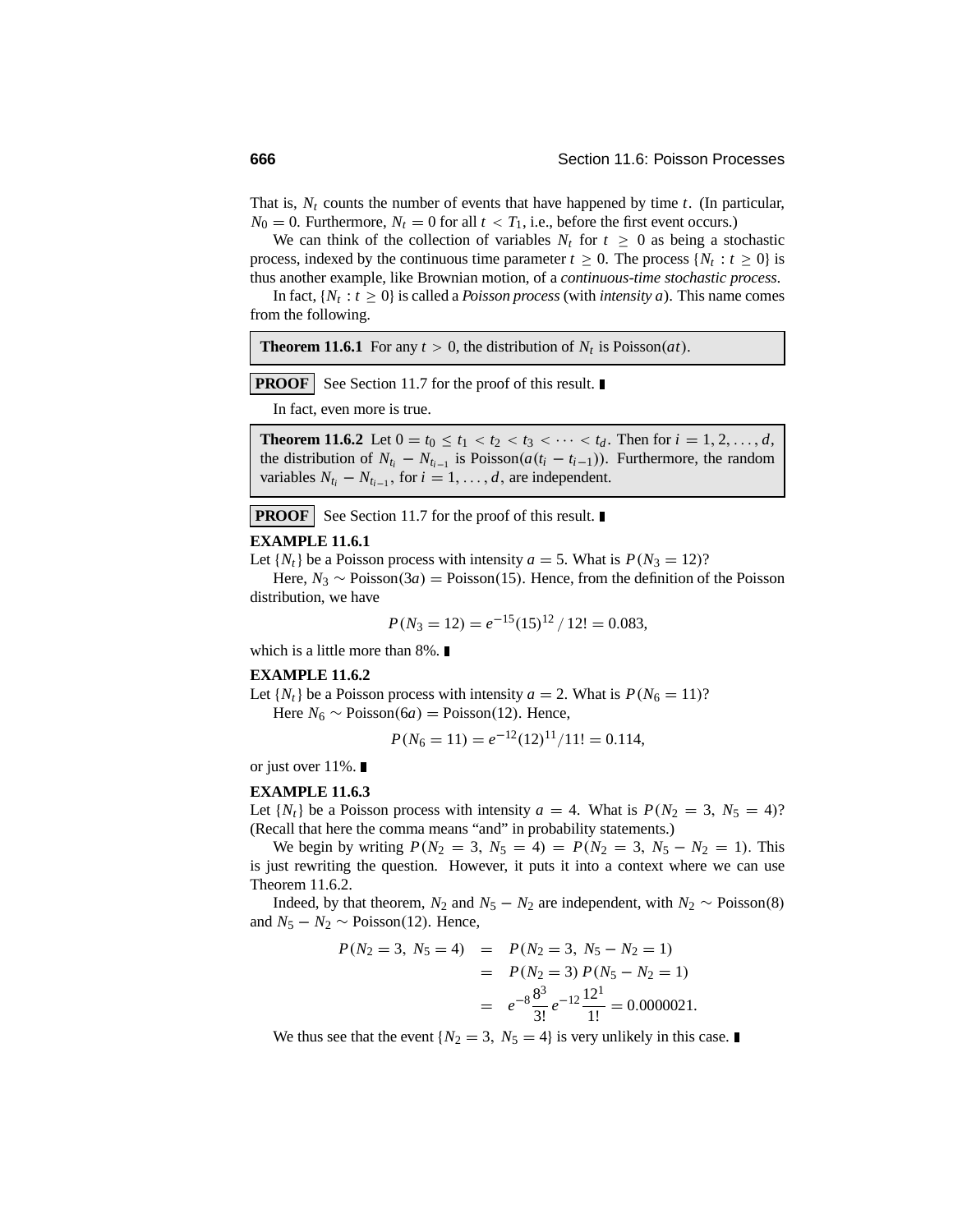#### **Summary of Section 11.6**

- Poisson processes are models of events that happen at random times  $T_n$ .
- It is assumed that the time  $R_n = T_n T_{n-1}$  between consecutive events in Exponential(*a*) for some  $a > 0$ . Then  $N_t$  represents the total number of events by time *t*.
- It follows that  $N_t \sim \text{Poisson}(at)$ , and in fact the process  $\{N_t\}_{t>0}$  has independent increments, with  $N_t$  −  $N_s$  ∼ Poisson( $a(t - s)$ ) for  $0 \leq s < t$ .

#### **EXERCISES**

**11.6.1** Let  $\{N(t)\}_{t\geq0}$  be a Poisson process with intensity  $a = 7$ . Compute the following probabilities.

(a)  $P(N_2 = 13)$ 

(b)  $P(N_5 = 3)$ 

(c)  $P(N_6 = 20)$ .

(d)  $P(N_{50} = 340)$ 

(e)  $P(N_2 = 13, N_5 = 3)$ .

(f)  $P(N_2 = 13, N_6 = 20)$ 

(g)  $P(N_2 = 13, N_5 = 3, N_6 = 20)$ 

**11.6.2** Let  $\{N(t)\}_{t>0}$  be a Poisson process with intensity  $a = 3$ . Compute  $P(N_{1/2} =$ 6) and  $P(N_{0.3} = 5)$ .

**11.6.3** Let  $\{N(t)\}_{t\geq0}$  be a Poisson process with intensity  $a = 1/3$ . Compute  $P(N_2 = 1/3)$ 6) and  $P(N_3 = 5)$ .

**11.6.4** Let  $\{N(t)\}_{t\geq0}$  be a Poisson process with intensity  $a = 3$ . Compute  $P(N_2 = 1)$ 6,  $N_3 = 5$ ). Explain your answer.

**11.6.5** Let  $\{N(t)\}_{t>0}$  be a Poisson process with intensity  $a > 0$ . Compute (with explanation) the conditional probability  $P(N_{2.6} = 2 | N_{2.9} = 2)$ .

**11.6.6** Let  $\{N(t)\}_{t\geq0}$  be a Poisson process with intensity  $a = 1/3$ . Compute (with explanation) the following conditional probabilities.

- (a)  $P(N_6 = 5 | N_9 = 5)$ (b)  $P(N_6 = 5 | N_9 = 7)$
- (c)  $P(N_9 = 5 | N_6 = 7)$
- (d)  $P(N_9 = 7 | N_6 = 7)$
- (e)  $P(N_9 = 12 | N_6 = 7)$

#### **PROBLEMS**

**11.6.7** Let  $\{N_t : t \geq 0\}$  be a Poisson process with intensity  $a > 0$ . Let  $0 < s < t$ , and let *j* be a positive integer.

(a) Compute (with explanation) the conditional probability  $P(N_s = j | N_t = j)$ .

(b) Does the answer in part (a) depend on the value of the intensity *a*? Intuitively, why or why not?

**11.6.8** Let  $\{N_t : t > 0\}$  be a Poisson process with intensity  $a > 0$ . Let  $T_1$  be the time of the first event, as usual. Let  $0 < s < t$ .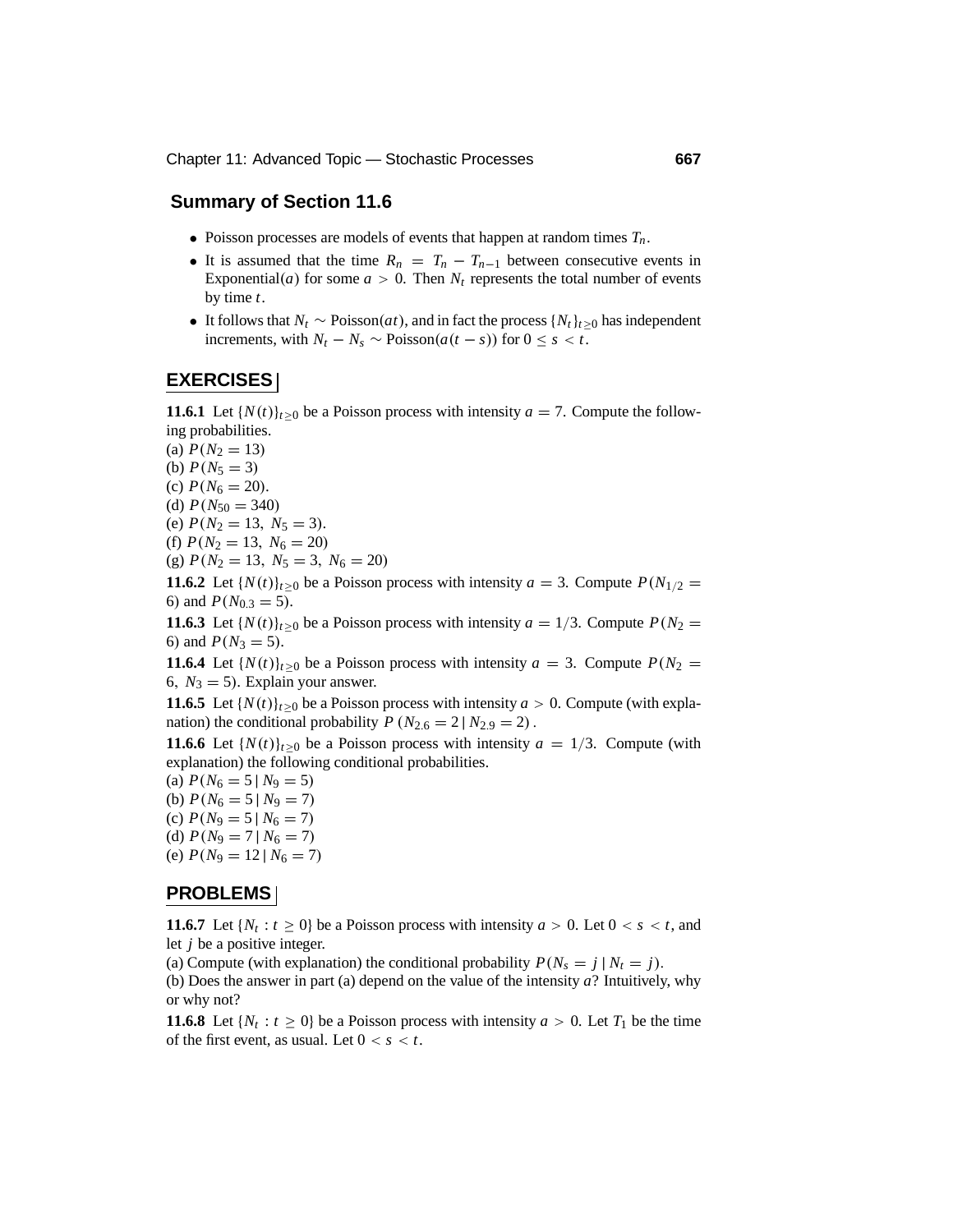(a) Compute  $P(N_s = 1 | N_t = 1)$ . (If you wish, you may use the previous problem, with  $j = 1$ .)

(b) Suppose *t* is fixed, but *s* is allowed to vary in the interval  $(0, t)$ . What does the answer to part (b) say about the "conditional distribution" of  $T_1$ , conditional on knowing that  $N_t = 1$ ?

# **11.7 Further Proofs Proof of Theorem 11.1.1**

*We want to prove that when* {*Xn*} *is a simple random walk, n is a positive integer, and if k is an integer such that*  $-n \leq k \leq n$  *and*  $n + k$  *is even, then* 

$$
P(X_n = a + k) = {n \choose \frac{n+k}{2}} p^{(n+k)/2} q^{(n-k)/2}.
$$

*For all other values of k, we have*  $P(X_n = a + k) = 0$ *. Furthermore,* 

$$
E(X_n) = a + n(2p - 1).
$$

Of the first *n* bets, let  $W_n$  be the number won, and let  $L_n$  be the number lost. Then  $n = W_n + L_n$ . Also,  $X_n = a + W_n - L_n$ .

Adding these two equations together, we conclude that  $n + X_n = W_n + L_n + a +$  $W_n - L_n = a + 2W_n$ . Solving for  $W_n$ , we see that  $W_n = (n + X_n - a)/2$ . Because *W<sub>n</sub>* must be an integer, it follows that  $n + X_n - a$  must be even. We conclude that  $P(X_n = a + k) = 0$  unless  $n + k$  is even.

On the other hand, solving for  $X_n$ , we see that  $X_n = a + 2W_n - n$ , or  $X_n$  $a = 2W_n - n$ . Because  $0 \leq W_n \leq n$ , it follows that  $-n \leq X_n - a \leq n$ , i.e., that  $P(X_n = a + k) = 0$  if  $k < -n$  or  $k > n$ .

Suppose now that  $k + n$  is even, and  $-n \leq k \leq n$ . Then from the above,  $P(X_n =$  $a + k$ ) =  $P(W_n = (n + k)/2)$ . But the distribution of  $W_n$  is clearly Binomial(*n*, *p*). We conclude that

$$
P(X_n = a + k) = {n \choose \frac{n+k}{2}} p^{(n+k)/2} q^{(n-k)/2},
$$

provided that  $k + n$  is even and  $-n \leq k \leq n$ .

Finally, because  $W_n \sim \text{Binomial}(n, p)$ , therefore  $E(W_n) = np$ . Hence, because *X<sub>n</sub>* = *a*+2*W<sub>n</sub>*−*n*, therefore  $E(X_n) = a + 2E(W_n) - n = a + 2np - n = a + n(2p-1)$ , as claimed.

#### **Proof of Theorem 11.1.2**

*We want to prove that when* {*Xn*} *is a simple random walk, with some initial fortune a and probability p of winning each bet, and*  $0 < a < c$ *, then the probability*  $P(\tau_c < \tau_0)$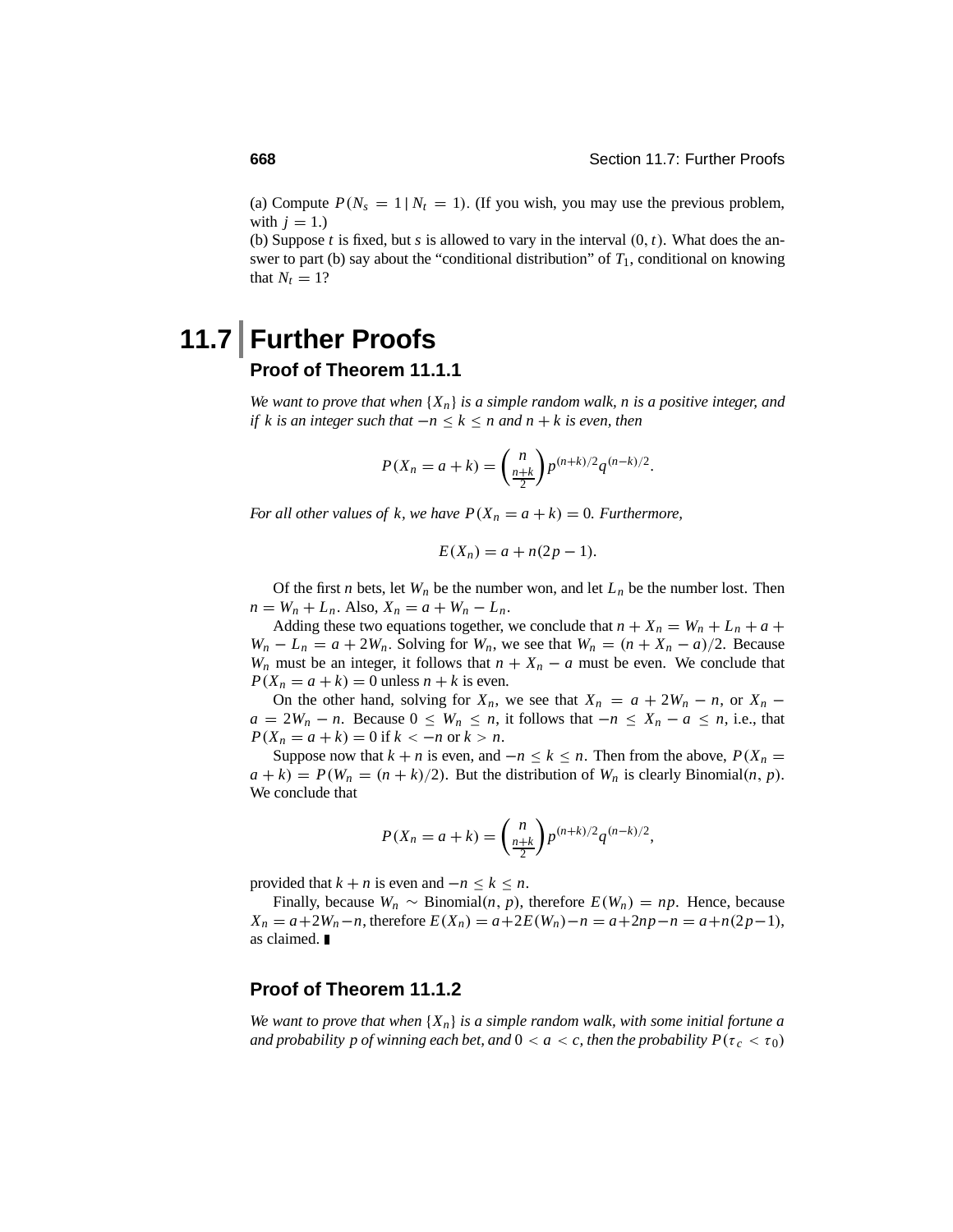*of hitting c before* 0 *is given by*

$$
P(\tau_c < \tau_0) = \begin{cases} \n a/c & p = \frac{1}{2} \\ \n \frac{1 - \left(\frac{q}{p}\right)^a}{1 - \left(\frac{q}{p}\right)^c} & p \neq \frac{1}{2} .\n \end{cases}
$$

To begin, let us write  $s(b)$  for the probability  $P(\tau_c < \tau_0)$  when starting at the initial fortune *b*, for any  $0 \le b \le c$ . We are interested in computing  $s(a)$ . However, it turns out to be easier to solve for *all* of the values  $s(0), s(1), s(2), \ldots, s(c)$  simultaneously, and this is the trick we use.

We have by definition that  $s(0) = 0$  (i.e., if we start with \$0, then we can never win) and  $s(c) = 1$  (i.e., if we start with \$*c*, then we have already won). So, those two cases are easy. However, the values of  $s(b)$  for  $1 \leq b \leq c - 1$  are not obtained as easily.

Our trick will be to develop equations that relate the values *s*(*b*) for *different* values of *b*. Indeed, suppose  $1 \leq b \leq c-1$ . It is difficult to compute  $s(b)$  directly. However, it is easy to understand what will happen on the *first* bet — we will either lose \$1 with probability *p*, or win \$1 with probability *q*. That leads to the following result.

**Lemma 11.7.1** For 
$$
1 \le b \le c - 1
$$
, we have  

$$
s(b) = ps(b + 1) + qs(b - 1).
$$
 (11.7.1)

**PROOF** Suppose first that we win the first bet, i.e., that  $Z_1 = 1$ . After this first bet, we will have fortune  $b + 1$ . We then get to "start over" in our quest to reach  $c$ before reaching 0, except this time starting with fortune  $b+1$  instead of  $b$ . Hence, after winning this first bet, our chance of reaching *c* before reaching 0 is now  $s(b + 1)$ . (We still do not know what  $s(b + 1)$  is, but at least we are making a connection between  $s(b)$  and  $s(b+1)$ .)

Suppose instead that we lose this first bet, i.e., that  $Z_1 = -1$ . After this first bet, we will have fortune  $b - 1$ . We then get to "start over" with fortune  $b - 1$  instead of  $b$ . Hence, after this first bet, our chance of reaching *c* before reaching 0 is now  $s(b - 1)$ .

We can combine all of the preceding information, as follows.

$$
s(b) = P(\tau_c < \tau_0)
$$
  
= P(Z<sub>1</sub> = 1,  $\tau_c < \tau_0$ ) + P(Z<sub>1</sub> = -1,  $\tau_c < \tau_0$ )  
= ps(b+1) + qs(b-1)

That is,  $s(b) = p s(b+1) + q s(b-1)$ , as claimed. ■

So, where are we? We had  $c + 1$  unknowns,  $s(0), s(1), \ldots, s(c)$ . We now know the two equations  $s(0) = 0$  and  $s(c) = 1$ , plus the  $c - 1$  equations of the form  $s(b) =$  $p s(b+1) + q s(b-1)$  for  $b = 1, 2, \ldots, c-1$ . In other words, we have  $c+1$  equations in  $c + 1$  unknowns, so we can now solve our problem!

The solution still requires several algebraic steps, as follows.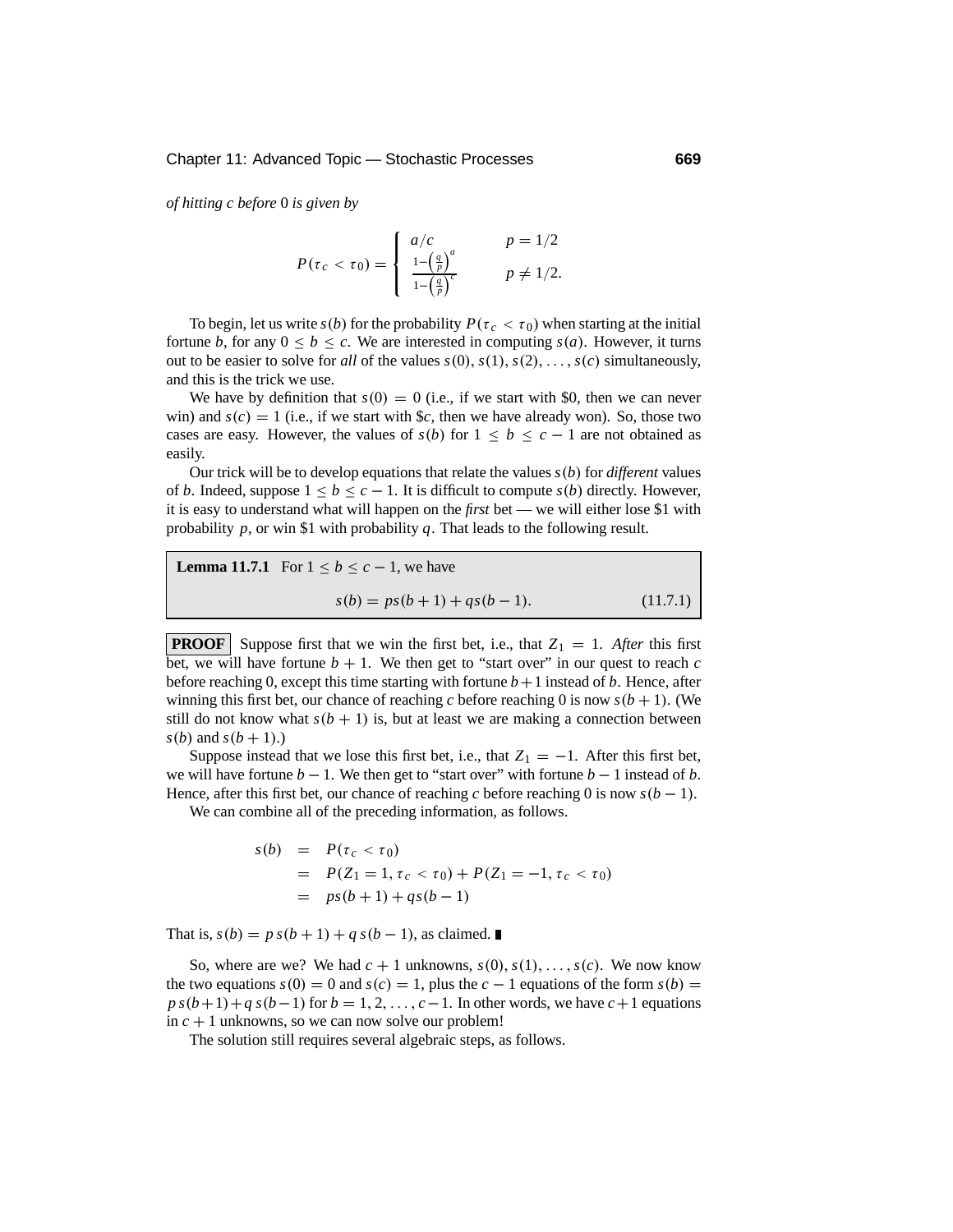**Lemma 11.7.2** For 
$$
1 \le b \le c - 1
$$
, we have  

$$
s(b+1) - s(b) = \frac{q}{p}(s(b) - s(b-1)).
$$

**PROOF** Recalling that  $p + q = 1$ , we rearrange (11.7.1) as follows.

$$
s(b) = p s(b+1) + q s(b-1)
$$
  
(p+q)s(b) = p s(b+1) + q s(b-1)  

$$
q(s(b) - s(b-1)) = p(s(b+1) - s(b))
$$

And finally,

$$
s(b + 1) - s(b) = \frac{q}{p}(s(b) - s(b - 1)),
$$

which gives the result.

**Lemma 11.7.3** For 
$$
0 \le b \le c
$$
, we have  

$$
s(b) = \sum_{i=0}^{b-1} \left(\frac{q}{p}\right)^i s(1).
$$
 (11.7.2)

**PROOF** Applying the equation of Lemma 11.7.2 with  $b = 1$ , we obtain

$$
s(2) - s(1) = \frac{q}{p}(s(1) - s(0)) = \frac{q}{p}s(1)
$$

(because  $s(0) = 0$ ). Applying it *again* with  $b = 2$ , we obtain

$$
s(3) - s(2) = \frac{q}{p}(s(2) - s(1)) = \left(\frac{q}{p}\right)^2 (s(1) - s(0)) = \left(\frac{q}{p}\right)^2 s(1).
$$

By induction, we see that

$$
s(b+1) - s(b) = \left(\frac{q}{p}\right)^b s(1),
$$

for  $b = 0, 1, 2, \ldots, c - 1$ . Hence, we compute that for  $b = 0, 1, 2, \ldots, c$ ,

$$
s(b)
$$
  
=  $(s(b) - s(b - 1)) + (s(b - 1) - s(b - 2)) + (s(b - 2) - s(b - 3)) + \cdots$   
+  $(s(1) - s(0))$   
= 
$$
\sum_{i=0}^{b-1} (s(i + 1) - s(i)) = \sum_{i=0}^{b-1} \left(\frac{q}{p}\right)^i s(1).
$$

This gives the result.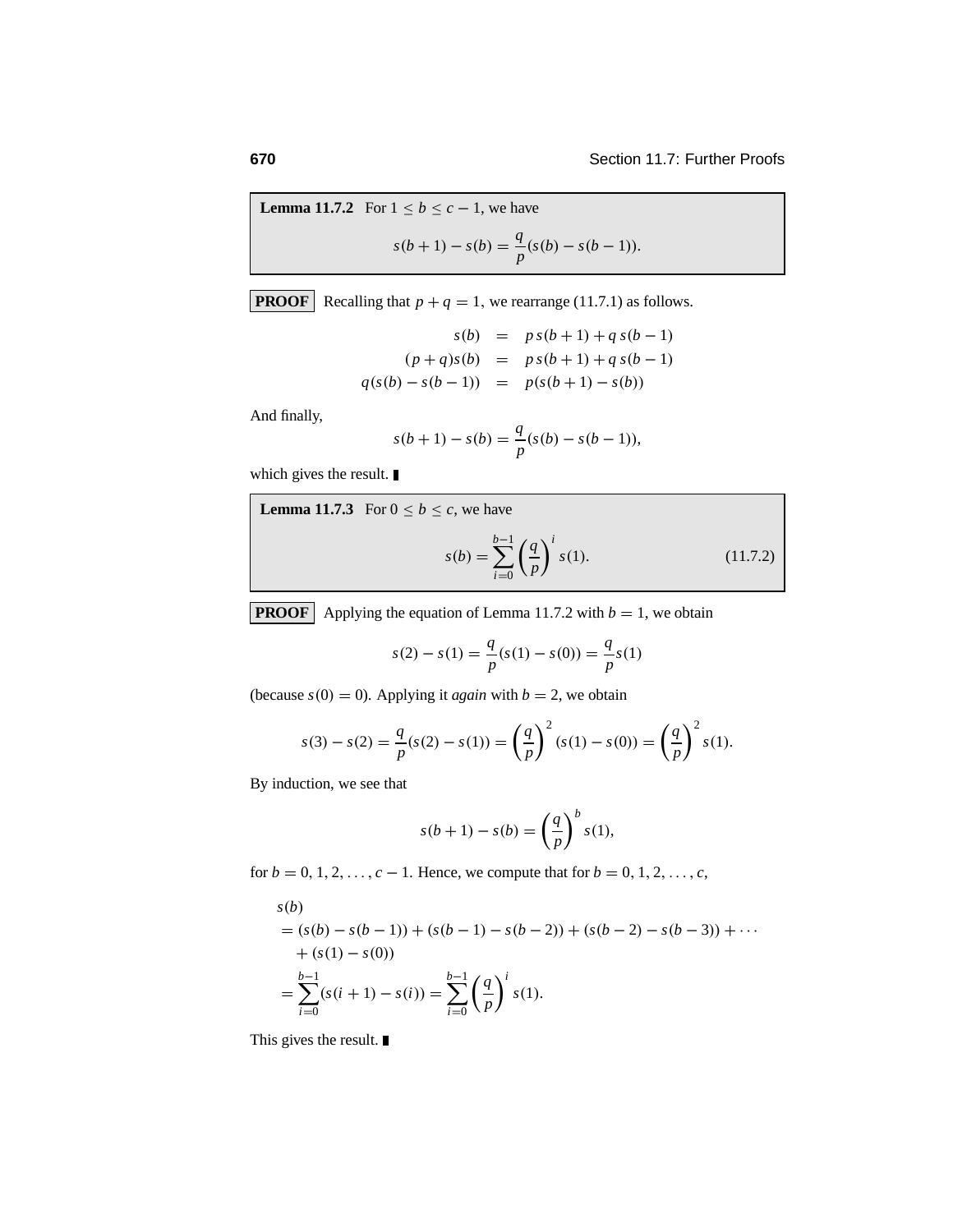We are now able to finish the proof of Theorem 11.1.2.

If  $p = 1/2$ , then  $q/p = 1$ , so (11.7.2) becomes  $s(b) = bs(1)$ . But  $s(c) = 1$ , so we must have  $cs(1) = 1$ , i.e.,  $s(1) = 1/c$ . Then  $s(b) = bs(1) = b/c$ . Hence,  $s(a) = a/c$ in this case.

If  $p \neq 1/2$ , then  $q/p \neq 1$ , so (11.7.2) is a geometric series, and becomes

$$
s(b) = \frac{(q/p)^b - 1}{(q/p) - 1} s(1).
$$

Because  $s(c) = 1$ , we must have

$$
1 = \frac{(q/p)^c - 1}{(q/p) - 1} s(1),
$$

so

$$
s(1) = \frac{(q/p) - 1}{(q/p)^c - 1}.
$$

Then

$$
s(b) = \frac{(q/p)^b - 1}{(q/p) - 1} s(1) = \frac{(q/p)^b - 1}{(q/p) - 1} \frac{(q/p) - 1}{(q/p)^c - 1} = \frac{(q/p)^b - 1}{(q/p)^c - 1}.
$$

Hence,

$$
s(a) = \frac{(q/p)^a - 1}{(q/p)^c - 1}
$$

in this case.

#### **Proof of Theorem 11.1.3**

*We want to prove that when*  ${X_n}$  *is a simple random walk, with initial fortune*  $a > 0$ *and probability p of winning each bet, then the probability*  $P(\tau_0 < \infty)$  *that the walk will ever hit 0 is given by*

$$
P(\tau_0 < \infty) = \begin{cases} 1 & p \le 1/2 \\ (q/p)^a & p > 1/2. \end{cases}
$$

By continuity of probabilities, we see that

$$
P(\tau_0 < \infty) = \lim_{c \to \infty} P(\tau_0 < \tau_c) = \lim_{c \to \infty} (1 - P(\tau_c < \tau_0)).
$$

Hence, if  $p = 1/2$ , then  $P(\tau_0 < \infty) = \lim_{c \to \infty} (1 - a/c) = 1$ .

Now, if  $p \neq 1/2$ , then

$$
P(\tau_0 < \infty) = \lim_{c \to \infty} \left( 1 - \frac{1 - (q/p)^a}{1 - (q/p)^c} \right).
$$

If  $p < 1/2$ , then  $q/p > 1$ , so  $\lim_{c \to \infty} (q/p)^c = \infty$ , and  $P(\tau_0 < \infty) = 1$ . If  $p > 1/2$ , then  $q/p < 1$ , so  $\lim_{c \to \infty} (q/p)^c = 0$ , and  $P(\tau_0 < \infty) = (q/p)^a$ .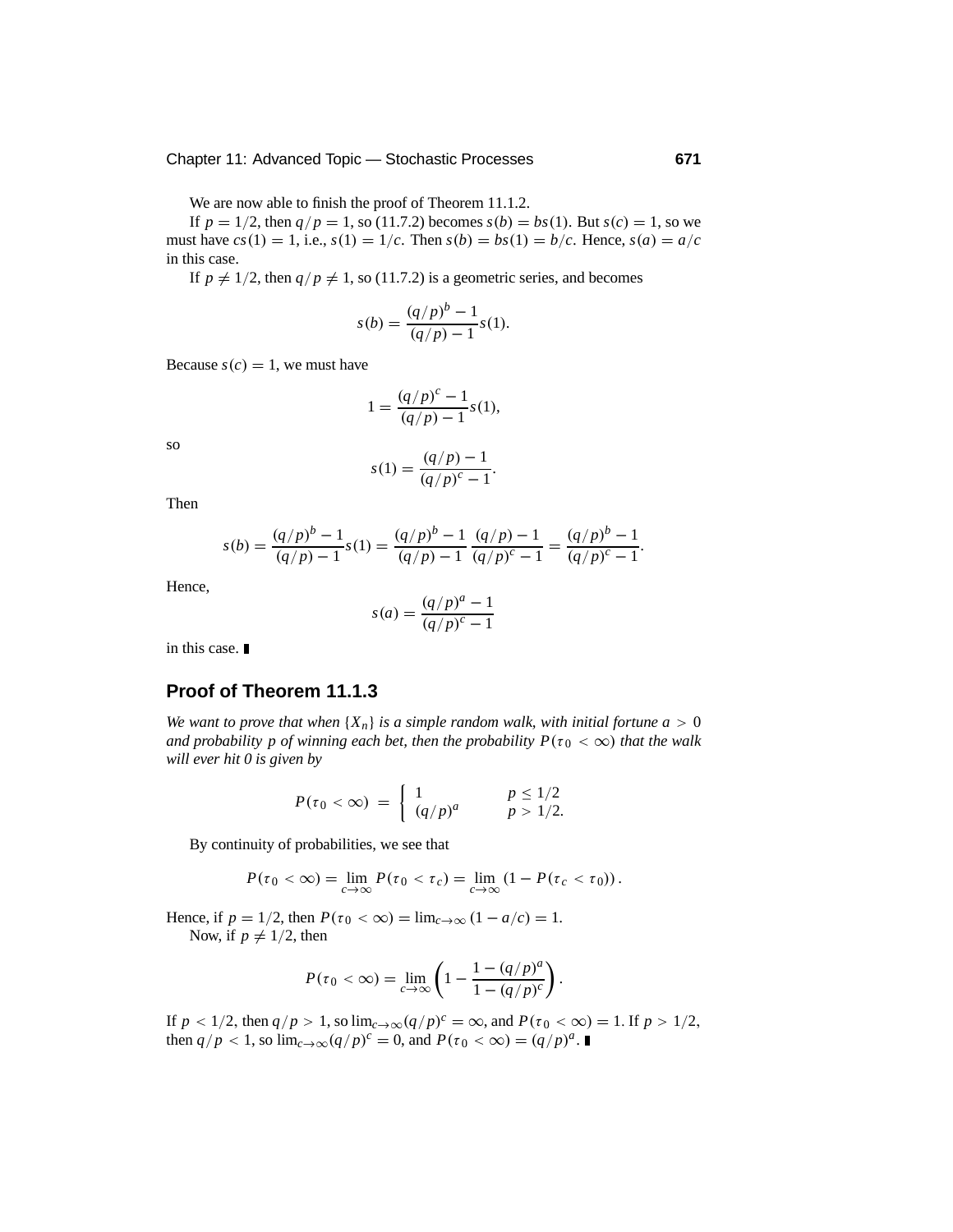#### **Proof of Theorem 11.3.3**

*We want to prove that the Metropolis–Hastings algorithm results in a Markov chain*  $X_0, X_1, X_2, \ldots$ , *which has*  $\{\pi_i\}$  *as a stationary distribution.* 

We shall prove that the resulting Markov chain is *reversible* with respect to  $\{\pi_i\}$ , i.e., that

$$
\pi_i P(X_{n+1} = j \mid X_n = i) = \pi_j P(X_{n+1} = i \mid X_n = j), \tag{11.7.3}
$$

for *i*,  $j \in S$ . It will then follow from Theorem 11.2.6 that  $\{\pi_i\}$  is a stationary distribution for the chain.

We thus have to prove (11.7.3). Now, (11.7.3) is clearly true if  $i = j$ , so we can assume that  $i \neq j$ .

But if  $i \neq j$ , and  $X_n = i$ , then the only way we can have  $X_{n+1} = j$  is if  $Y_{n+1} = j$ (i.e., we *propose* the state *j*, which we will do with probability  $p_{ij}$ ). Also we *accept* this proposal (which we will do with probability  $a_{ij}$ ). Hence,

$$
P(X_{n+1}=j\mid X_n=i)=q_{ij}\alpha_{ij}=q_{ij}\min\left\{1,\frac{\pi_jq_{ji}}{\pi_iq_{ij}}\right\}=\min\left\{q_{ij},\frac{\pi_jq_{ji}}{\pi_i}\right\}.
$$

It follows that  $\pi_i P(X_{n+1} = j | X_n = i) = \min \{ \pi_i q_{ij}, \ \pi_j q_{ji} \}.$ 

Similarly, we compute that  $\pi_j P(X_{n+1} = i | X_n = j) = \min \{ \pi_j q_{ji}, \pi_i q_{ij} \}$ . It follows that  $(11.7.3)$  is true.

#### **Proof of Theorem 11.5.1**

*We want to prove that when*  ${Y_t^{*(M)} : t \ge 0}$  *is as defined earlier, then for large M:* (a) For  $t \geq 0$ , the distribution of  $Y_t^{*(\overline{M})}$  is approximately  $N(0, t)$ , i.e., normally dis*tributed with mean t. (b)* For  $s, t \geq 0$ *, the covariance* 

$$
\mathrm{Cov}\left(Y^{*(M)}_t, Y^{*(M)}_t\right)
$$

*is approximately equal to* min {*s*,*t*}*.*

*(c)* For  $t \geq s \geq 0$ , the distribution of the increment

$$
Y_t^{*(M)} - Y_s^{*(M)}
$$

*is approximately N*(0,  $t - s$ )*, i.e., normally distributed with mean 0 and variance*  $t - s$ *, and is approximately independent of*  $Y_s^{*(M)}$ *. (d)*  $Y_t^{*(\overline{M})}$  *is a continuous function of t.* 

Write  $|r|$  for the greatest integer not exceeding *r*, so that, e.g.,  $[7.6] = 7$ . Then we see that for large *M*, *t* is very close to  $\lfloor tM \rfloor / M$ , so that  $Y_t^{*(M)}$  is very close (formally, within  $O(1/M)$  in probability) to

$$
A = Y_{\lfloor tM \rfloor/M}^{(M)} = \frac{1}{\sqrt{M}} (Z_1 + Z_2 + \cdots + Z_{\lfloor tM \rfloor}).
$$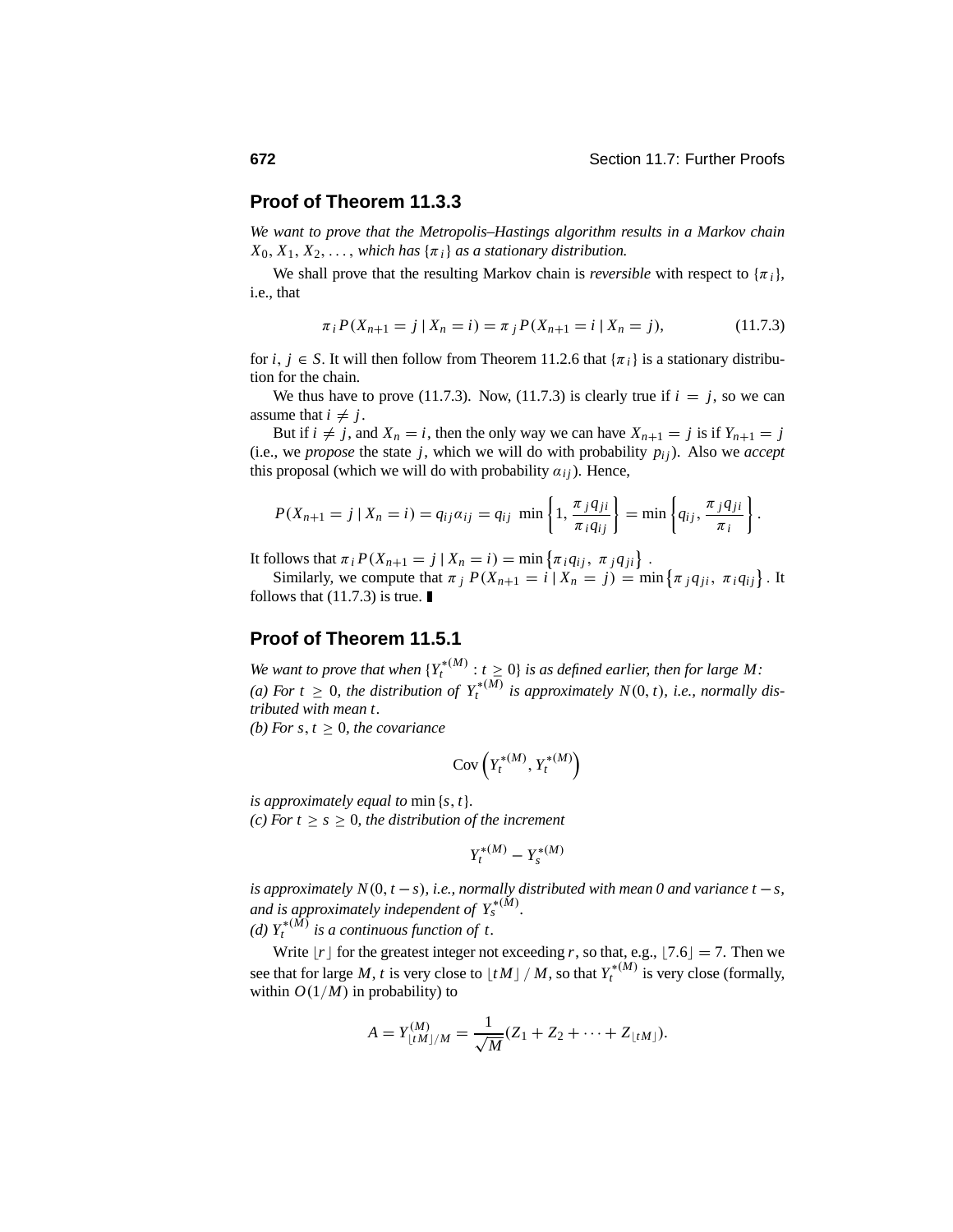Now, *A* is equal to  $1/\sqrt{M}$  times the sum of  $\lfloor tM \rfloor$  different i.i.d. random variables, each having mean 0 and variance 1. It follows from the central limit theorem that *A* converges in distribution to the distribution  $N(0, t)$  as  $M \to \infty$ . This proves part (a).

For part (b), note that also  $Y_s^{*(M)}$  is very close to

$$
B = Y_{\lfloor sM \rfloor/M}^{(M)} = \frac{1}{\sqrt{M}} (Z_1 + Z_2 + \cdots + Z_{\lfloor sM \rfloor}).
$$

Because  $E(Z_i) = 0$ , we must have  $E(A) = E(B) = 0$ , so that  $Cov(A, B) = E(AB)$ . For simplicity, assume  $s \leq t$ ; the case  $s > t$  is similar. Then we have

$$
Cov(A, B) = E(AB)
$$
  
=  $\frac{1}{M}E((Z_1 + Z_2 + \dots + Z_{\lfloor sM \rfloor})(Z_1 + Z_2 + \dots + Z_{\lfloor tM \rfloor}))$   
=  $\frac{1}{M}E\left(\sum_{i=1}^{\lfloor sM \rfloor} \sum_{j=1}^{\lfloor tM \rfloor} Z_i Z_j\right) = \frac{1}{M} \sum_{i=1}^{\lfloor sM \rfloor} \sum_{j=1}^{\lfloor tM \rfloor} E(Z_i Z_j).$ 

Now, we have  $E(Z_i Z_j) = 0$  unless  $i = j$ , in which case  $E(Z_i Z_j) = 1$ . There will be precisely  $|sM|$  terms in the sum for which  $i = j$ , namely, one for each value of *i* (since  $t \geq s$ ). Hence,

$$
Cov(A, B) = \frac{\lfloor sM \rfloor}{M},
$$

which converges to *s* as  $M \to \infty$ . This proves part (b).

Part (c) follows very similarly to part (a). Finally, part (d) follows because the function  $Y_t^{(M)}$  was constructed in a continuous manner (as in Figure 11.5.1).

#### **Proof of Theorem 11.6.1**

*We want to prove that for any*  $t > 0$ *, the distribution of*  $N_t$  *is Poisson(at).* 

We first require a technical lemma.

**Lemma 11.7.4** Let  $g_n(t) = e^{-at} a^n t^{n-1}/(n-1)!$  be the density of the Gamma $(n, a)$  distribution. Then for  $n > 1$ ,

$$
\int_0^t g_n(s) \, ds = \sum_{i=n}^\infty e^{-at} (at)^i / i!.
$$
 (11.7.4)

**PROOF** If  $t = 0$ , then both sides are 0. For other *t*, differentiating with respect to *t*, we see (setting  $j = i - 1$ ) that  $\frac{\partial}{\partial t} \sum_{i=1}^{\infty} e^{-at} (at)^i = \sum_{i=1}^{\infty} (-ae^{-at}(at)^i/i!) +$  $e^{-at}a^{i}t^{-1}/(i-1)!$ ) =  $\sum_{i=n}^{\infty}(-e^{-at}a^{i+1}t^{i}/i!)$  +  $\sum_{j=n-1}^{\infty}e^{-at}a^{j+1}t^{j}/j!$  =  $e^{-at}a^{(n-1)+1}t^{n-1}/(n-1)!$  =  $g_n(t) = \frac{\partial}{\partial t} \int_0^t g_n(s) ds$ . Because this is true for all  $t \ge 0$ , we see that (11.7.4) is satisfied for any  $n \geq 0$ .

Recall (see Example 2.4.16) that the Exponential( $\lambda$ ) distribution is the same as the Gamma(1,  $\lambda$ ) distribution. Furthermore, (see Problem 2.9.15) if *X* ∼ Gamma( $\alpha_1$ ,  $\lambda$ ) and *Y* ∼ Gamma( $\alpha_2$ ,  $\lambda$ ) are independent, then *X* + *Y* ∼ Gamma( $\alpha_1$  +  $\alpha_2$ ,  $\lambda$ ).